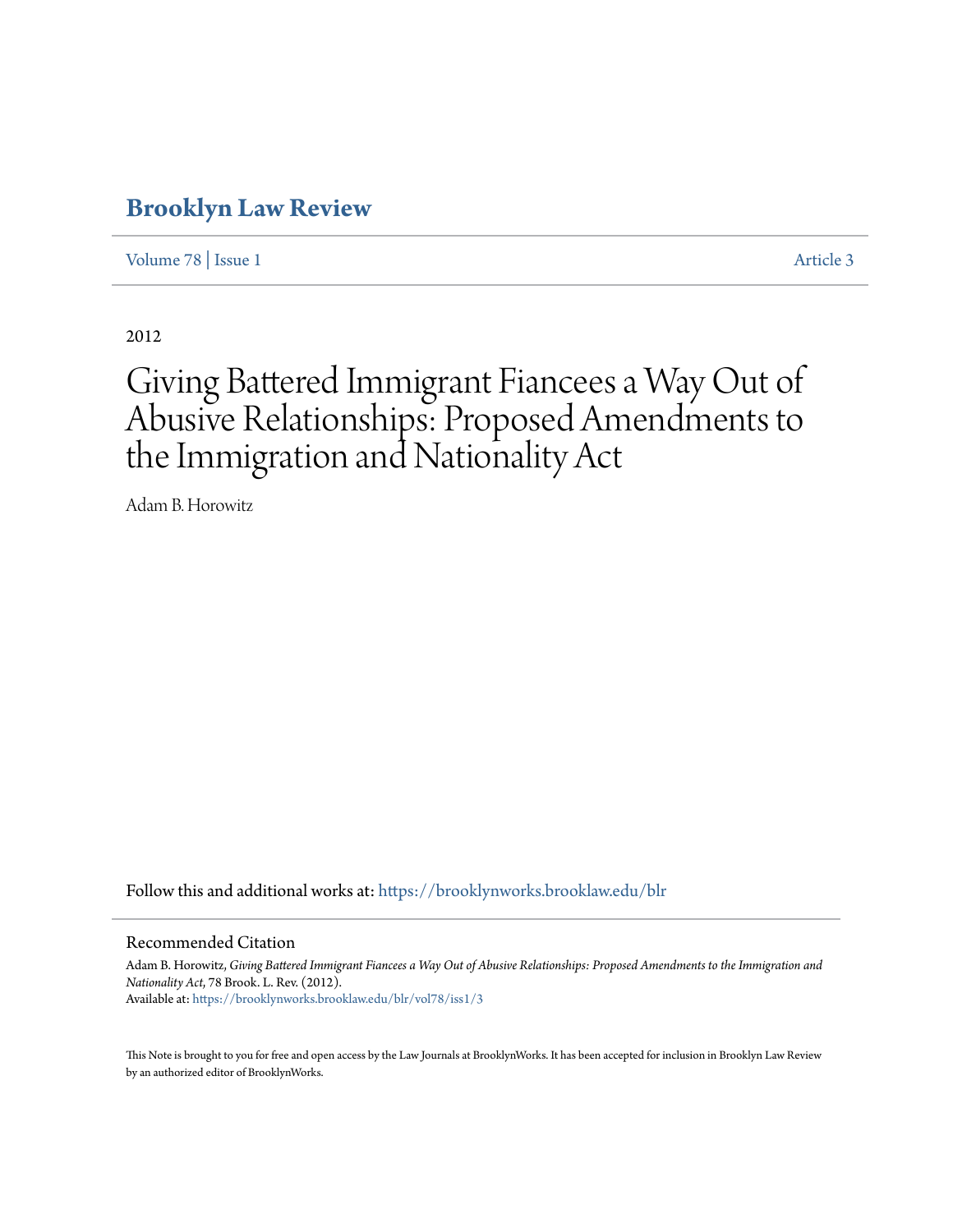# NOTES

# Giving Battered Immigrant Fiancées a Way Out of Abusive Relationships

# PROPOSED AMENDMENTS TO THE IMMIGRATION AND NATIONALITY ACT

#### INTRODUCTION

 $\overline{a}$ 

Ayana is an Ethiopian woman who fell in love with Jason, a United States Citizen (USC) from New York City.<sup>1</sup> They met at the hotel where Ayana worked while Jason was vacationing in Addis Ababa. During their courtship, which lasted several years, Ayana bore three children over the course of Jason's many visits to her country. In 2010, Jason filed a petition for a K Visa, which allowed Ayana, along with her children, to leave her home in Ethiopia and move to the United States as Jason's fiancée.<sup>2</sup> In order to obtain the visa, Ayana and Jason were required to show

<sup>&</sup>lt;sup>1</sup> This is a hypothetical real-world situation, using pseudonyms, which reflects the facts of real clients' stories from my work as an Edward V. Sparer Public Interest Law Fellow at African Services Committee in New York City during the summer of 2011.

The K-1 Visa allows a foreign fiancée to immigrate to the United States in order to marry her intended USC spouse. The K-2 Visa is granted to derivative beneficiaries, such as Ayana's children, who move with the K-1 Visa holder as intended immigrants. SARAH IGNATIUS & ELISABETH S. STICKNEY, NAT'L LAWYERS GUILD, IMMIGRATION LAW AND THE FAMILY § 8:26 (2011); *see also id.* § 9:54 n.3 ("The visa itself is known as the K visa. The principal receives a K-1 visa; derivative beneficiaries receive K-2 visas."). This note will refer generally to the principal K-1 Visa beneficiary, like Ayana, as a "K Visa holder."

A K Visa holder can be a man (fiancé) or a woman (fiancée) who is engaged to be married. *Fiancé Definition*, MERRIAM-WEBSTER.COM, http://www.merriamwebster.com/dictionary/fiance (last visited Sept. 26, 2012); *Fiancée Definition*, MERRIAM-WEBSTER.COM, http://www.merriam-webster.com/dictionary/fiancee (last visited Sept. 26, 2012). I will generally use the feminine term fiancée to refer to abused K Visa holders, since the majority of them are women. However, when a specific usage is pertinent for illustrative purposes, I will use one term or the other (e.g. Ayana's fiancé, Jason vs. Jason's fiancée, Ayana).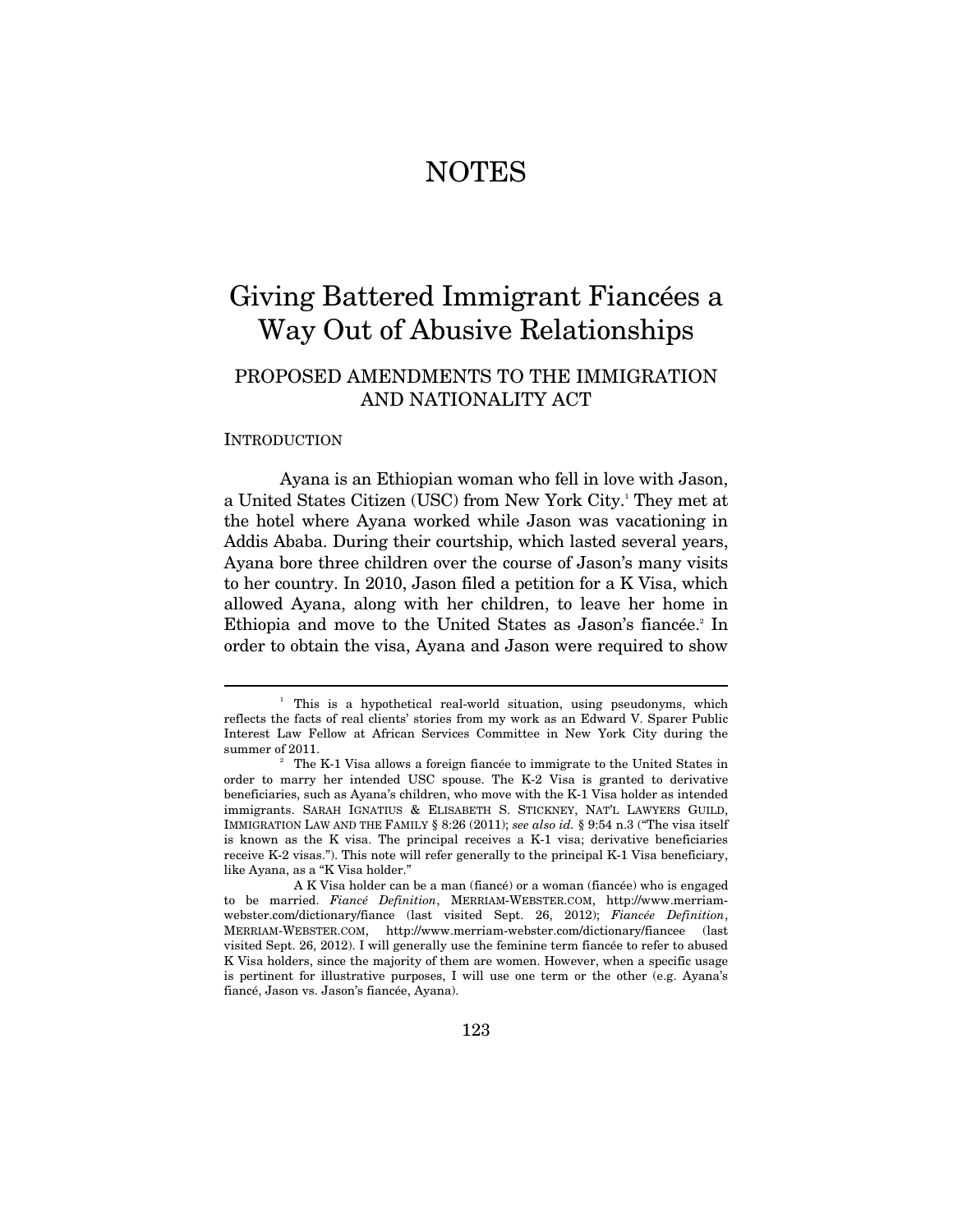evidence of their relationship, as well as their intent to marry within ninety days of Ayana's arrival in the United States.<sup>3</sup>

Unfortunately, shortly after she moved into Jason's apartment in New York City, Ayana was surprised to find that Jason was not the man she had fallen in love with. He started abusing Ayana and using drugs in front of their children, he strictly controlled the family's finances, and he even threatened to have her deported if she did not obey him. Since Ayana spoke almost no English, was unfamiliar with her new surroundings, and had very little money of her own, she felt isolated and completely dependent upon Jason. Moreover, because she feared deportation, she was reluctant to contact the police to report the violence that Jason used to control her.

Although unfamiliar with the intricacies of U.S. immigration law, Ayana knew that she would risk overstaying her visa if she failed to marry Jason within the K Visa's ninetyday window. She was aware that, ultimately, refusing to marry Jason would result in forfeiting her right to apply for permanent residency in the United States as an immediate relative of a USC.<sup>4</sup> However, Ayana knew that staying in this abusive relationship would be unhealthy for her and her children, so she made the brave decision to leave Jason and seek refuge in a domestic violence shelter. Once there, she was able to find legal assistance with the child custody proceedings Jason had initiated against her, in which he raised Ayana's lack of valid immigration status as a reason to grant him custody of the children.<sup>5</sup> Yet despite the legal support Ayana

<sup>3</sup> *See infra* notes 27-33, describing the evidentiary requirements of the K Visa.

A K-1 Visa holder is only eligible to adjust to conditional permanent resident status on the basis of marriage to the USC who petitioned for the K Visa. IGNATIUS & STICKNEY, *supra* note 2, § 8:26; *see also* Markovski v. Gonzales, 486 F.3d 108, 111 (4th Cir. 2007) ("[T]he language of the statute itself is not ambiguous and bars beneficiaries of the K-1 Visa from adjusting status on any basis other than marriage to the petition sponsor."); Kalal v. Gonzales, 402 F.3d 948, 949 (9th Cir. 2005) ("A K-1 Visa is issued for the sole purpose of facilitating a valid marriage between an alien and a [USC], and that marriage must take place within ninety days of entry." (citing 8 U.S.C.A. §§ 1101(a)(15)(K)(i), 1184(d)(1) (West 2012))).

This should serve as an illustration of how an abusive USC partner might use the abused immigrant's status as a tool to exert control over her. "An abusive husband may easily use his spouse's immigration status, or lack thereof, as a means of control and repression." Katerina Shaw, Note, *Barriers to Freedom: Continued Failure of U.S. Immigration Laws to Offer Equal Protection to Immigrant Battered Women*, 15 CARDOZO J.L. & GENDER 663, 665 (2009). This "means of control" can be even more severe when it concerns an abused immigrant fiancée who has not yet married her abusive partner. But even for those like Ayana in child custody proceedings, the relevance of her immigration status may be left to the discretion of the Family Court under the "best interests of the child" standard, and Ayana may nevertheless be given full custody of the children if she is deemed the more suitable parent despite her lack of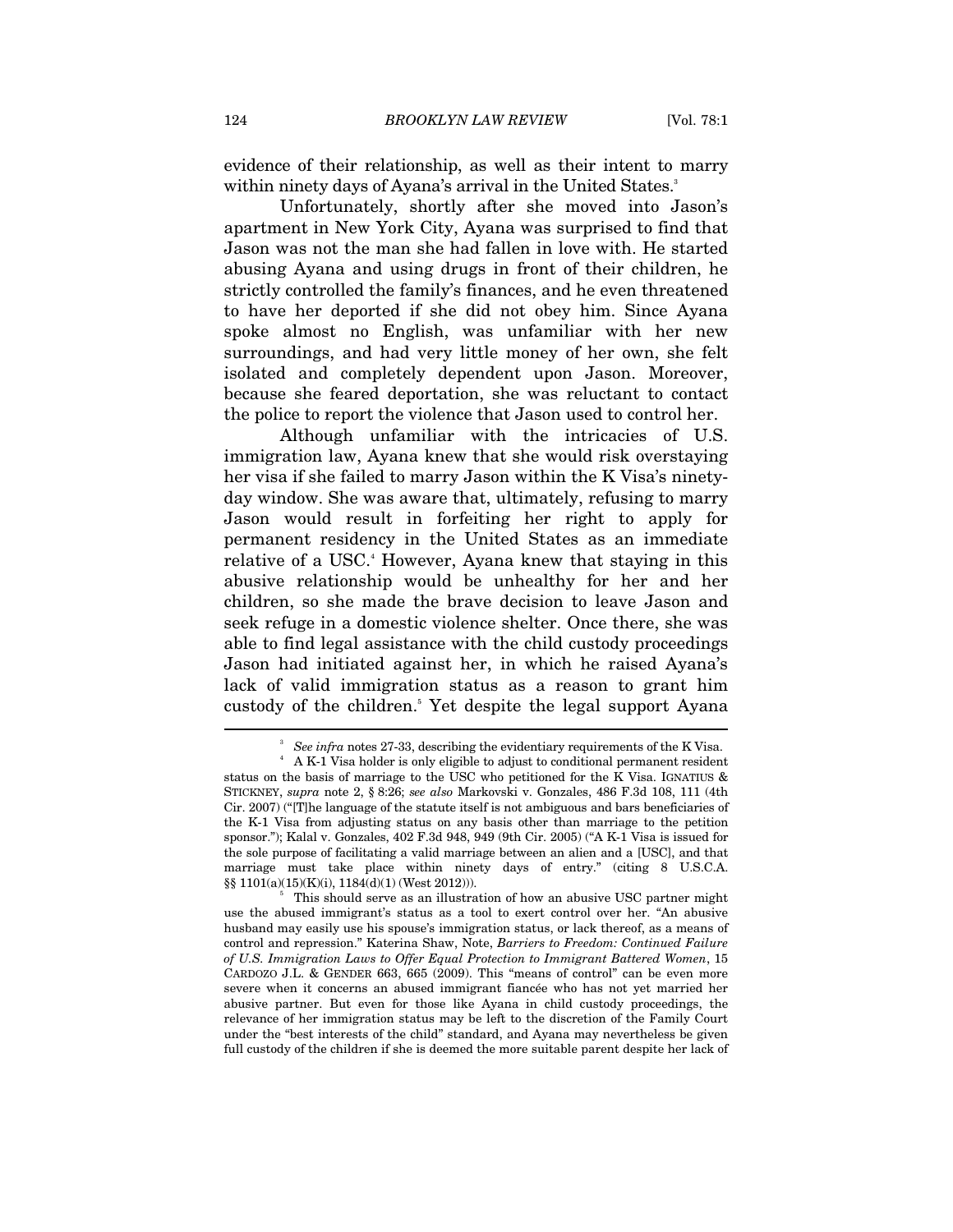received, she had few options, if any, to adjust her immigration status; by not marrying Jason, she had relinquished the legal basis to adjust her immigration status to conditional permanent residency.<sup>6</sup> This example illustrates an all-too-frequent conundrum that beleaguers K Visa holders who are abused by their intended spouses.7 Although Congress has enacted numerous measures intended to protect battered immigrants,<sup>8</sup> such measures have focused on battered immigrant *spouses* of USCs or lawful permanent residents (LPRs), whereas abused immigrant *fiancées* have been left out in the cold.

For example, the Violence Against Women Act of 1994 (VAWA) was intended to "permit[] battered immigrant women to leave their batterers without fearing deportation."9 Among other protections, VAWA created—by amending the Immigration and Nationality Act  $(INA)^{10}$ —what is known as the "VAWA selfpetition," which allows abused spouses of USCs and LPRs to file for adjustment of immigration status—to that of permanent residency—on their own behalf, rather than relying on their abusive spouses to sponsor their applications for adjustment of status.11 Unfortunately, VAWA's self-petition provision does not permit abused women who travel to the United States on fiancée visas to file self-petitions unless they have married their intended spouses, since marriage is the basis for adjustment of status.<sup>12</sup> Instead, their options are limited: (1) return to their home countries;<sup>13</sup> (2) remain in the United States illegally; (3)

valid immigration status. Although she *could* win the child custody battle, she would still lack legal status and would remain subject to deportation. 6

*See supra* note 4. 7

Although, presumably, immigrant men as well as women may be abused by their partners, for the purposes of this note, and for editorial ease, it will be assumed that the hypothetical abused partner is a woman. "Approximately 95% of all domestic violence victims are women." Timm v. Delong, 59 F. Supp. 2d 944, 951 (D. Neb. 1998) (quoting H.R. REP. NO. 103-395, at 26 (1993)). "Unlike most violence against men, most violence against women takes place within family or intimate relationships." Sally F. Goldfarb, *The Supreme Court, The Violence Against Women Act, and the Use and Abuse of Federalism*, 71 FORDHAM L. REV. 57, 106 n.309 (2002). Perhaps this underscores a need to address the plight of abused immigrant men, who may be overlooked. Nevertheless, the focus of this note is on abused immigrant K Visa holders, most of whom are women.

*See, e.g., discussion infra Part II.* 

Hernandez v. Ashcroft, 345 F.3d 824, 841 (9th Cir. 2003) (alteration in % original) (citing H.R. REP. NO. 103-395, at 25 (1993)) (internal quotation marks omitted).  $^{10}$  *See* 8 U.S.C.A. § 1101 (West 2012).  $^{11}$  8 U.S.C.A. § 1154(a)(1)(A)(v)(I)(cc) (West 2011).  $^{12}$  *See supra* note 4.

<sup>&</sup>lt;sup>13</sup> This option may be very dangerous for some women, because of the lack of domestic violence law enforcement in other countries, for example, as discussed *infra* notes 42-48 and accompanying text.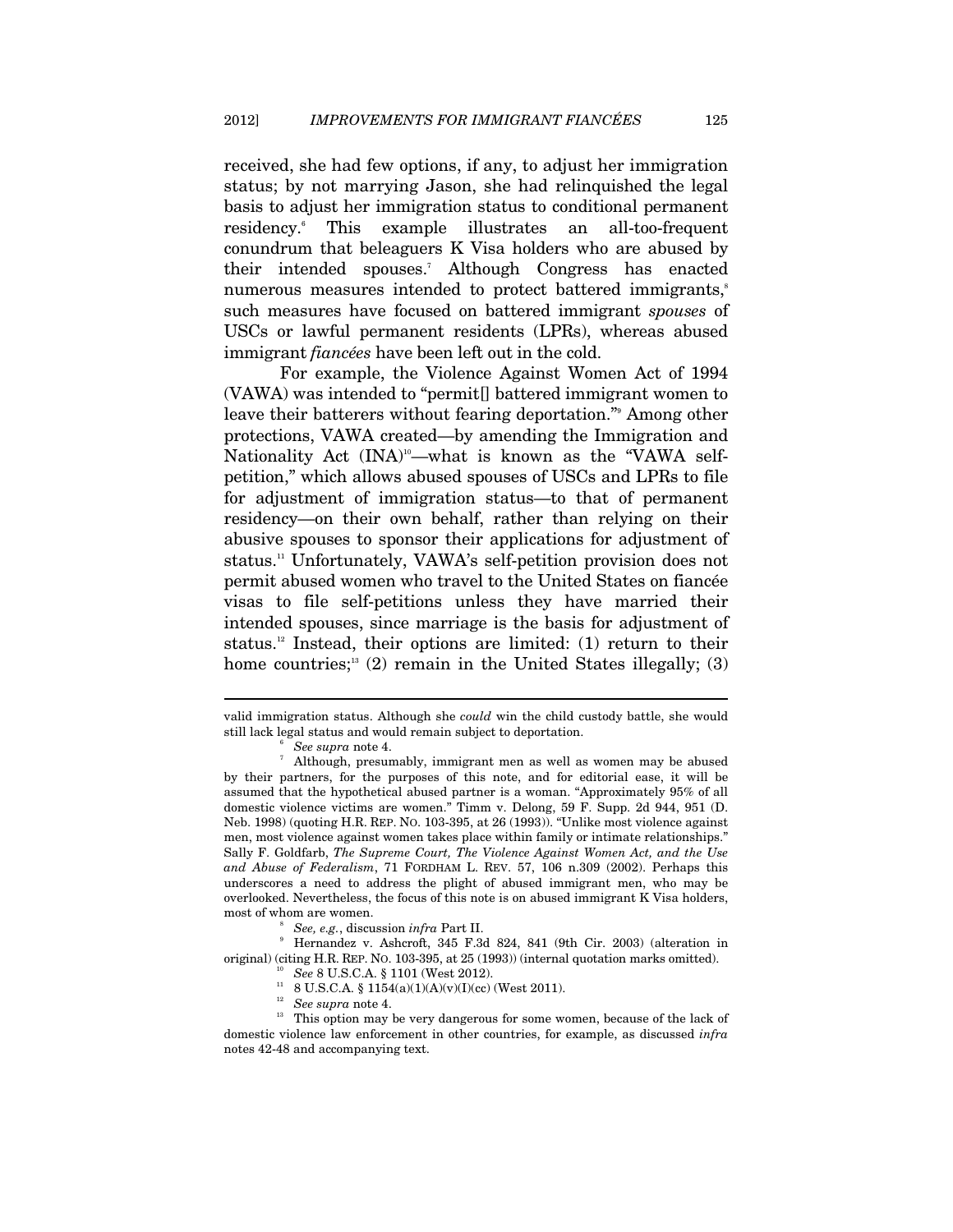proceed with the marriage to an abusive partner; or (4) seek some other less desirable and more arduous avenue to legal immigration status, such as a U Visa or T Visa.<sup>14</sup> If the K Visa holder does not marry her abusive fiancé during the K Visa's ninety-day window—and instead leaves him to escape the abuse—a devastating cascade of events will ensue: her visa will expire, she will no longer possess legal immigration status, and she will be precluded from self-petitioning under VAWA.15 Worst of all, she will be subject to removal from the United States.16

The exclusion of abused fiancées from VAWA selfpetitions, and the lack of adequate immigration relief alternatives, creates a perverse incentive for battered women to remain with their batterers in order to receive immigration benefits.17 This is the same incentive that the VAWA selfpetition was designed to eliminate among vulnerable immigrant populations; in particular, the self-petition was intended to empower women to extricate themselves from abusive relationships without fearing a violation of immigration law. As noted by the U.S. Court of Appeals for the Ninth Circuit:

Congress's goal in enacting VAWA was to eliminate barriers to women leaving abusive relationships. . . . The notion that Congress would require women to remain with their batterers in order to be eligible for the forms of relief established in VAWA is flatly contrary

<sup>&</sup>lt;sup>14</sup> Both of these types of visas, as well as other types of immigration relief, and their drawbacks for K Visa holders, are discussed *infra* at Part III. These other avenues to relief are less desirable in comparison to the self-petition because they do not provide immediate adjustment of status to lawful permanent residence. In addition, their evidentiary requirements may make these forms of relief more arduous to obtain, as discussed *infra* at Parts III.B and III.C.<br><sup>15</sup> 8 U.S.C.A. §§ 1154, 1255(d); *see also* Markovski v. Gonzales, 486 F.3d 108,

<sup>110 (4</sup>th Cir. 2007) ("On its face, subsection (d) [of § 1255 of the Immigration and Nationality Act (INA)] prohibits an alien who arrived on the K-1 fiancé visa from adjusting his status on any basis whatever save for the marriage to the K-1 visa sponsor."); AUSTIN T. FRAGOMEN, JR. ET AL., IMMIGRATION PROCEDURES HANDBOOK § 20:5 (2012).

<sup>&</sup>lt;sup>16</sup> See, e.g., Kalal v. Gonzales, 402 F.3d 948 (9th Cir. 2005) (denying petition for review of Board of Immigration Appeals' decision that summarily affirmed an immigration judge's removal order, where alien failed to marry her petitioning USC fiancé and instead married another after the ninety-day marriage period had lapsed). 17 The benefits that may be available to fiancées who marry their abusers

and subsequently file self-petitions include eligibility to adjust status to become an LPR, to be authorized to work, and to receive certain public assistance. *See* IGNATIUS & STICKNEY, *supra* note 2, §§ 8:24, 8:42; U.S. Dep't of Health & Human Servs., *Domestic Violence Fact Sheet: Access to HHS-Funded Services for Immigrant Survivors of Domestic Violence*, HHS.GOV, http://www.hhs.gov/ocr/civilrights/resources/specialtopics/ origin/domesticviolencefactsheet.html (last updated Aug. 22, 2012).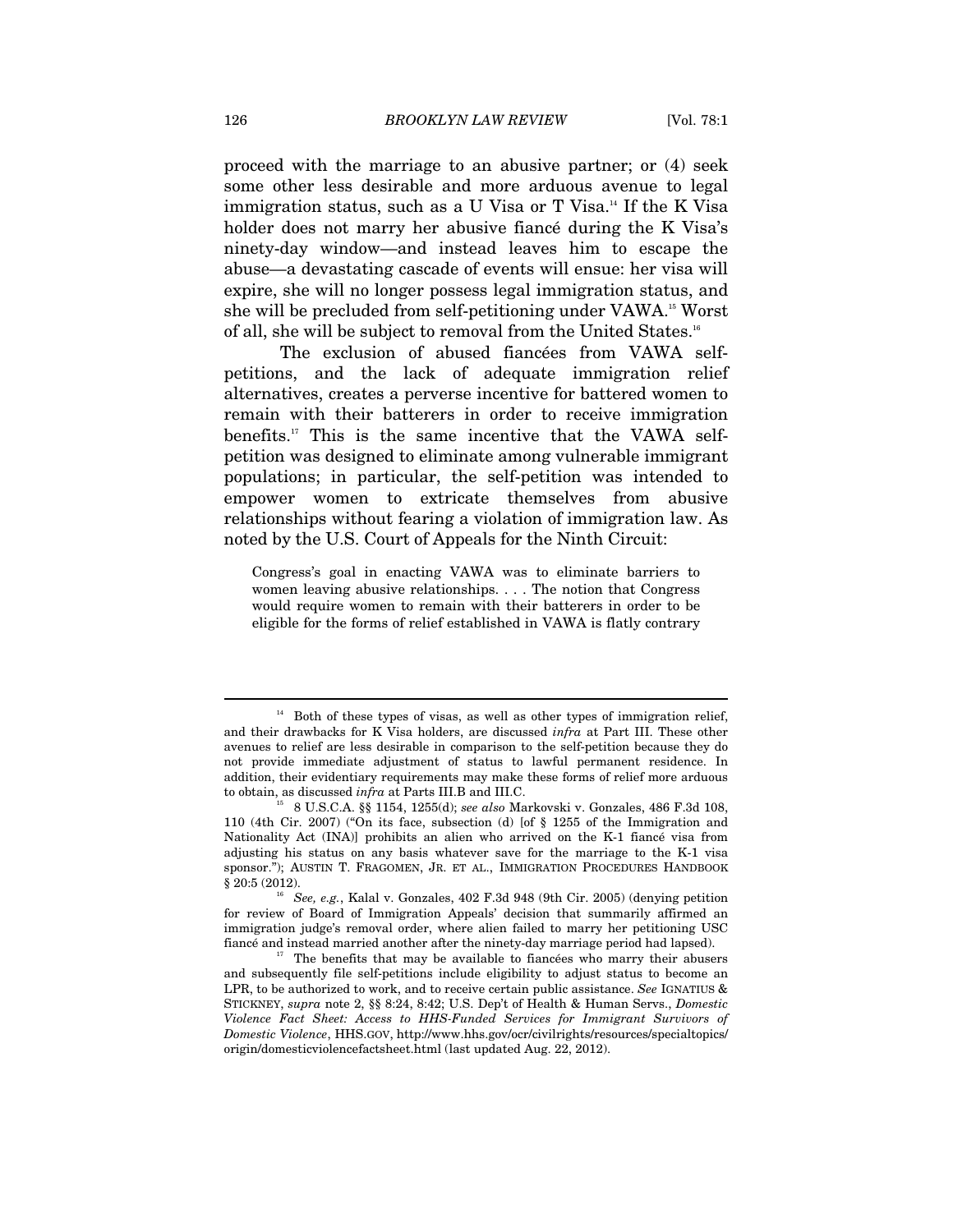to Congress's articulated purpose in enacting [the cancellation of removal provision].<sup>18</sup>

Few would doubt that protecting abused immigrant fiancées—some of the most vulnerable members of our society is a noble cause, yet even a modest proposal for immigration reform is naturally met by some resistance. Foremost among concerns is that offering new forms of immigration relief to K Visa holders could increase opportunities for fraud, both by those initially applying for K Visas—who may lack genuine intent to marry their USC petitioners—and by those claiming abuse once they arrive in the United States.<sup>19</sup> However, instances of such fraud are rare, $\infty$  and moreover, current evidentiary requirements in the K Visa application and VAWA self-petition process provide ample deterrents to combat fraud.<sup>21</sup> Most importantly, the need to protect abused K Visa holders, who are currently relegated to a state of legal limbo, is profound enough to warrant added protections.<sup>22</sup>

This note, for the first time in the academic literature, examines the failure of U.S. immigration laws to adequately protect battered immigrant fiancées and proposes legal amendments to ameliorate this problem. Part I describes the fiancée visa (K Visa) process and highlights the unique position in which abused immigrant fiancées find themselves in relation to U.S. immigration law. Part II provides a historical overview of the VAWA self-petition and related provisions in U.S. immigration law that were devised to protect battered immigrants. Part III outlines potential relief currently available to abused K Visa holders and addresses the inadequacies of

<sup>&</sup>lt;sup>18</sup> Hernandez v. Ashcroft, 345 F.3d 824, 841 (2003). The court referred to section  $244(a)(3)$  of the INA, which details the procedures for "suspension of deportation," now known as "cancellation of removal." *See* 8 U.S.C.A. § 1229(b) (West 2008); *see also* NAT'L IMMIGRATION PROJECT OF THE NAT'L LAWYERS GUILD, 1 IMMIGRATION LAW & DEFENSE § 8:17 (2012) [hereinafter 1 IMMIGR. L. & DEF.] (discussing "cancellation of removal for certain nonpermanent residents"). 19 *See, e.g.*, *Battered Immigrant Women Protection Act of 1999: Hearing on* 

*H.R. 3083 Before the Subcomm. on Immigration and Claims of the H. Comm. on the Judiciary*, 106th Cong. (2000) [hereinafter *H.R. 3083 Hearing*], *available at* http://commdocs.house.gov/committees/judiciary/hju66253.000/hju66253\_0f.htm; *infra* Part IV.A. Additional concerns include the increased number of immigrants who may benefit from expanding protections, as well as the fact that providing additional relief to K Visa holders would treat them more like married self-petitioners than temporary nonimmigrants. See H.R. 3083 Hearing, supra, at 36, 39.

See, e.g., James A. Jones, Comment, *The Immigration Marriage Fraud Amendments: Sham Marriages or Sham Legislation?*, 24 FLA. ST. U. L. REV. 679, 698-

<sup>&</sup>lt;sup>21</sup> See infra Part IV.A.<br><sup>22</sup> For a more thorough discussion of counter-arguments, see *infra* notes 184-95.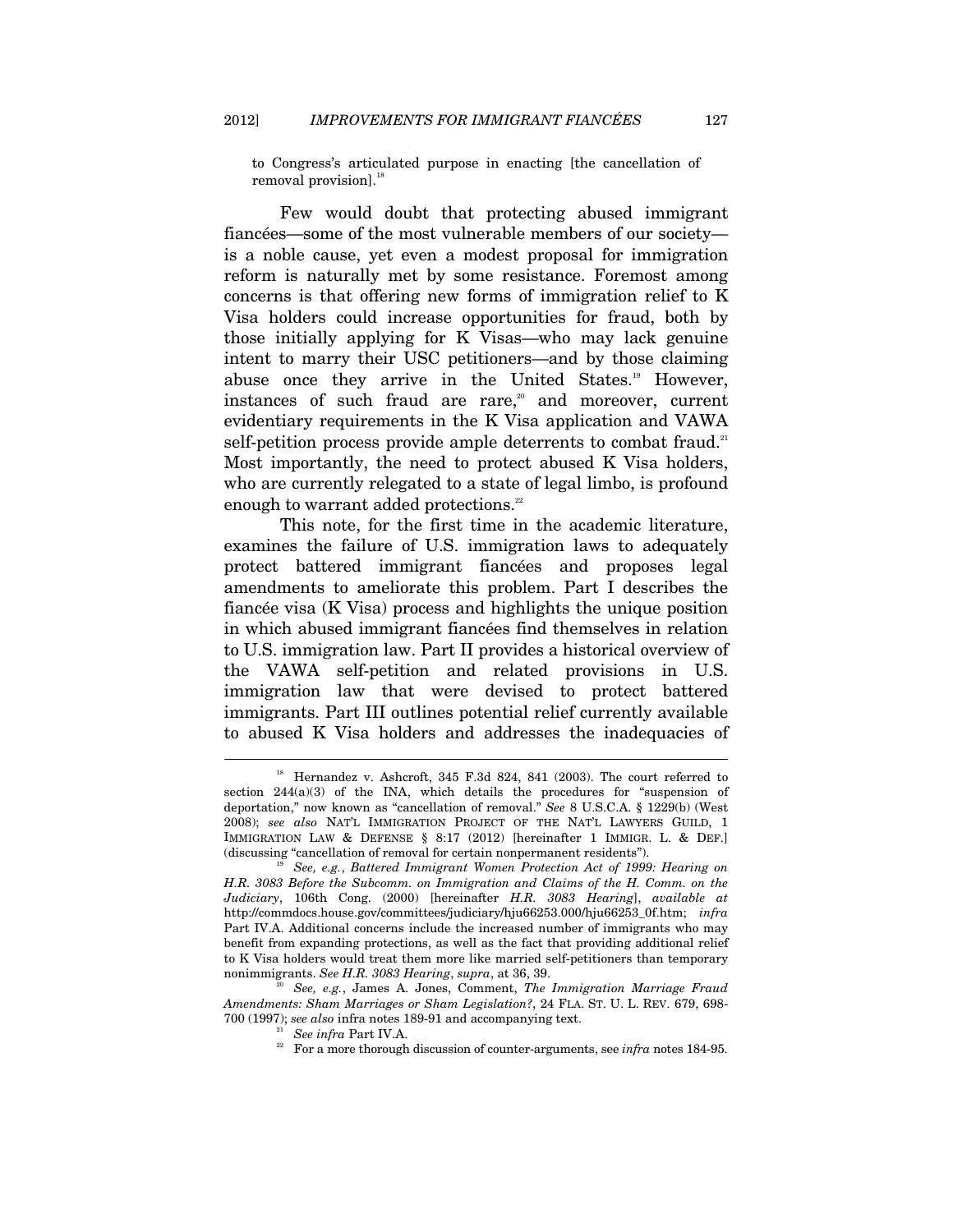those remedies. Finally, Part IV offers practical solutions to the troubling legal position of abused immigrant fiancées like Ayana. Ultimately, this note argues that Congress should amend the INA to allow abused immigrant fiancées to file selfpetitions for adjustment of immigration status, or alternatively, that certain requirements of the U Visa<sup>23</sup> should be relaxed in order to allow abused fiancées to safely and effectively seek lawful adjustment of their immigration status.

### I. THE K VISA PROCESS AND THE UNIQUE POSITION OF K VISA HOLDERS IN RELATION TO U.S. IMMIGRATION LAW

Before coming to the United States, Ayana, like other K Visa holders, was in a unique position in relation to U.S. immigration law because she planned to immigrate to the United States but was not yet eligible to do so, since the basis for permanent residency—her marriage to Jason—had yet to take place.24 Moreover, Ayana was "technically ineligible to enter . . . on a temporary nonimmigrant visa" because of her intent to become a permanent resident.25 The K Visa solves this problem by granting fiancées "a nonimmigrant visa which recognizes the beneficiary's intent to immigrate based on her planned marriage."26

However, obtaining a K Visa is no simple task. First, the K Visa applicant (i.e., the prospective immigrant) must be engaged to a USC who files a petition form I-129F for her visa application.<sup>27</sup> After the petition is approved, U.S. Citizenship and Immigration Services (USCIS)<sup>28</sup> will conduct a background

<sup>26</sup> *Id.*; *see also* 3A AM. JUR. 2D *Aliens and Citizens* § 912 (2012).

A K-1 visa holder is not an immigrant, but rather, as relevant here, is a person who "is the fiancee or fiance of a citizen of the United States and who seeks to enter the United States solely to conclude a valid marriage with the petitioner within ninety days after admission."

Kalal v. Gonzales, 402 F.3d 948, 950 (9th Cir. 2005) (quoting 8 U.S.C. § 1101(a)(15)(K)(i)). <sup>27</sup> Only USCs, not LPRs, are eligible to petition for their immigrant fiancées to

(DHS) which "oversees lawful immigration to the United States." *About Us*,

<sup>&</sup>lt;sup>23</sup> The U Visa is available to immigrant victims of certain qualifying crimes who are, have been, or are likely to be helpful in the investigation or prosecution of those crimes. 8 U.S.C. § 1101(a)(15)(U)(i) (2006). In particular, this note will argue that the "law enforcement certification" requirement—which is difficult for many abused fiancées to satisfy—should be lifted for K Visa holders. *See infra* Parts III.B and IV.B. <sup>24</sup> IGNATIUS & STICKNEY, *supra* note 2, § 14:5.

receive K Visas. IGNATIUS & STICKNEY, *supra* note 2, § 14:7; *see also* 22 C.F.R. § 41.81 (2006). For more detailed information on the K Visa process and required forms, see U.S. Citizenship & Immigration Servs., *I-129F, Petition for Alien Fiancé(e)*, USCIS.GOV, www.uscis.gov/i-129f (last updated July 25, 2012).<br><sup>28</sup> USCIS is the office within the U.S. Department of Homeland Security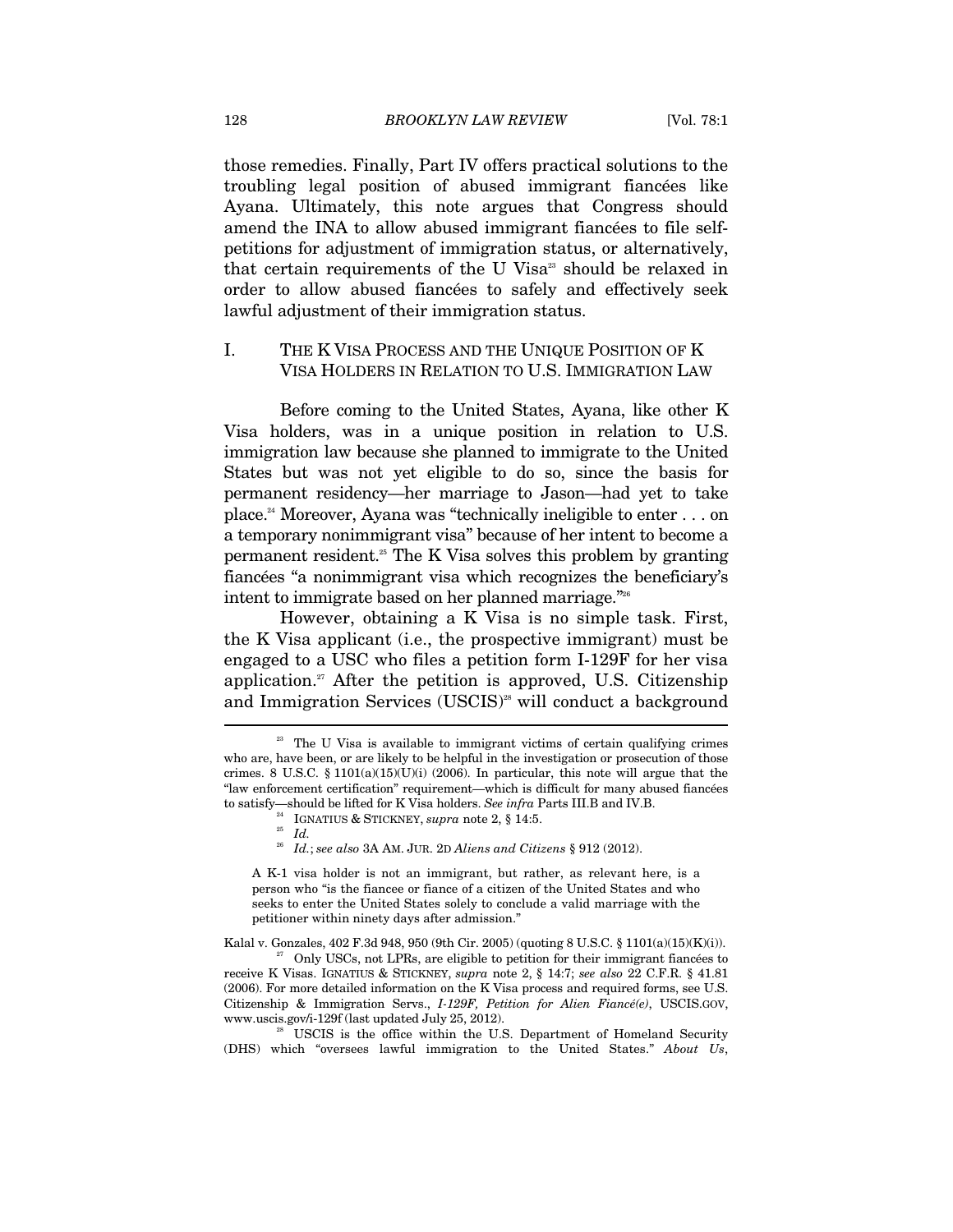check of the petitioner and forward the application to the consulate in the applicant's country.<sup>29</sup> There, the K Visa applicant must apply for the visa and submit to an interview with a consular official, where she must provide a sworn statement that she intends to marry her USC petitioner fiancé within ninety days of her admission into the United States.<sup>30</sup> An applicant will be denied a K Visa "unless there is satisfactory evidence that the parties 'have a bona fide intention to marry, and are legally able and actually willing to conclude a valid marriage in the United States within a period of ninety days after the alien's arrival."<sup>331</sup>

To adequately demonstrate their mutual intent to marry, the couple must show that they have met within the two years before the petition was filed.<sup>32</sup> To this end, the couple may provide evidence such as "affidavits, trip itineraries, plane ticket stubs, letters, phone bills, photographs taken of the couple together, and any other evidence which would corroborate the personal meeting."33 The K Visa expires ninety days after the fiancée's admission into the United States, under the expectation that the immigrant fiancée will marry the USC petitioner within that period of time.<sup>34</sup> Once the fiancée marries the petitioner, and prior to their second anniversary, she can apply to adjust her immigration status to conditional permanent residency.<sup>35</sup> If,

- 
- 

USCIS.GOV, http://www.uscis.gov/aboutus (last updated Sept. 12, 2009); *see also Department Components*, DHS.GOV, http://www.dhs.gov/department-components (last visited Sept. 23, 2012); *U.S. Dep't of Homeland Sec. Organizational Chart*, DHS.GOV, http://www.dhs.gov/xlibrary/assets/dhs-orgchart.pdf (last visited Sept. 23, 2012). DHS subsumed the Immigration and Naturalization Service (INS) in 2003, after passage of the Homeland Security Act of 2002, whereby USCIS assumed the immigration services (i.e. visa adjudication) functions of INS. Patricia Medige, *Immigration Issues in a Security-Minded America*, COLO. LAW., Mar. 2004, at 11-13 (U.S. Customs and Border Patrol (CBP) and Immigration Customs and Enforcement (ICE) assumed the inspection and enforcement functions of INS, respectively.); *Who Joined DHS*,

<sup>&</sup>lt;sup>29</sup> IGNATIUS & STICKNEY, *supra* note 2, § 14:7.<br><sup>30</sup> 22 C.F.R. § 41.81(a)(2); IGNATIUS & STICKNEY, *supra* note 2, § 14:7.<br><sup>31</sup> *Kalal*, 402 F.3d at 950 (quoting 8 U.S.C. § 1184(d)).<br><sup>32</sup> IGNATIUS & STICKNEY, *supra* no may be waived "only if it is established that compliance would result in extreme hardship to the petitioner or that compliance would violate strict and long-established % customs of the K-1 beneficiary's foreign culture . . . . " 8 C.F.R. § 214.2(k) (2011).<br><sup>33</sup> IGNATIUS & STICKNEY, *supra* note 2, § 14:6.<br><sup>34</sup> Id. § 14:7.<br><sup>35</sup> Id. § 14:9. Although the INS proposed a regulation that woul

adjustment to conditional residency status after a marriage exceeds two years, it is currently unclear whether the fiancée may adjust after the two-year anniversary. *Id.* § 14:9 n.3. But once conditional permanent residence is granted, the K Visa applicant and her spouse must file a Form I-751 to remove the conditional status of permanent residency within ninety days prior to the two year anniversary of the award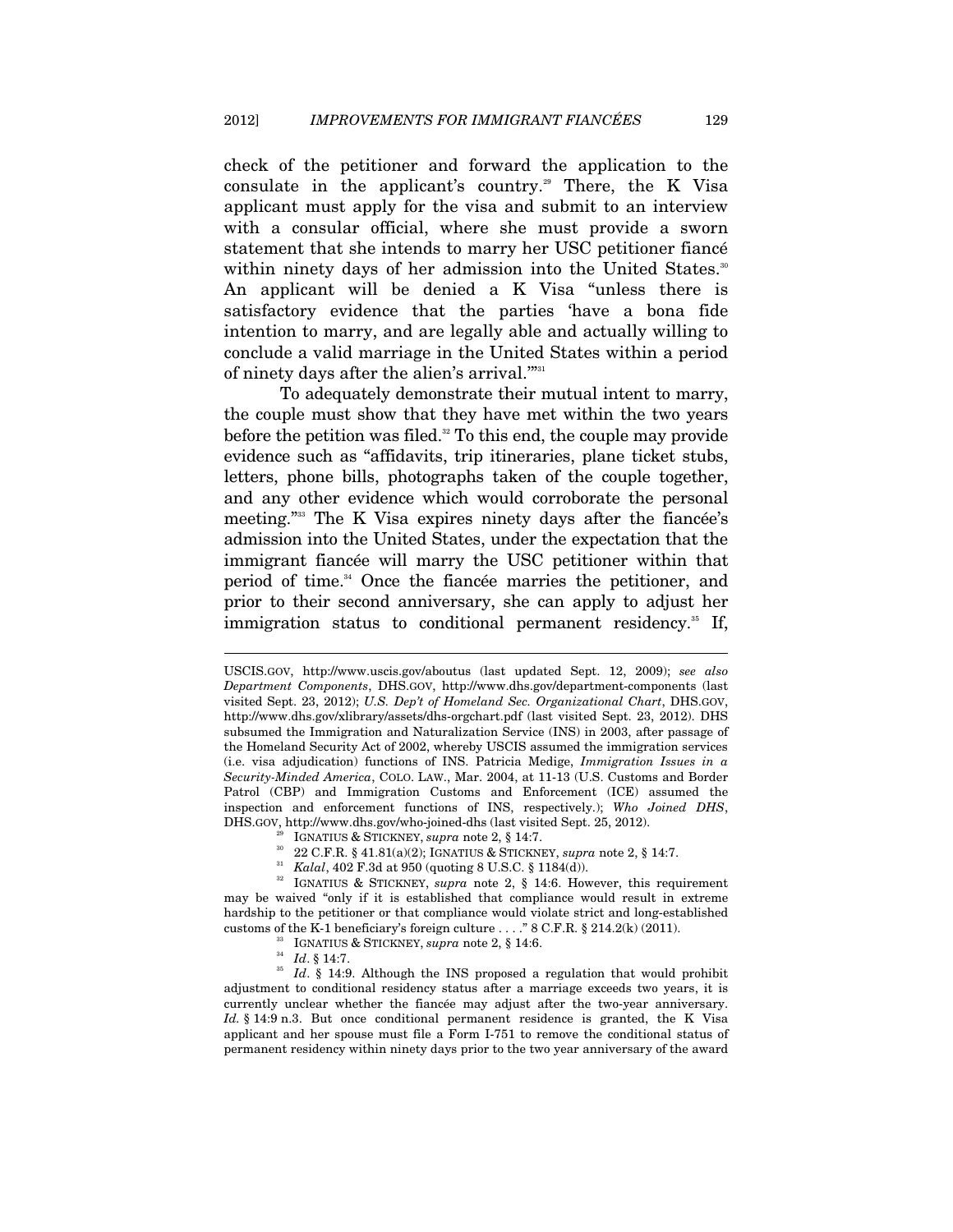however, they fail to marry during the ninety-day period, she will be prevented from adjusting her immigration status<sup>36</sup> and will ultimately risk removal from the United States.<sup>37</sup>

These requirements present a special problem for K Visa holders who find themselves in abusive relationships before marrying their USC petitioners.<sup>38</sup> If the relationship becomes abusive during the ninety-day window and before the marriage occurs, the immigrant fiancée will find herself in quite a predicament: if she decides not to marry her fiancé, she will be unable to obtain the immigration benefits of marriage and she will either become an out-of-status alien,<sup>39</sup> be required to return home, or be forced to seek another form of immigration relief. On the other hand, she may be inclined to stay with her abusive fiancé in order to avail herself of the

protect abused immigrant fiancées in all cases, see *infra* Part III.<br><sup>37</sup> IGNATIUS & STICKNEY, *supra* note 2, § 14:7 n.23. "If she does not marry within that time, the beneficiary fiancé(e) becomes removable." *Id*.

of conditional permanent resident status, and failure to timely do so without good cause will result in termination of such status and the initiation of removal proceedings. 8 C.F.R. § 216.4(a)(1), (a)(6) (2009). If all goes as planned, however, a K Visa applicant will eventually be able to adjust her status to lawful permanent residence and become a naturalized citizen, provided she is otherwise admissible

pursuant to the INA.<br><sup>36</sup> 8 U.S.C.A. § 1255(d) (West 2011); IGNATIUS & STICKNEY, *supra* note 2, § 14:5. But "[u]nder VAWA 2005, a K visa holder can change status to that of a T or U-Visa." *Id.* For a discussion of these remedies and why they are currently inadequate to

<sup>&</sup>lt;sup>38</sup> As in the case of "mail order brides," where "it is not uncommon, after the fiancée has arrived on her K Visa and married the petitioning U.S. citizen, for the relationship to become an abusive one," *id.* § 14:16, abuse does arise *prior* to marriages for some K Visa holders. Often this relationship will develop in person when the USC is courting the alien fiancée while abroad, rather than in a "mail order bride" scenario. In these situations, it is also not uncommon for "sex tourists" to court women and then become abusive and domineering once they bring the women to the United States. The USC may abuse the fiancée and then refuse to marry her, thereby using the K Visa holder's resulting lack of immigration status as a means of holding power over her. E-mail and Telephone Interview with Andrea Panjwani, Supervising Attorney, African Servs. Comm. (Aug. 26, 2011) [hereinafter Panjwani Interview] (on file with author).

Additionally, although the International Marriage Broker Regulation Act of 2005 (IMBRA) addressed some problems in the "mail order bride" industry including limiting the number of K Visa petitions that may be filed by the same USC and creating a database to track repeat K Visa petitioners—IMBRA does not fully address the problems that face K Visa beneficiaries who enter their engagements through ordinary (in-person courtship) methods, but then find themselves in abusive relationships. *See* Christina Del Vecchio, Note, *Match-Made in Cyberspace: How Best to Regulate the International Mail-Order Bride Industry*, 46 COLUM. J. TRANSNAT'L L. 177, 200-01 (2007).<br><sup>39</sup> The term "out of status" means that she will no longer have valid

immigration status and will be considered undocumented. *See Out of Status Definition*, *Glossary of Visa Terms*, U.S. DEP'T OF STATE, http://travel.state.gov/visa/frvi/ glossary/glossary\_1363.html (last visited Sept. 25, 2012).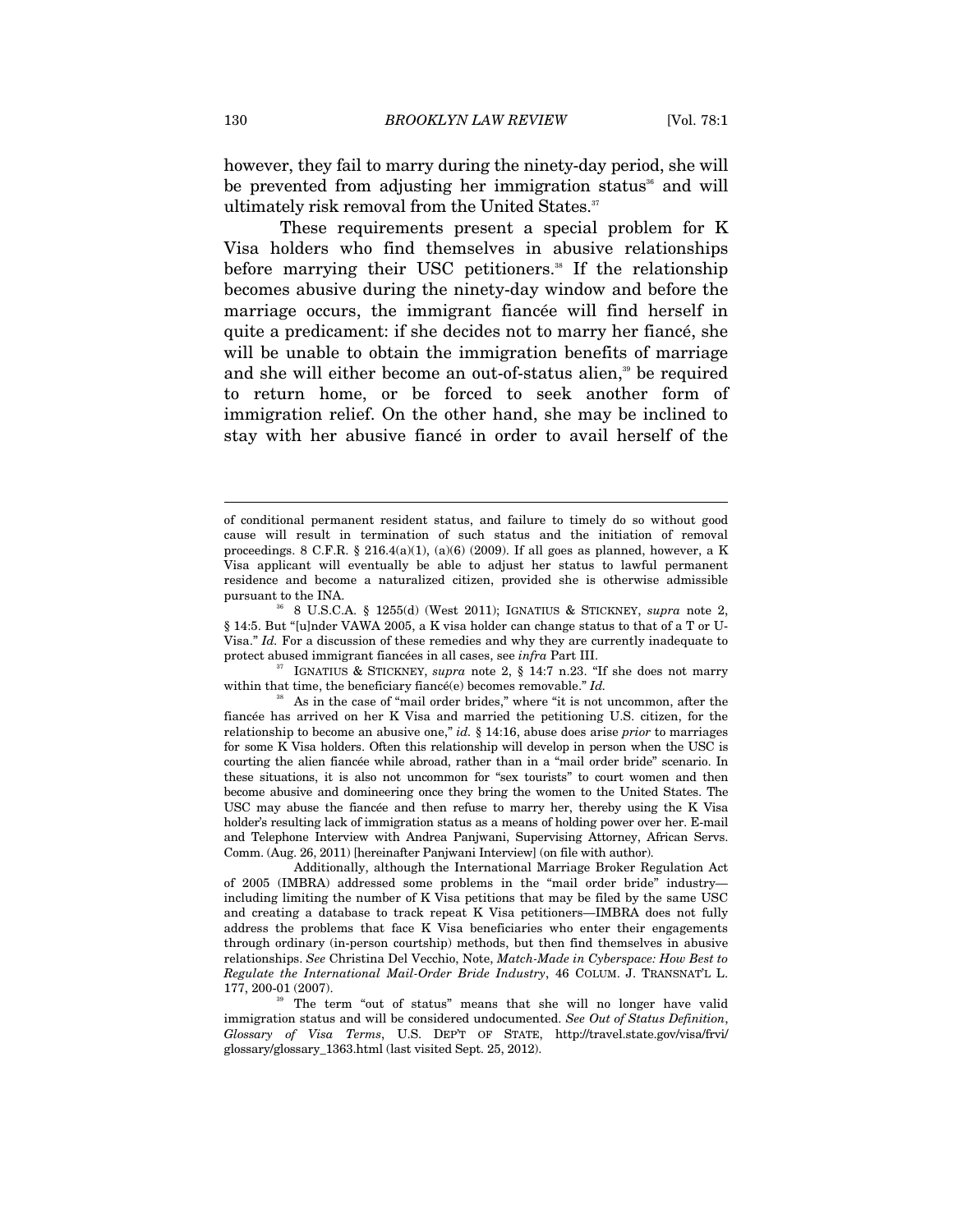VAWA self-petition after the marriage is concluded.<sup>40</sup> Given that the self-petition was specifically designed to remove abused immigrant spouses' incentive to remain with their abusive spouses solely in order to obtain immigration benefits, the strict requirements of the K Visa—absent a safety valve similar to the VAWA self-petition—have produced a counterintuitive result.41 An immigrant fiancée should not be encouraged by the immigration laws to proceed with a marriage to an abusive partner. Yet that is exactly the situation women like Ayana are facing.

Some may argue that Ayana—or any abused K Visa holder—can simply return to her country of origin since she did not marry her fiancé within requisite ninety days. However, returning home could be dangerous for several reasons.<sup>42</sup> For example, if an abused K Visa holder is deported, she would be more vulnerable to future violence at the hands of her abusive partner, who could follow her and take advantage of the paucity of legal protections and remedies available to domestic violence victims in her home country.43 This is why some scholars have noted that immigration policy should not be based upon "the erroneous belief that deportation [will] bring an end to the domestic violence."44 Additionally, many women "face severe social stigma if they [are] forced to return to their countries of origin after divorcing or separating from their husbands."<sup>45</sup> In some situations, such women may be forced to endure "political persecution, war, torture, jail, extreme poverty, disease, entrenched gender discrimination, or death."46 ŗ

<sup>&</sup>lt;sup>40</sup> This scenario assumes an element of shrewdness on the part of the immigrant fiancée, or could arise in a case where the fiancée encounters a lawyer or an acquaintance who gives her advice about her immigration options.

<sup>&</sup>lt;sup>41</sup> See supra notes 9, 17-18, and accompanying text.  $A^{22}$  Aside from being risky, returning home can also be problematic if the abused immigrant has had children with the USC and if she is deemed the more suitable parent, which is likely to be the case if her fiancé is abusive, as seen in Ayana's custody battle. *See supra* note 5 and accompanying text. Indeed, it may be against public policy to remove an abused K Visa holder from the United States if it would result in "constructive deportation" of a USC child. *See generally* Jessie M. Mahr, Note, *Protecting Our Vulnerable Citizens: Birthright Citizenship and the Call for Recognition of Constructive Deportation*, 32 S. ILL. U. L.J. 723 (2008) (arguing that "constructive deportation" of USC children should be acknowledged, despite courts' reluctance to do so, because, they reason, an alien parent who is ordered deported may simply leave a USC child—who has a right to remain in the United States—behind).

<sup>43</sup> Leslye E. Orloff & Janice V. Kaguyutan, *Offering a Helping Hand: Legal Protections for Battered Immigrant Women: A History of Legislative Responses*, 10 AM. U. J. GENDER SOC. POL'Y & L. 95, 104, 133 (2001). 44 *Id.* at 104.

<sup>45</sup> *Id.* at 135. 46 *Id.* at 136.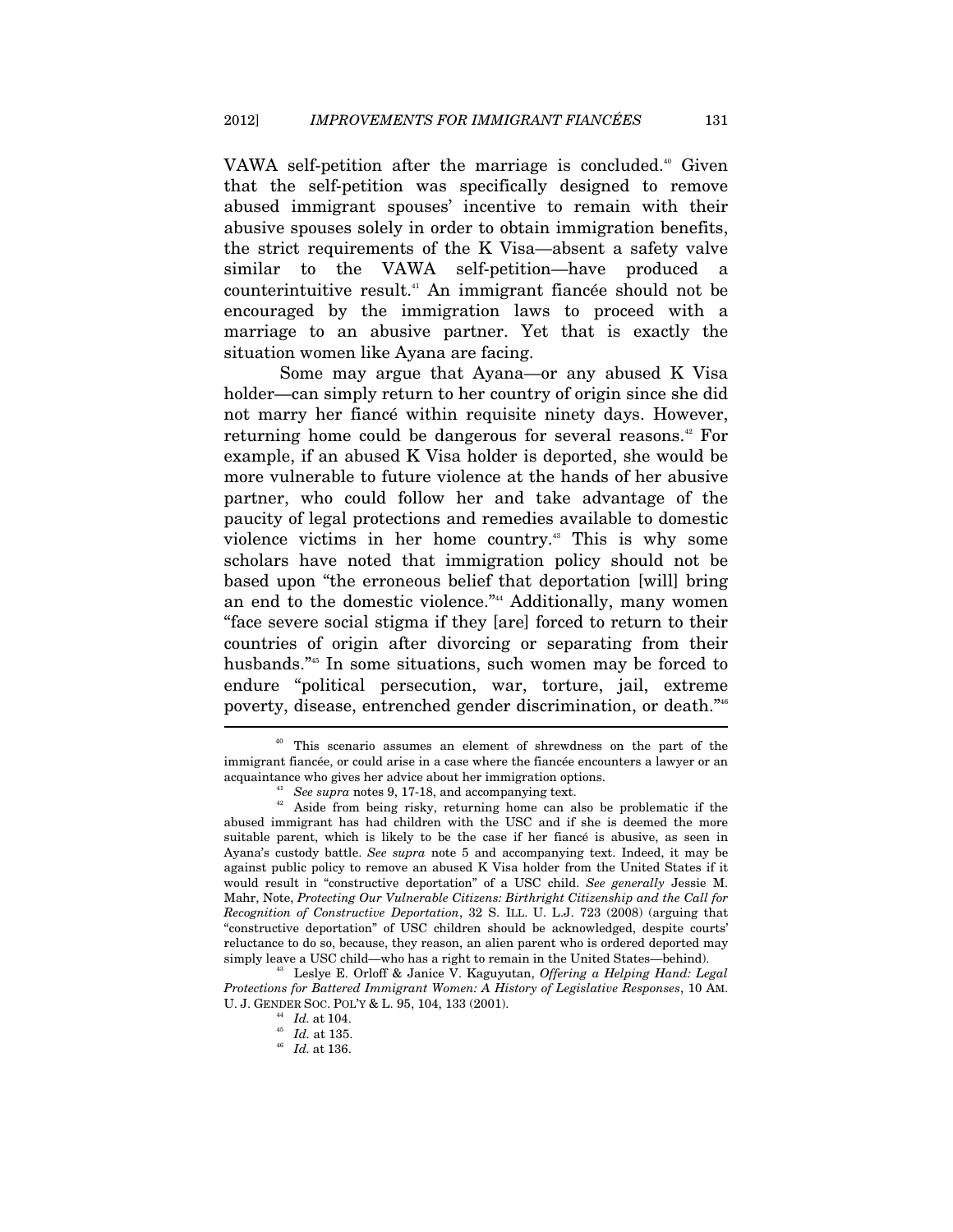It is not difficult to understand why a battered immigrant who returned home because she refused to proceed with the marriage would be similarly stigmatized.<sup>47</sup> This danger is magnified in certain countries from which fiancées emigrate, where cultures may view a woman as married once she leaves the country to live with her husband-to-be.<sup>48</sup>

Nor should it be overlooked that the deportation of abused K Visa holders may result in a "chilling effect on other immigrant victims of domestic violence, making them reluctant to seek any help from the justice system."49 It would be just as troubling if the law coerced future K Visa holders to endure abuse and marry their abusers in order to avoid deportation and avail themselves of other immigration benefits, such as the VAWA self-petition. Regrettably, however, the promise of VAWA—to allow immigrant women who suffer domestic violence to free themselves from their abusers without fearing legal penalties—is still inaccessible to Ayana and many other battered K Visa holders.

### II. HISTORY OF U.S. PROTECTIONS FOR BATTERED IMMIGRANT WOMEN

U.S. immigration policy has been revised to protect battered immigrants numerous times since the early 1900s, yet abused immigrant fiancées have often been excluded.<sup>50</sup> The prevalence of domestic violence in the United States, particularly violence that affects immigrant women, sheds some light on the dire need for such protections. When VAWA was first under consideration in 1993, congressional findings indicated that "in 1991 at least 21,000 domestic crimes against women were reported to police every week," and that in addition to this astonishing rate, "domestic violence crimes [were] vastly under reported."<sup>51</sup> A 2000 study estimated that during their lives, nearly one-third of women in the United States suffer physical abuse by their husbands or other males they live

 $47$  For an example, see *N. v. Sweden*, App. no. 23505/09, HUDOC (July 20, 2010), *available at* http://hudoc.echr.coe.int/sites/eng/pages/search.aspx?i=001-99992 (Eur. Ct. H.R.), discussed *infra* notes 175-78 and accompanying text.

<sup>&</sup>lt;sup>48</sup> See infra note 175 and accompanying text.<br><sup>49</sup> Orloff & Kaguyutan, *supra* note 43, at 104.<br><sup>50</sup> See, e.g., infra note 184 and accompanying text (discussing the proposed amendment to the Battered Immigrant Women Protection Act of 1999, H.R. 3083, which would have permitted abused K Visa holders to file VAWA self-petitions). 51 Orloff & Kaguyutan, *supra* note 43, at 109.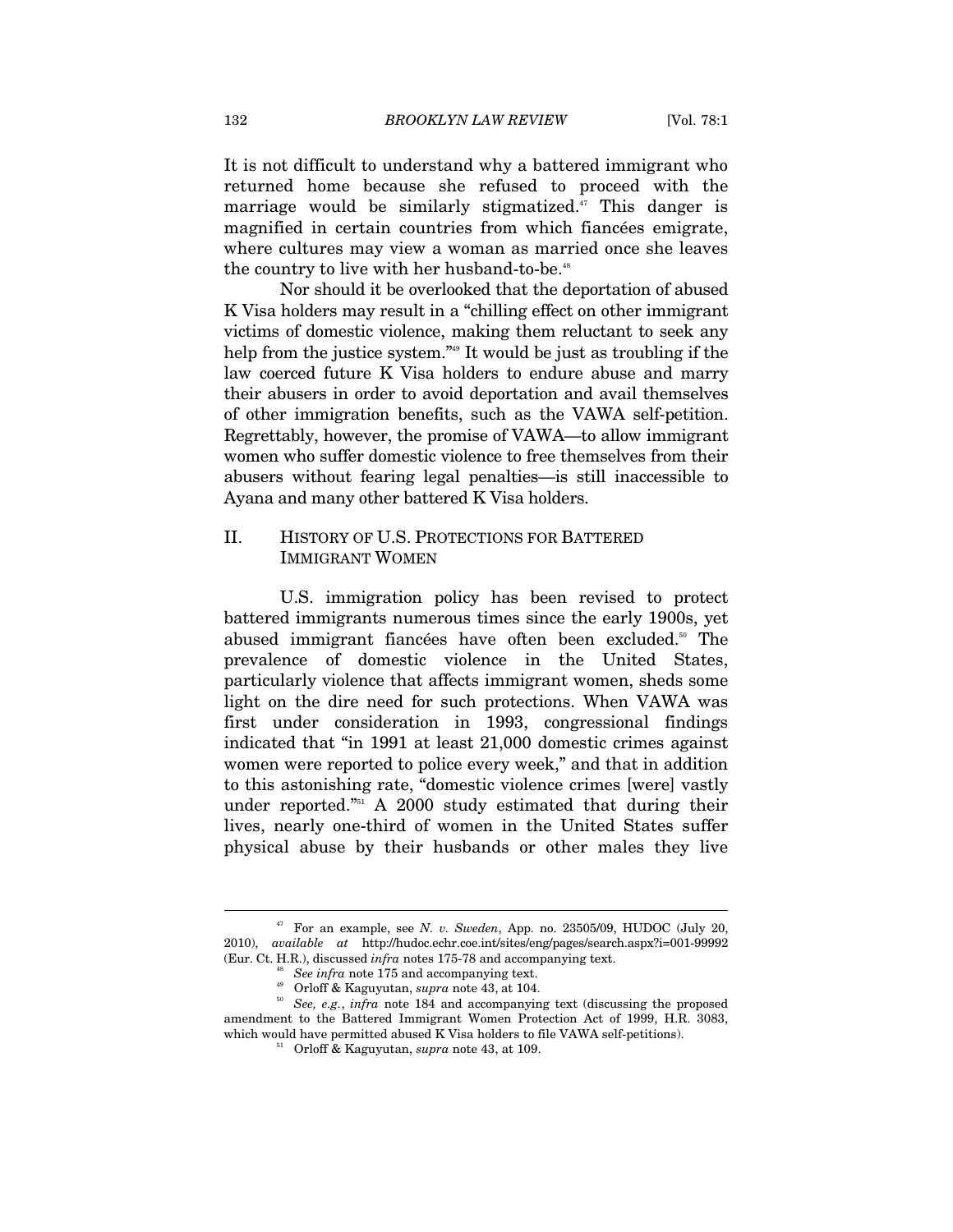with.<sup>52</sup> At that time, it was also estimated that "approximately 4.8 million intimate partner rapes and physical assaults [were] perpetrated against women annually."53 Although the "annual incidence of domestic violence has decreased by 53 percent" since the passage of VAWA in 1994, "domestic and sexual violence remain a significant and widespread problem."54 A more recent survey in 2010 indicated that more than one-third of women and one-quarter of men "in the United States have experienced rape, physical violence, and/or stalking by an intimate partner in their lifetime."<sup>555</sup> Today, virtually onequarter of women in the United States "report experiencing *severe* physical violence by an intimate partner . . . ."56 Not surprisingly, in light of these statistics, U.S. Surgeons General have underscored domestic violence as the most significant threat to women's health in the United States.<sup>57</sup>

Because of their unique position as dependents of their abusers for legal immigration status, many immigrant women comprise an especially at-risk segment of society.<sup>58</sup> For example, one study of female Latina and Filipina immigrants found that 48 percent of those surveyed reported an increase in domestic violence after they arrived in the United States.<sup>59</sup> Additionally, in a separate study, 9 percent of the female respondents said that the abuse did not start until after they had immigrated.<sup>60</sup> A full quarter of those respondents said that they decided not to leave their abusive partners because of their immigration status and fears of deportation. $61$  Another study, conducted by the National Institute of Justice, showed that 65 percent of the

 $$^{52}$   $Id.;$   $see$   $\; also$  FAMILY VIOLENCE PREVENTION FUND, INTIMATE PARTNER VIOLENCE IN IMMIGRANT AND REFUGEE COMMUNITIES 10 (2009).

 $\,$ <sup>53</sup> Orloff & Kaguyutan, *supra* note 43, at 97. <br><sup>54</sup> S. REP. NO. 112-153, at 2 (2012).  $\,$  55 MICHELE C. BLACK ET AL., NAT'L CTR. FOR INJURY PREVENTION & CONTROL, NATIONAL INTIMATE PARTNER AND SEXUAL VIOLENCE SURVEY: 2010 SUMMARY REPORT 2 (2011).

<sup>&</sup>lt;sup>56</sup> S. REP. NO. 112-153, at 3 (emphasis added).  $57$  Orloff & Kaguyutan, *supra* note 43, at 109 (citing S. REP. NO. 103-138, at 41-42 (1993)). 58 Shaw, *supra* note 5, at 665 (citing Giselle Aguilar Hass et al., *Battered* 

*Immigrant and U.S. Citizen Spouses*, LEGAL MOMENTUM, Apr. 24, 2006, at 2-3, *available at* http://www.legalmomentum.org/assets/pdfs/wwwbatteredimmsanduscspouses.pdf); *see also* FAMILY VIOLENCE PREVENTION FUND, *supra* note 52, at 12.

<sup>59</sup> Shaw, *supra* note 5, at 665 (citing Mary Ann Dutton et al., *Characteristics of Help-Seeking Behaviors, Resources and Service Needs of Battered Immigrant Latinas: Legal and Policy Implications, 7 GEO. J. POVERTY L. & POL'Y 245, 250 (2000)).* 

*Hass et al., <i>supra* note 58, at 3 (discussing a survey conducted by AYUDA). in the District of Columbia). 61 *Id.*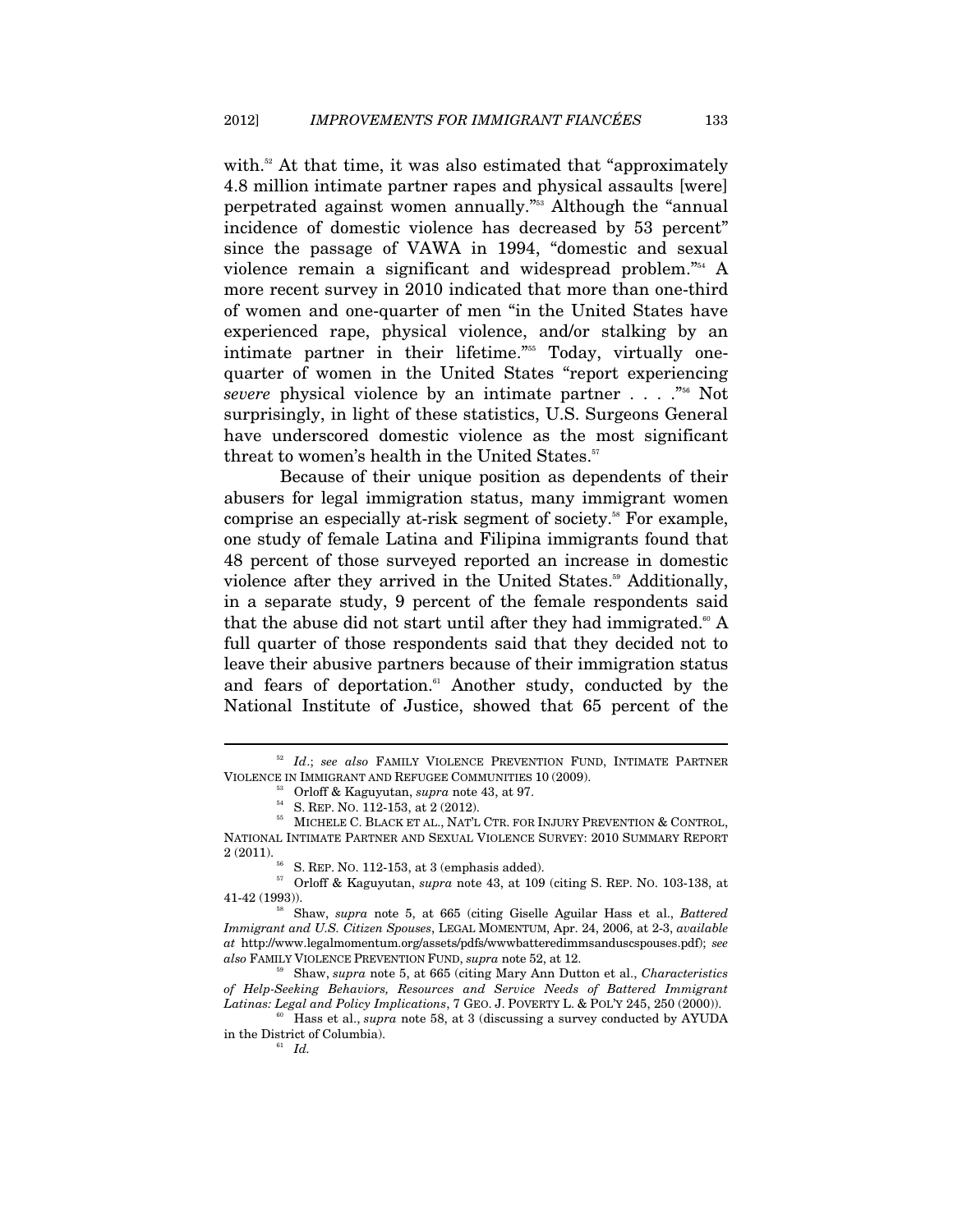women surveyed said that their abusers threatened them with deportation following their arrival to the United States.<sup>62</sup>

Troubling congressional findings that preceded the passage of VAWA in 1994 indicated that "[d]omestic battery problems can become terribly exacerbated in marriages where one spouse is not a citizen, and the non-citizen[']s legal status depends on his or her marriage to the abuser."63 At the time, the House Report also stressed that "[c]urrent law fosters domestic violence in such situations by placing full and complete control of the alien spouse's ability to gain permanent legal status in the hands of the citizen."<sup>64</sup> While USC and LPR spouses are no longer given "full and complete control" over their spouses' immigration status because of the VAWA self-petition, current law still affords abusive USCs a great deal of control over their immigrant *fiancées'* ability to obtain permanent legal status.<sup>65</sup>

For women and their children who have immigrated to the United States, the dangers of abusive relationships are often more acute.<sup>66</sup> For example, between 34 and 49.8 percent of immigrant women in the United States fall prey to domestic violence. $\alpha$ <sup>67</sup> This number spikes to 59.5 percent where only those immigrant women who are married are concerned.<sup>68</sup> Further exacerbating the negative effects of domestic violence against immigrant women, many simply do not attempt to avail themselves of healthcare, law enforcement, or social services because of language and cultural barriers.<sup>®</sup> These circumstances may help to explain why domestic violence against immigrant

 $^{62}$   $\,$   $Id.$  Disturbingly, some USC's will actually engage in a form of immigration fraud in order to exert control over their immigrant partners, by having the immigrant travel to the United States on a K Visa although they are already married. Id. at 4. <sub>63</sub> Level States on a K Visa although the U.R. REP. No. 103-395, at 26 (1993).<br><sup>64</sup> *Id. S<sub>20</sub>* <sup>1</sup>

<sup>65</sup> *See* discussion *supra* Part I. 66 Orloff & Kaguyutan, *supra* note 43, at 110. *But see* FAMILY VIOLENCE PREVENTION FUND, *supra* note 52, at 11 ("According to a survey of literature . . . available research indicates that [intimate partner violence] is not more prevalent, and may be less prevalent, among immigrant and refugee population groups

Karyl Alice Davis, Comment, *Unlocking the Door by Giving Her the Key: A Comment on the Adequacy of the U-Visa as a Remedy*, 56 ALA. L. REV. 557, 557 (2004) (citing *H.R. 3083 Hearing*, *supra* note 19, at 58 (statement of Leslye Orloff, Director, Immigrant Women Program, NOW Legal Defense and Education Fund)). 68 *Id.*

<sup>69</sup> FAMILY VIOLENCE PREVENTION FUND, *supra* note 52, at 11-12, 50-51; Davis, *supra* note 67, at 558; *see also* S. REP. NO. 112-153, at 12 (2012) ("The abusers of undocumented immigrants often exploit the victims' immigration status, leaving the victim afraid to report the abuse to law enforcement and fearful of assisting with the investigation and prosecution of associated crimes.").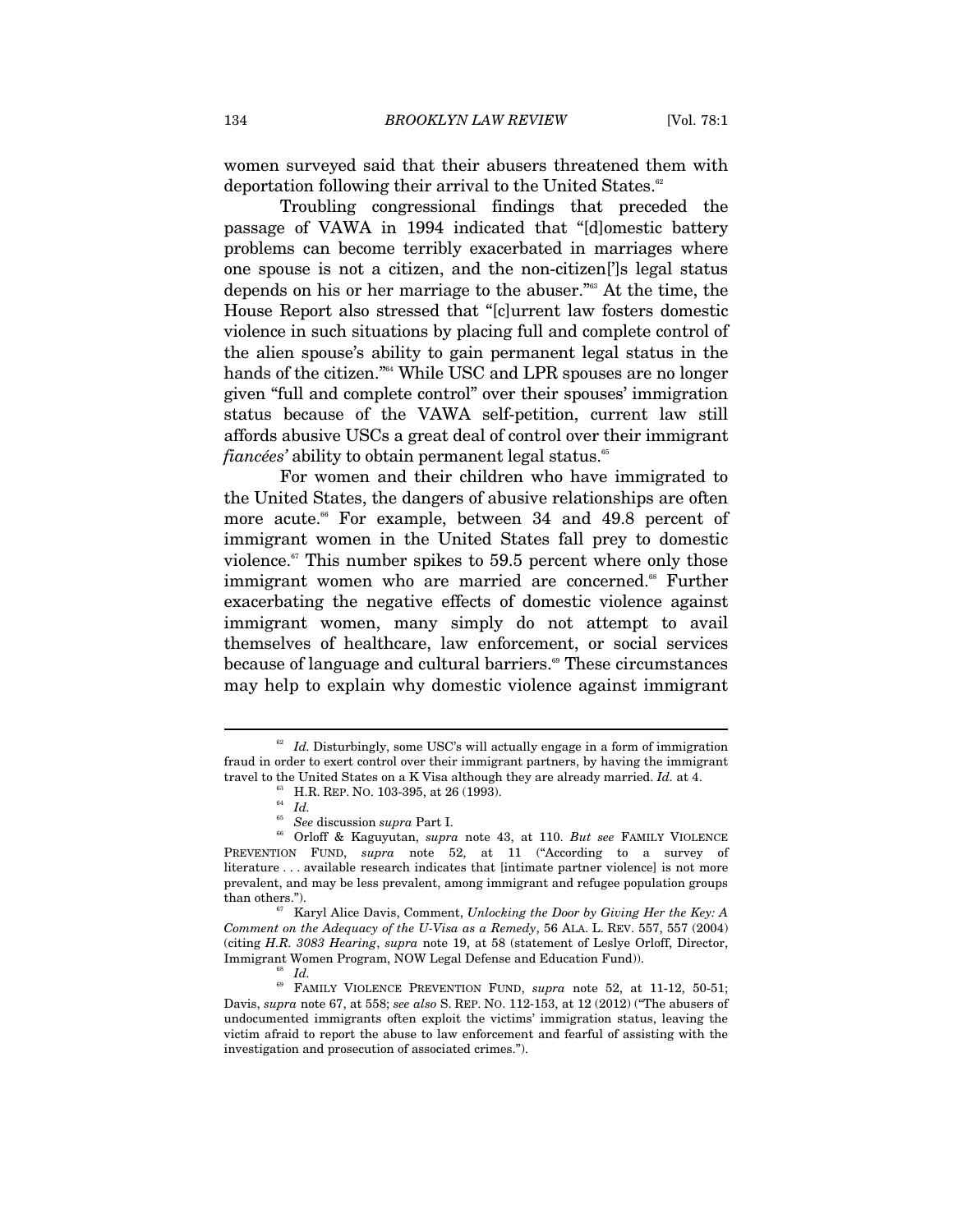women occurs more often than is reported.<sup>70</sup> In fact, a Department of Justice study found that just over 30 percent of *documented* immigrants officially report abuse.<sup>71</sup> It is unsurprising, then, to find that undocumented immigrants who fear deportation report abuse at even lower rates, falling as low as 14 percent. $12$ 

It is difficult to obtain data on the prevalence of abuse against K Visa holders, perhaps because "a battered spouse [or fiancée] may be deterred from taking action to protect himself or herself, such as filing for a civil protection order, filing criminal charges, or calling the police, because of the threat or fear of deportation."73 This disinclination to act may stem from an abused immigrant's limited knowledge of English, a lack of savvy regarding the legal system and protections available to her, financial dependence on an abusive partner, or cultural isolation.74 An abused immigrant fiancée may be even more reluctant than an abused immigrant spouse to take official action because she stands on shakier ground in relation to U.S. immigration law, without the availability of the VAWA selfpetition. Now that the self-petition exists, as counterintuitive as it may seem, a battered K Visa holder like Ayana has an

 $\overline{a}$ 

*Circuit to Battered Kenyan: Take a Safari—Battered Immigrants Face New Barrier When Reporting Domestic Violence*, 55 DRAKE L. REV. 195, 197 (2006) (confirming that data on the prevalence of abuse is difficult to obtain because many incidents go unreported).

I have been unable to locate data for statistics relating specifically to abused immigrant fiancées. Of course, it is possible that the incidence of domestic violence against immigrant fiancées is lower than for immigrant spouses, perhaps because domestic violence may not develop early in the relationship and it may increase in frequency and severity as the relationship progresses beyond marriage. Nevertheless, it can be presumed that such violence toward immigrant fiancées does occur at fairly high rates. For example, applying the aforementioned rates of domestic violence among immigrant women—the lowest rate of 34 percent, for example—to the 30,445 K-1 immigrant fiancées admitted to the United States in 2010, it appears that approximately 10,351 K Visa holders could have experienced abuse in that year alone. DEP'T OF HOMELAND SEC., 2010 YEARBOOK OF IMMIGRATION STATISTICS 66 tbl. 25: Nonimmigrant Admissions by Class of Admission: Fiscal Years 2001 to 2010 (2011), *available at* http://www.dhs.gov/xlibrary/assets/statistics/yearbook/2010/ois\_yb\_2010.pdf. 74 *See* Hass et al., *supra* note 58, at 2.

<sup>70</sup> Davis, *supra* note 67, at 558 ("[S]tatistics likely underestimate the number of victims."); *see also* FAMILY VIOLENCE PREVENTION FUND, *supra* note 52, at 11 (describing the limited availability of data). 71 Juliette Terzieff, *More Services Reach Abused Immigrant Women*,

WOMEN'S ENEWS (Aug. 11, 2005), http://www.womensenews.org/story/domesticviolence/050811/more-services-reach-abused-immigrant-women. Among all females in the United States as of 2008, the Bureau of Justice Statistics found that "49% of the intimate partner violence against [them] was reported to police." SHANNAN CATALANO ET AL., BUREAU OF JUSTICE STATISTICS FEMALE VICTIMS OF VIOLENCE 2 (2009), *available at* http://bjs.ojp.usdoj.gov/content/pub/pdf/fvv.pdf. 72 *See* Terzieff, *supra* note 71. 73 H.R. REP. NO. 103-395, at 26 (1993); *see also* Laura Jontz, Note, *Eighth*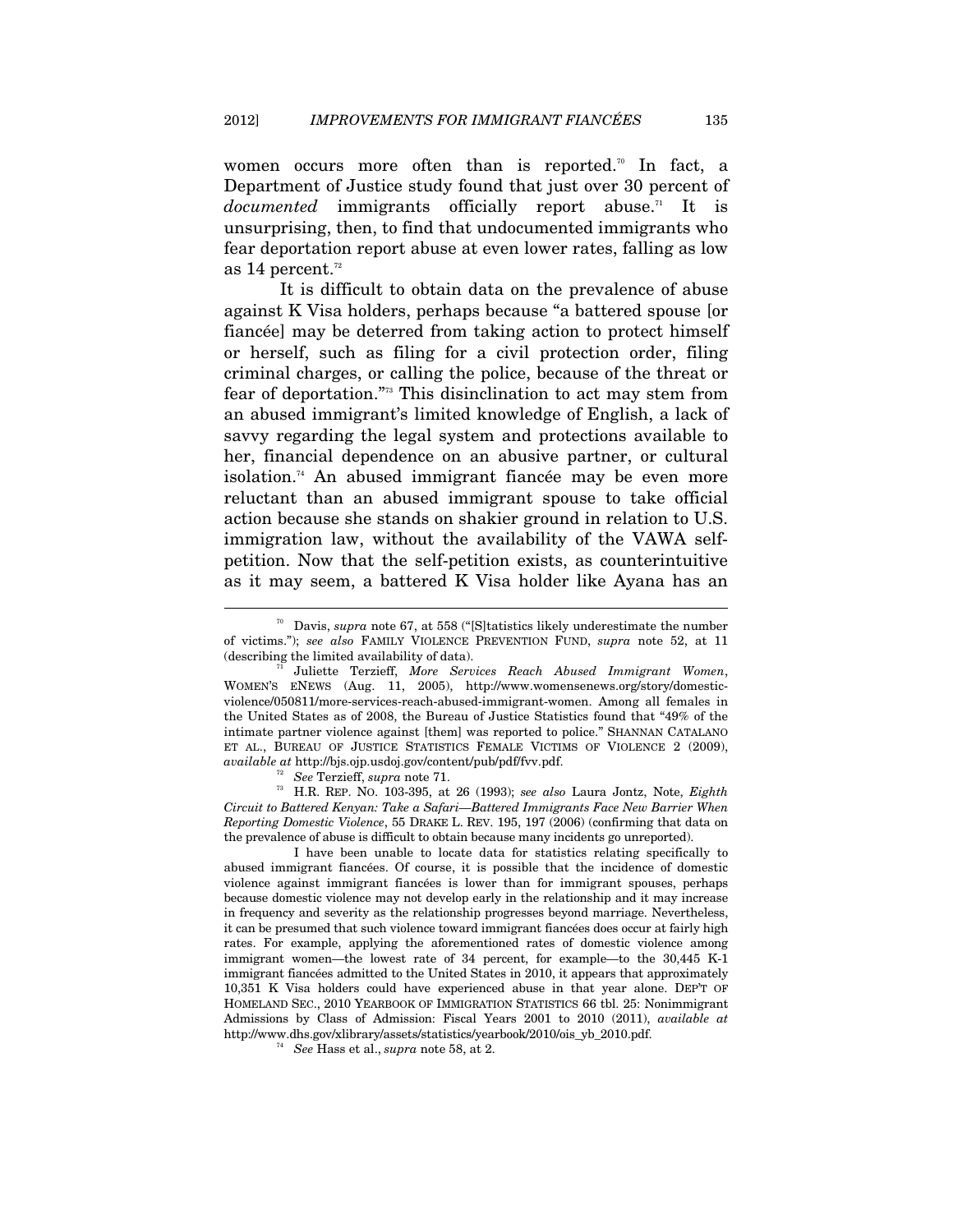even greater incentive to remain with her abuser until marriage; then, at least, she could file a self-petition and gain LPR status without further relying on her abusive partner.

#### *A. Pre-VAWA Policies*

Prior to the enactment of VAWA, immigration law in the United States gave USC and LPR spouses complete control over their immigrant spouses' legal status.<sup>75</sup> The doctrine of coverture, for example, a "legislative enactment of the common law theory that the husband is the head of the household," essentially stripped women of their legal existence once they were married.<sup>76</sup> In U.S. immigration law, this tradition informed policies whereby American women automatically acquired their husbands' citizenship—and lost their U.S. citizenship—upon marriage to a foreigner.<sup> $\pi$ </sup> While the doctrine of coverture was repealed by subsequent laws—such as the Immigration and Nationality Act of 1952, which made immigration law gender-neutral and thus gave women the ability to sponsor their alien husbands' lawful immigration status<sup>78</sup>—the laws concerning the conferral of legal immigration status on immigrant spouses were "still rooted in the coverture mentality."79 Virtually all of the power remained in the hands of the USC or LPR spouse, because the immigrant spouse's status depended on the voluntary sponsorship of the citizen or LPR spouse.<sup>80</sup> And since women comprise the greater proportion of domestic violence victims, immigrant fiancées, and immigrant spouses, they are the most dependent on the sponsorship of

 $\overline{a}$ 

<sup>80</sup> *Id.*

 $^{75}$  Orloff & Kaguyutan, *supra* note 43, at 99.  $1d$ . at 100 (citing S. REP. No. 81-1515, at 414 (1951)) (internal quotation marks omitted); *see also* Ryan Lilienthal, Note, *Old Hurdles Hamper New Options for Battered Immigrant Women*, 62 BROOK. L. REV. 1595, 1602 n.31 (1996) (quoting 1 WILLIAM BLACKSTONE, COMMENTARIES \*442 (1783) (alteration in original) (emphasis omitted)):

By marriage, the husband and wife are one person in the law: that is, the very being or legal existence of the woman is suspended during the marriage, or at least is incorporated and consolidated into that of the husband: under whose wing, protection, and cover, she performs every thing; and is therefore called . . . a feme-covert, . . . is said to be covert-baron, or under the protection and influence of her husband, her baron, or lord; and her condition during her marriage is called her coverture.

<sup>77</sup> Orloff & Kaguyutan, *supra* note 43, at 100. 78 *Id.* at 101. 79 *Id.*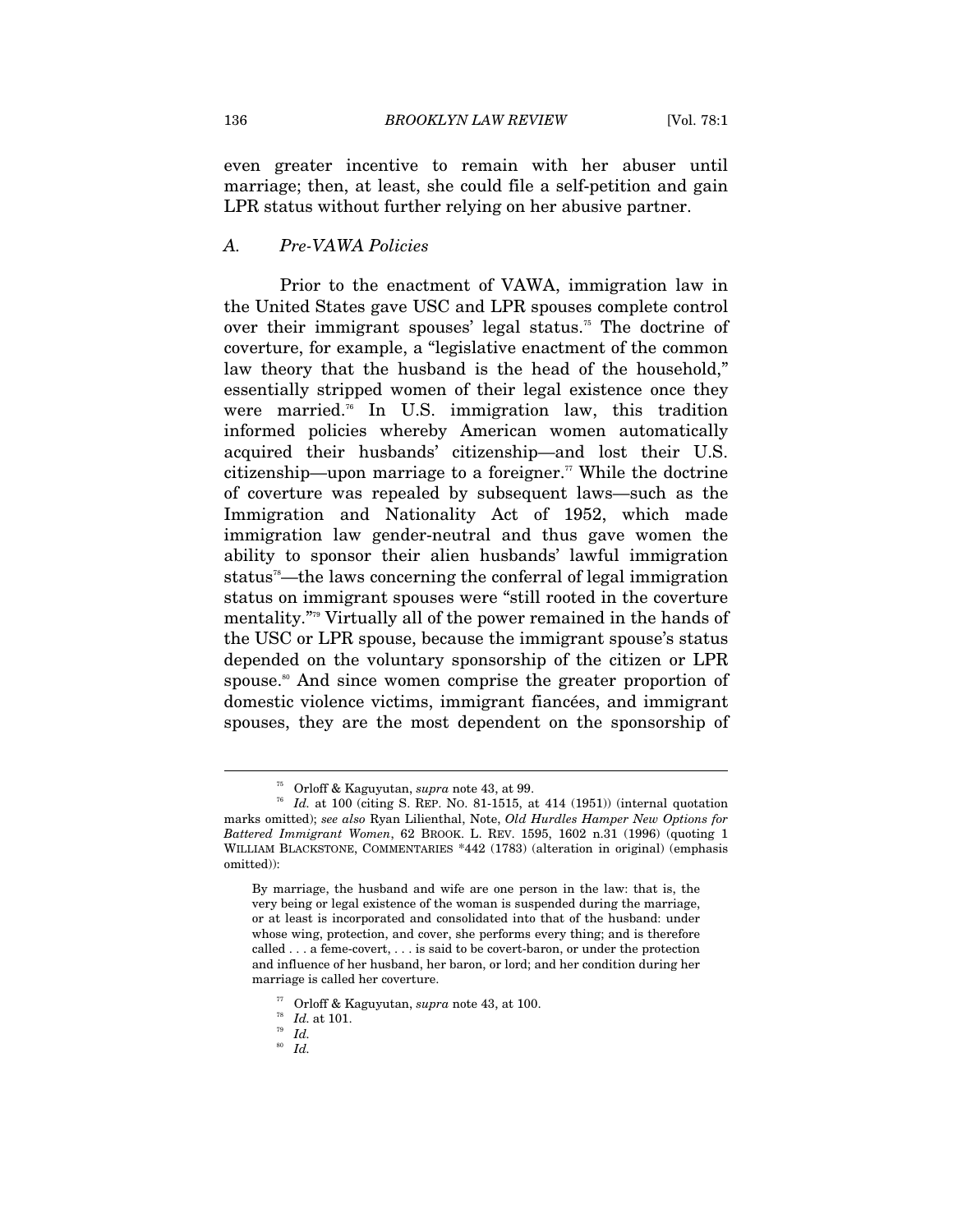their partners and are most dramatically affected by a spouse's refusal to sponsor their adjustment of status.<sup>81</sup>

This disparity in power, prior to VAWA, ensured "that the immigrant spouse [was] faced with an impossible choice: either remain in an abusive relationship or leave, become an undocumented immigrant[,] and be potentially deprived of home, livelihood and perhaps child custody."<sup>82</sup> While these dire circumstances have been mitigated by more modern laws protecting battered immigrants,<sup>83</sup> major impediments remain for battered immigrant fiancées living in the United States on K Visas, due to their ineligibility to self-petition.

The Immigration Marriage Fraud Amendments of 1986  $(IMFA)^{84}$  actually enhanced petitioning USC and LPR spouses' control over their immigrant spouses by creating a presumption that all immigration marriages were fraudulent until proven otherwise, and by preventing alien spouses from becoming LPRs without their petitioning spouses' sponsorship.<sup>85</sup> However, IMFA did provide the U.S. Attorney General with discretionary power to grant LPR status to an immigrant spouse, independent of her husband's sponsorship, if she demonstrated "extreme hardship or good faith/good cause."<sup>86</sup> Yet both of these provisions were still fraught with difficulty for immigrant spouses because domestic violence was generally not interpreted as adequate grounds for either waiver.<sup>87</sup>

The 1990 Battered Spouse Waiver was an early congressional attempt specifically designed to protect battered immigrants.<sup>88</sup> While it provided some benefits to abused immigrant spouses, such as allowing those who had already obtained conditional resident status to gain LPR status without relying on their spouses for a joint petition,<sup>89</sup> the "battered spouse"

 $\stackrel{\text{81}}{=}$  *Id.* (internal quotation marks omitted).<br>  $\stackrel{\text{82}}{=}$  *Id.* (internal quotation marks omitted). 83<br>*See infra* Parts II.B, III.B, and III.C (describing the VAWA self-petition, U<br>Visa, and T Visa, respectively).

<sup>&</sup>lt;sup>84</sup> Immigration Marriage Fraud Amendments of 1986, Pub. L. No. 99-639,

<sup>100</sup> Stat. 3537 (1986).<br><sup>85</sup> Orloff & Kaguyutan, *supra* note 43, at 101-02.<br><sup>86</sup> *Id.* at 102 (citing 8 U.S.C. § 1186a(c)(4) (1994) (internal quotation marks omitted)).<br>876 1109

<sup>&</sup>lt;sup>88</sup> See Orloff & Kaguyutan, *supra* note 43, at 105 (noting that the battered spouse waiver "was the first piece of legislation that recognized domestic violence as a problem experienced by immigrant wives dependent on their spouses for immigration status" (citing Immigration Act of 1990, Pub. L. No. 101-649, § 701, 104 Stat. 4978 (1990) (codified as amended at 8 U.S.C. § 1186a(c)(4) (1994)))).  $^{89}$   $Id.$  at 105-06.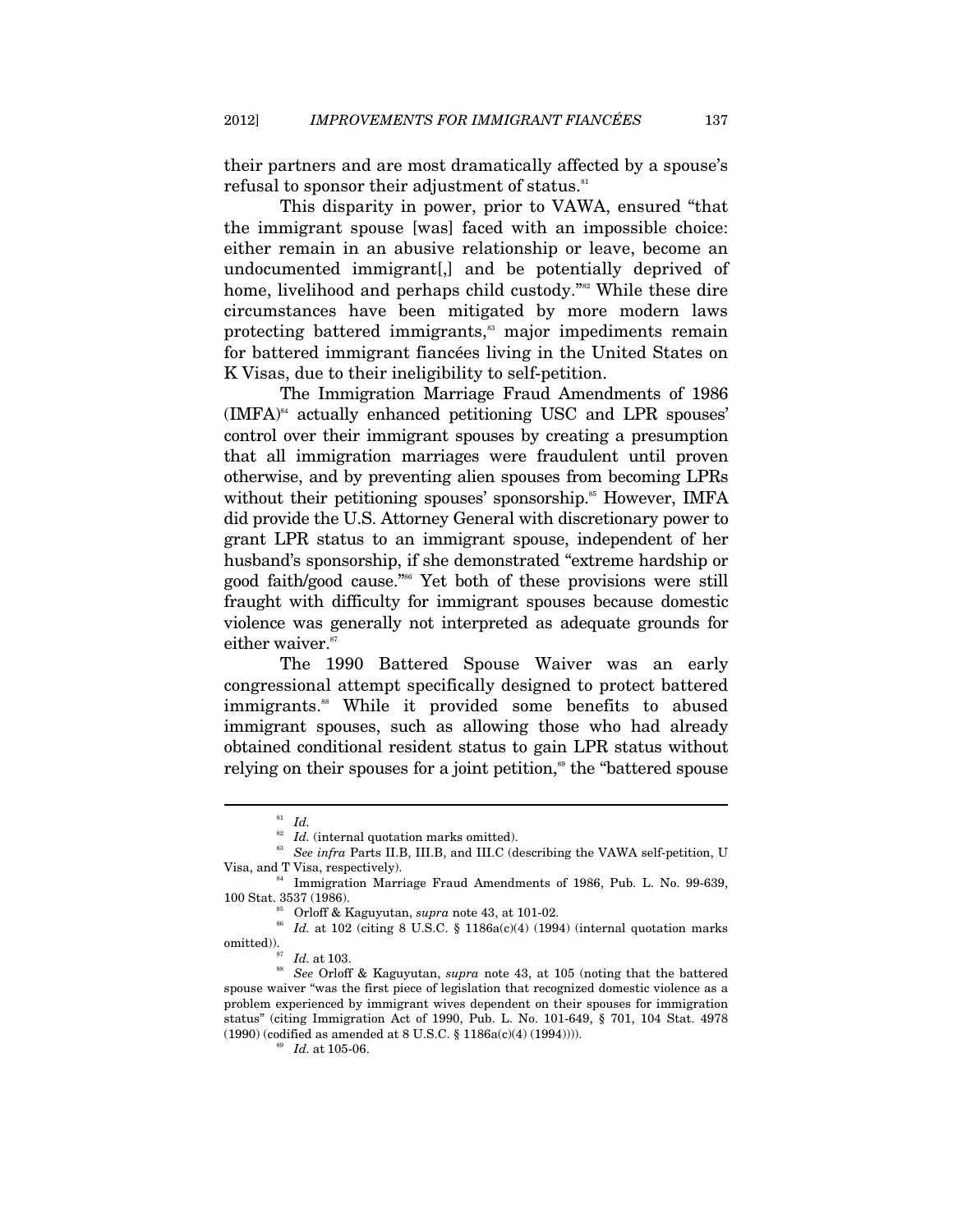waiver" still stipulated that an immigrant spouse could not in the first instance become a conditional resident without her spouse's initial sponsorship.<sup>90</sup> This perpetuated immigrant spouses' dependence on their abusive husbands, and it thus preserved the control that abusive spouses had over their immigrant spouses.

#### *B. Violence Against Women Act of 1994 (VAWA) and Subsequent Revisions*

The Violence Against Women Act of 1994 (VAWA)<sup>91</sup> did much to solve this problem. In addition to the broader goals of enhancing protection for battered women nationwide and providing funding for law enforcement and domestic violence service providers,<sup>32</sup> VAWA offered shelter via laws specifically designed to help immigrant women who are abused by USC or LPR spouses.<sup>33</sup> Representing a significant paradigm shift for battered immigrant spouses, VAWA included the "self-petition" provision,<sup>94</sup> which allows an abused immigrant spouse to file for LPR status without her abusive spouse's sponsorship.<sup>95</sup>

#### 1. Congressional Intent of VAWA 1994

The VAWA 1994 legislation was lauded as "an essential step in forging a national consensus that our society will not tolerate violence against women."96 Congress passed the Act as "a comprehensive statutory enactment designed to address 'the escalating problem of violent crime against women,' as part of the larger Violent Crime Control and Law Enforcement Act of 1994 . . . . . . . . . The self-petition was intended, in part, to "permit. battered immigrant women to leave their batterers without fearing deportation."98 This helped to alleviate the plight of

 $^{90}_{91}$   $~H\!d.$  at 107.  $\,$  8 U.S.C. § 1154 (2006).

<sup>&</sup>lt;sup>92</sup> Orloff & Kaguyutan, *supra* note 43, at 108.<br><sup>93</sup> *Id.* at 109.<br><sup>94</sup> 8 U.S.C. § 1154(a)(1)(A)(iii)(I).<br><sup>95</sup> Orloff & Kaguyutan, *supra* note 43, at 114.

<sup>&</sup>lt;sup>96</sup> *Id.* at 109 (quoting S. REP. No. 103-138, at 41-42 (1993)). <br><sup>97</sup> Doe v. Doe, 929 F. Supp. 608, 610 (D. Conn. 1996) (citing S. REP. No. 103-138, at 38 (1993)).<br><sup>98</sup> Hernandez v. Ashcroft, 345 F.3d 824, 841 (9th Cir. 2003) (alteration in

original) (citing H.R. REP. NO. 103-395, at 25 (1993)) (internal quotation marks omitted); *see also* Pub. L. No. 106-386, 114 Stat. 1464, 1518 (2000) (noting congressional findings that "the goal of the immigration protections for battered immigrants included in the Violence Against Women Act of 1994 was to remove immigration laws as a barrier that kept battered immigrant women . . . locked in abusive relationships").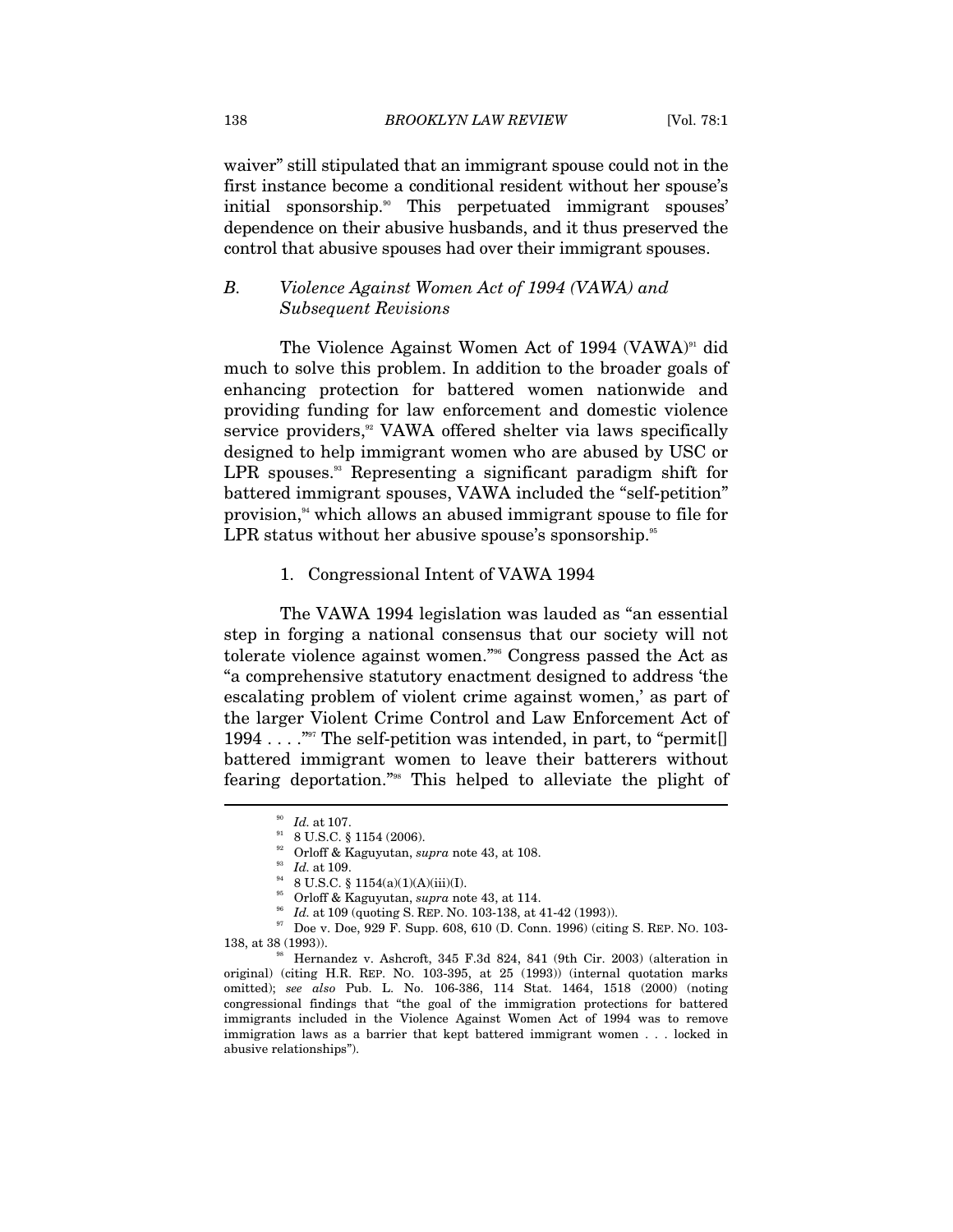abused immigrant spouses by removing the incentive to remain with their abusive spouses to obtain the benefits of sponsorship based on marriage.<sup>99</sup>

Underscoring the need for the self-petition, at least one scholar has noted a study where 72.3 percent of USCs and LPRs who batter their immigrant spouses never file the immigration papers.100 Before VAWA, an abusive USC or LPR could still exert control over his spouse's immigration status, even embracing the ability to have her deported, all the while remaining free from prosecution for domestic violence he perpetrated against her.<sup>101</sup>

#### 2. Eligibility to Self-Petition Under VAWA

VAWA codified that a spouse of an abusive USC or LPR may file a self-petition for adjustment of immigration status by showing that she: (1) married a USC or LPR in good faith, (2) had been battered or suffered "extreme cruelty" at the hands of her spouse, (3) resided with the abusive spouse, and (4) was a person "of good moral character."102 Under VAWA 1994, the battered spouse also had the burden of showing that deportation would result in "extreme hardship."103 In order to reduce the burden on battered immigrant spouses, Congress included a requirement that "any credible evidence" be accepted in adjudicating self-petitions and "battered spouse waiver" cases.<sup>104</sup>

#### 3. VAWA 2000

 $\overline{a}$ 

When Congress reauthorized VAWA in  $2000$ ,<sup>105</sup> it amended numerous provisions of VAWA to remove barriers

<sup>&</sup>lt;sup>99</sup> Nonetheless, the self-petition avenue to lawful permanent residency is unavailable to abused fiancées. 100 Orloff & Kaguyutan, *supra* note 43, at 111; *see also* Dutton et al., *supra* 

note 59, at 259 (noting that those abusive USC and LPR spouses who did file immigration documents often waited for nearly four years or longer to do so).<br><sup>101</sup> Orloff & Kaguyutan, *supra* note 43, at 113.<br>*Id.* at 114; *see also* 3A AM. JUR. 2D *Aliens* & Citizens § 461 (2011);

FRAGOMEN ET AL., *supra* note 15, § 13.1. The protections afforded to battered immigrants, including the right to self-petition if the statutory elements are satisfied, are gender-neutral and extend to both men and women. 8 C.F.R. § 204.2(c) (2001); *see* 

*also* Orloff & Kaguyutan, *supra* note 43, at 114.<br><sup>103</sup> Shaw, *supra* note 5, at 671. This "extreme hardship" provision was repealed by VAWA 2000, discussed *infra* at Part II.B.3.

<sup>&</sup>lt;sup>104</sup> Orloff & Kaguyutan, *supra* note 43, at 116 (internal quotation marks omitted). In the 2009 fiscal year, 6374 VAWA petitions were approved and 1671 were denied. 1 IMMIGR. L. & DEF., *supra* note 18, § 4:58.<br><sup>105</sup> Battered Immigrant Women Protection Act of 2000 (BIWPA), Pub. L. No.

<sup>106-386 § 1501, 114</sup> Stat. 1464 (2000).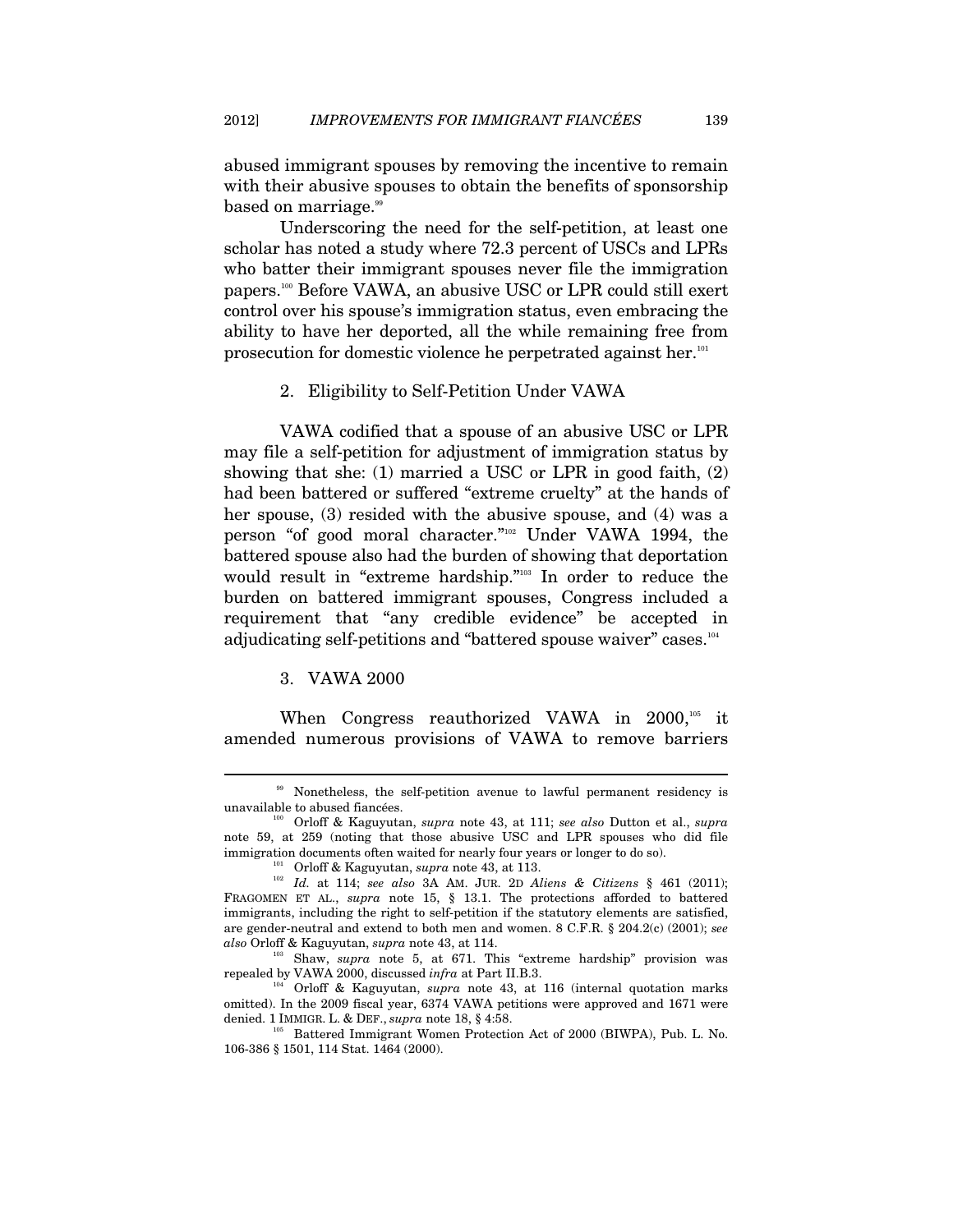and loopholes, and to more accurately implement the congressional intent behind the law.106 For example, VAWA 2000 abrogated the requirement that abused spouses show "extreme hardship" that would result from deportation, and it permitted women who divorced their abusive spouses or who were widowed to file self-petitions within two years of the divorce or the batterer's death.107 It further allowed for the filing of self-petitions by battered spouses whose LPR spouses had been stripped of their immigration status (e.g., for certain criminal convictions), so long as abused spouses filed selfpetitions within two years of their spouses' loss of status.108

Significantly, VAWA 2000 created the U Visa, a new visa category designed to afford protection and legal status to immigrant victims of crime who are, have been, or are likely to be helpful in prosecuting the crimes perpetrated against them.109 The tremendous importance of the U Visa lies in its provision of legal status to battered immigrants who are undocumented or who are ineligible to self-petition under VAWA because they are not married to their abusers.<sup>110</sup> The U Visa is therefore ostensibly available to abused K Visa holders such as Ayana,<sup>111</sup> yet certain pitfalls of the U Visa process make it an unenviable or even unobtainable form of immigration relief for battered immigrant fiancées.<sup>112</sup>

<sup>106</sup> *See, e.g.*, *id.* § 1502(b):

The purposes of this title are—

<sup>(1)</sup> to remove barriers to criminal prosecutions of persons who commit acts of battery or extreme cruelty against immigrant women and children; and

<sup>(2)</sup> to offer protection against domestic violence occurring in family and intimate relationships that are covered in State and tribal protection orders, domestic violence, and family law statutes.

<sup>&</sup>lt;sup>107</sup> Shaw, *supra* note 5, at 672.<br><sup>108</sup> *See id.* 2010. 109 8 U.S.C.A. § 1101(a)(15)(U) (2011); *see also* Deanna Kwong, Note, *Removing Barriers for Battered Immigrant Women: A Comparison of Immigrant Protections Under VAWA I & II*, 17 BERKELEY WOMEN'S L.J. 137, 150-51 (2002); Shaw, *supra* note 5, at 672. For further discussion of the U Visa as a remedy for K Visa holders, see *infra* Part III.B.<br><sup>110</sup> Shaw, *supra* note 5, at 672.<br><sup>111</sup> See Mary B. Clark, *Falling Through the Cracks: The Impact of VAWA 2005's* 

*Unfinished Business on Immigrant Victims of Domestic Violence*, 7 U. MD. L.J. RACE, RELIG., GENDER & CLASS 37, 51 (2007) ("The creation of the U Visa is an extremely important advance for the rights of battered immigrant women as it offers protection to female domestic violence victims who are ineligible for VAWA self-petitions because of their abuser's lack of a marital relationship or lawful immigration status."). See  $infra$  Part III.B.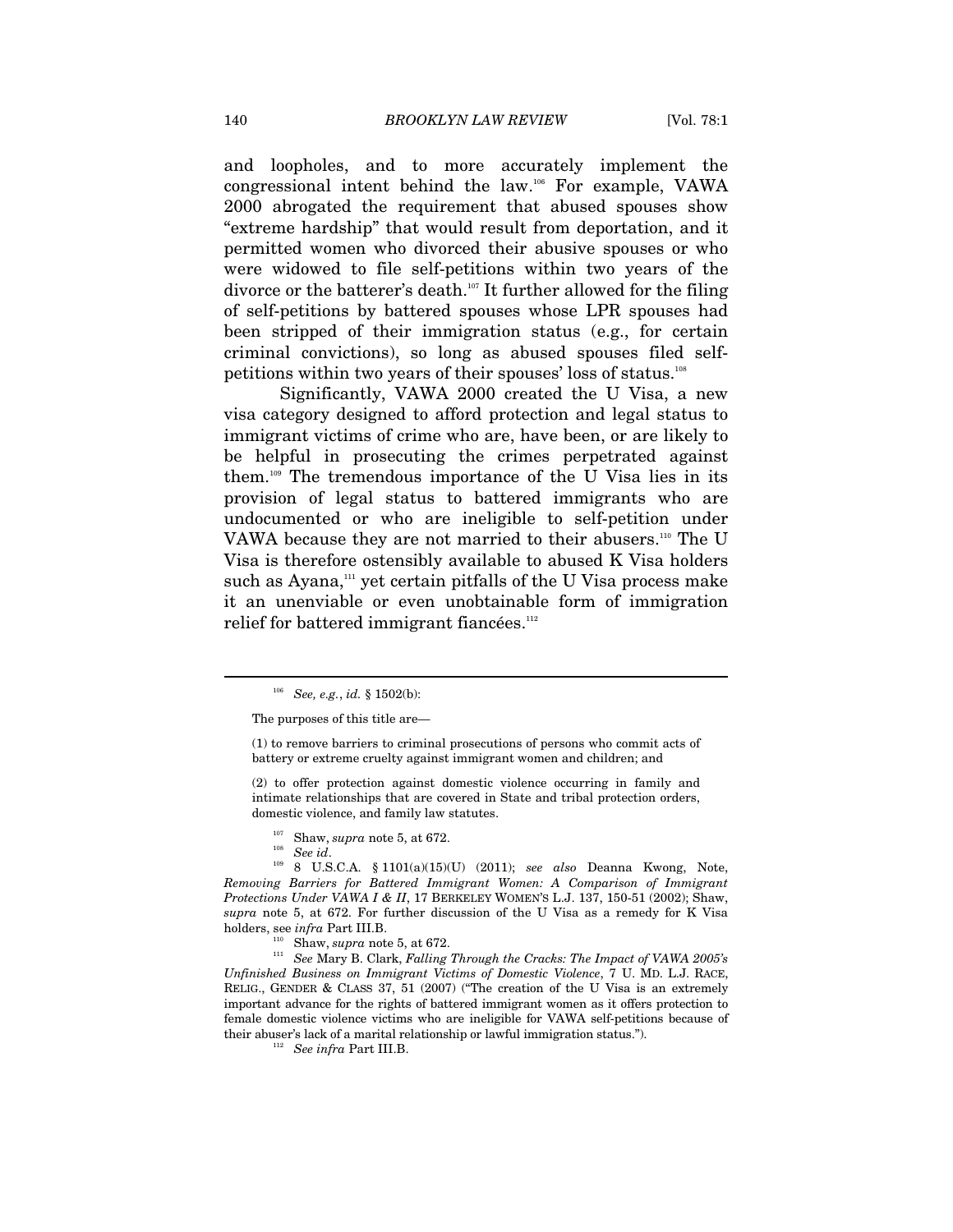VAWA 2000 extended protection further still, enabling an abused immigrant spouse to file a self-petition if her marriage is legally invalid due to her husband's act of bigamy, of which she was unaware.<sup>113</sup> This ensures that such an abused immigrant despite having a marriage to a USC or LPR that is legally void because of the USC or LPR's previously existing legal marriage to another partner—would not be precluded from filing a VAWA selfpetition.114 While this was not the case under VAWA 1994, today, provided that she is otherwise eligible, a battered immigrant spouse may still file a self-petition even if her marriage was technically illegal owing to her abuser's bigamous practices.115

4. VAWA 2005

VAWA's third implementation, in  $2005$ ,<sup>116</sup> provided additional protections to abused immigrant women because, even after VAWA 1994 and VAWA 2000, several shortcomings remained in the legislation's protection of battered immigrants.<sup>117</sup> Among other innovations, VAWA 2005 amended the U Visa provisions to provide greater protections for family members of U Visa applicants who may obtain lawful status derivatively, $118$ and it offered additional remedies for abused immigrants in removal hearings, such as the "motion to reopen."119 Although the self-petition remained unavailable to abused K Visa holders, VAWA 2005 placed certain limitations on K Visa petitioners (i.e., USC fiancés) designed to protect the immigrant beneficiaries of the visas.120 For instance, the USC petitioner

<sup>&</sup>lt;sup>113</sup> Clark, *supra* note 111, at 48.<br><sup>114</sup> See IGNATIUS & STICKNEY, *supra* note 2, § 4:36 ("Until the passage of VAWA 2000, it was imperative that the marriage creating the relationship between the noncitizen and the abuser be legally valid at the time that the noncitizen filed her selfpetition . . . .").<br><sup>115</sup> *Id*. Although the term "intended spouse" appears at first glance to include

K Visa holders, alas it does not. A fuller discussion of the bigamy exception in the selfpetition provision appears *infra* at Part IV.A.<br><sup>116</sup> Violence Against Women and Department of Justice Reauthorization Act of

<sup>2005,</sup> Pub. L. No. 109–162, 119 Stat. 2964 (2006). 117 *See generally* Clark, *supra* note 111.

<sup>&</sup>lt;sup>119</sup> *Id.* at 54-55. If granted, a motion to reopen provides for "a new determination [in immigration court] based on new material evidence which was not available and which could not have been discovered prior to and presented at the original hearing." 1 IMMIGR. L. & DEF., *supra* note 18, § 9:13.<br><sup>120</sup> Clark, *supra* note 111, at 54-55. Although Clark states that "relief is

available to women who have been brought to the United States on K Fiancé Visas" in a section titled "Relief for K Fiancé Visa Self-Petitioners," *id.*, it is unclear what is meant by "relief." Clark's article does not provide a citation for the above proposition. Additionally, since K Visa holders are not eligible to self-petition under VAWA, *see supra* Part II.B.2, it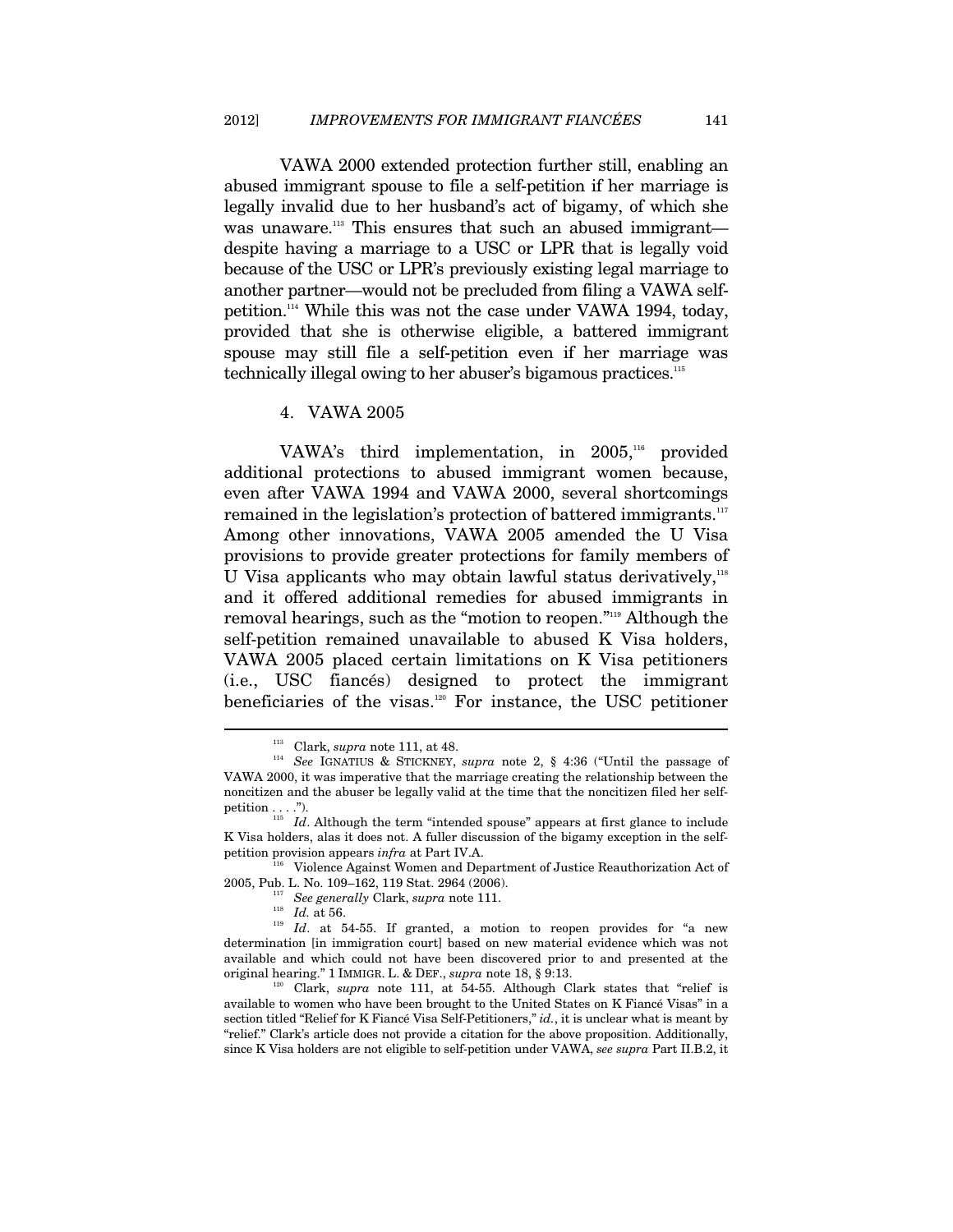applying for a K Visa on behalf of his immigrant fiancée must disclose criminal convictions, must wait two years between petitions (if he becomes engaged to another individual), and cannot apply for more than two K Visas in ten years without the immigrant fiancée receiving notification from the Department of Homeland Security (DHS) that hers is the USC's third petition.<sup>121</sup>

While VAWA has been critical in relieving immigrant women from the perils associated with domestic violence, U.S. immigration law nevertheless provides unequal treatment to different categories of abused immigrants.<sup>122</sup> Indeed, many abused K Visa recipients are condemned to a legal "no- (wo)man's-land," where they are unable to access the remedies afforded to spouses of USCs or LPRs.

#### *C. VAWA Reauthorization in 2012*

In 2011, Senator Patrick Leahy (D-Vt.) introduced the Violence Against Women Reauthorization Act of  $2011<sup>123</sup>$  in the U.S. Senate. The Senate passed the bill by a bipartisan 68-to-31 vote, but the House of Representatives subsequently passed a competing bill, H.R. 4970, by a 222-to-205 vote along party lines.124 While the first version of the Senate bill would have provided additional protections to K Visa holders—such as a broader definition of background information about USC fiancé petitioners that the Secretary of Homeland Security must provide to prospective K Visa beneficiaries<sup>125</sup>—the amended bill removed those protections<sup>126</sup> and failed to provide the panoply of

seems that Clark's title for the section is a misnomer as she refers to other types of relief aside from the self-petition. Clark does, however, outline restrictions on K Visa petitioners that are designed to protect K Visa beneficiaries. Clark, *supra* note 111, at 54-55.<br><sup>121</sup> Clark, *supra* note 111, at 54-55; Olga Grosh, Note, *Foreign Wives, Domestic* 

*Violence: U.S. Law Stigmatizes and Fails to Protect "Mail-Order Brides*,*"* 22 HASTINGS WOMEN'S L.J. 81, 101 (2011). Some of these requirements derive from the International Marriage Broker Regulation Act of 2005 (IMBRA), Pub. L. No. 109-162 §§ 831,  $\begin{array}{lllllllll} 832(a)(2)(A),\ 119\ \text{Stat.}\ 3066\ (2006),\ \text{which was also passed along with VAWA}\ 2005.\\ \text{Show,}\ \textit{supra} \ \text{note}\ 5,\ \text{at}\ 664.\\ \text{${}^{123}$}\quad S.\ 1925,\ 112\text{th Cong.}\ (2011);\ S.\ \text{REF.}\ No.\ 112-153\ (2012).\\ \text{${}^{124}$}\quad \text{Bill Summary}\ \ \&\ \text{Status}\ \text{of}\ \ S.\ \ 1925,\ 112\text{th Cong.}\ (2011$ 

http://thomas.loc.gov/cgi-bin/bdquery/z?d112:S.1925:; Bill Summary & Status of H.R. 4970, 112th Cong. (2012),  $available\ at\ \ http://thomas.loc.gov/cgi-bin/bdquery/z?$ d112:HR04970:@@@R.

<sup>&</sup>lt;sup>125</sup> See S. 1925, 112th Cong. § 808 (2011), *available at http://www.gpo.gov/* fdsys/pkg/BILLS-112s1925is/pdf/BILLS-112s1925is.pdf.

<sup>126</sup> *See* S. 1925, 112th Cong., as amended, *available at* http://www.gpo.gov/ fdsys/pkg/BILLS-112s1925rs/pdf/BILLS-112s1925rs.pdf. The bill passed by the House, however, did contain similar provisions. *See* H.R. 4970, 112th Cong. § 803 (2012).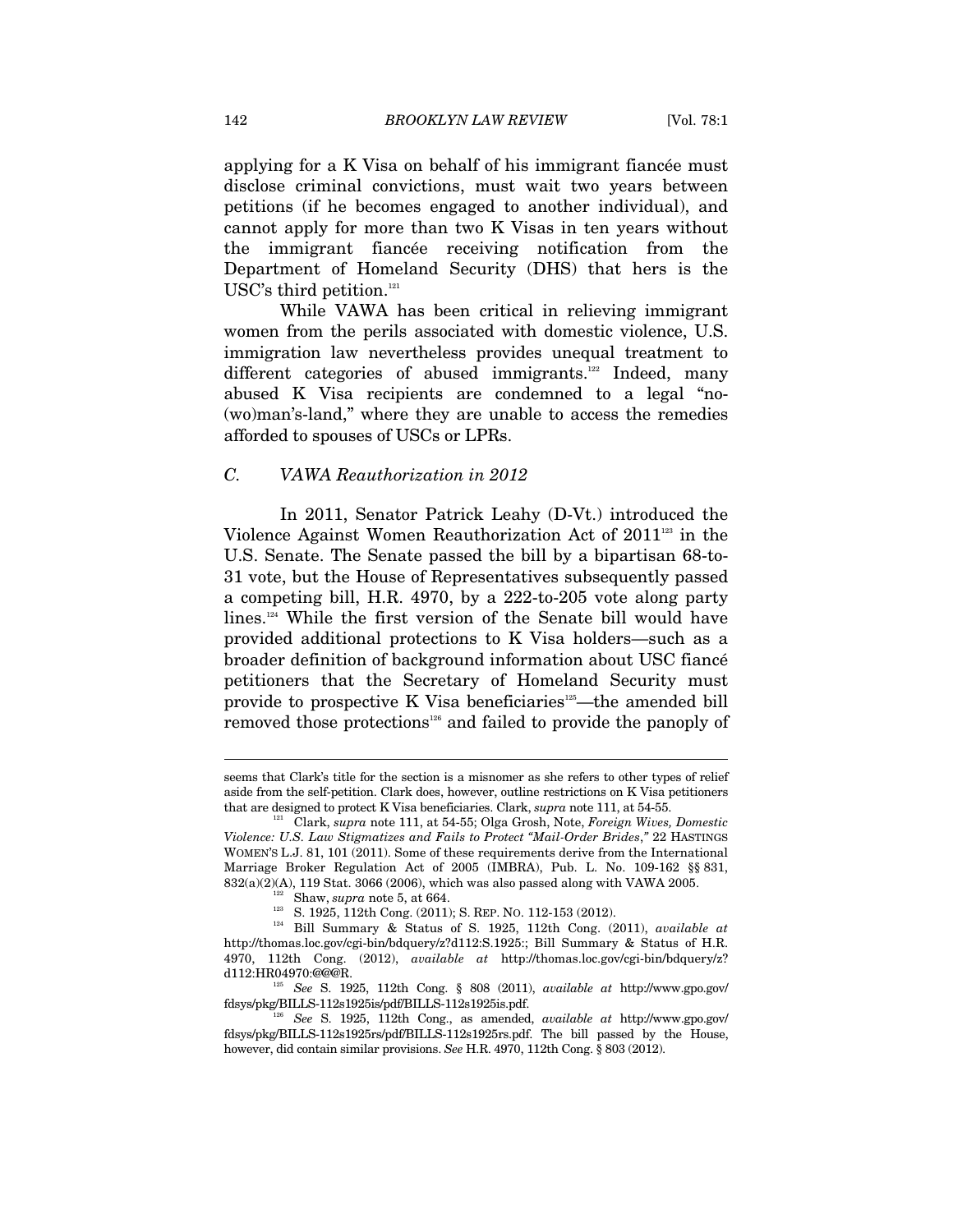safeguards that K Visa holders like Ayana need. The House bill would enact even more stringent policies affecting abused immigrants.<sup>127</sup> Concurrently, in a disturbing development for Ayana and her similarly situated "sisters," Congressman Lamar Smith (R-Tex.) and other House Republicans introduced the HALT Act,<sup>128</sup> which could subject undocumented immigrants to detention and possible removal if they report domestic violence.<sup>129</sup> This would be a surprising departure from congressional efforts to protect battered immigrants, even those who do not possess legal immigration status.130 The HALT Act could hinder such efforts to provide adequate protection for battered immigrant women and discourage reporting of domestic violence. Accordingly, if a VAWA reauthorization bill is passed, it should

<sup>127</sup> *See, e.g.*, *Delay on Domestic Violence*, Editorial, N.Y. TIMES, July 24, 2012, at A20, *available at* http://www.nytimes.com/2012/07/24/opinion/delay-on-violenceagainst-women-act.html. ("The [House] bill did not include new protections for . . . immigrant . . . victims contained in the Senate measure. It also rolled back protections for immigrant women, including for undocumented immigrants who report abuse and cooperate with law enforcement."); *see also* Ramsey Cox, *Senate Democrats Tell Speaker Boehner to Adopt Their Domestic Violence Bill*, HILL: FLOOR ACTION BLOG (July 24, 2012, 5:08 PM), http://thehill.com/blogs/floor-action/senate/239837-senatedemocrats-request-speaker-boehner-adopts-their-version-of-vawa. 128 Hinder the Administration's Legalization Temptation (HALT) Act, H.R. 2497,

<sup>112</sup>th Cong. (2011), *available at* http://thomas.loc.gov/cgi-bin/t2GPO/http://www.gpo.gov/ fdsys/pkg/BILLS-112hr2497ih/pdf/BILLS-112hr2497ih.pdf [hereinafter HALT Act]. The companion bill in the Senate is S. 1380, 112th Cong. (2011), *available at*  http://thomas.loc.gov/cgi-bin/t2GPO/http://www.gpo.gov/fdsys/pkg/BILLS-112s1380is/pdf/ BILLS-112s1380is.pdf. As of November 17, 2012, neither bill had been passed out of its committee. The HALT Act would temporarily suspend certain forms of immigration relief, such as inadmissibility waivers, cancellations of removal, and designations of Temporary Protected Status, until January 21, 2013. 129 *See* Kase Wickman, *Bill Would Penalize Immigrants Who Report Domestic* 

*Violence*, RAW STORY (Oct. 12, 2011, 12:27 PM), http://www.rawstory.com/ rs/2011/10/12/bill-would-penalize-immigrants-who-report-domestic-violence. Opponents of the HALT Act argued that it would affect battered undocumented immigrants because it would suspend the form of relief known as deferred action, which may be used as an alternative to removal of undocumented immigrants who report abuse. Marcos Restrepo, *Two Bills Would Expand, Diminish Govt. Protection for Abused Women*, AM. INDEP. (Oct. 12, 2011, 9:26 AM), http://americanindependent.com/ 198582/two-bills-would-expand-diminish-govt-protection-for-abused-women. However, the bill does provide an exception which would allow a grant of deferred action for aliens "to be tried for . . . crime[s], or [as] . . . witnesses at trial," "for any other significant law enforcement . . . purpose," or "for a humanitarian purpose where the life of the alien is imminently threatened." HALT Act, *supra* note 128, § 2(f). These exceptions might be applicable to battered immigrants who report domestic violence if they were assisting law enforcement or if the abuse put their lives in imminent danger—but it would depend on how DHS interprets the law and how it chooses to exercise discretion case-by-case. Regardless, the HALT Act seems unlikely to pass at

For a more detailed discussion of the U Visa, which provides some protection to documented *and* undocumented immigrants who are victims of certain crimes, see *infra* Part III.B.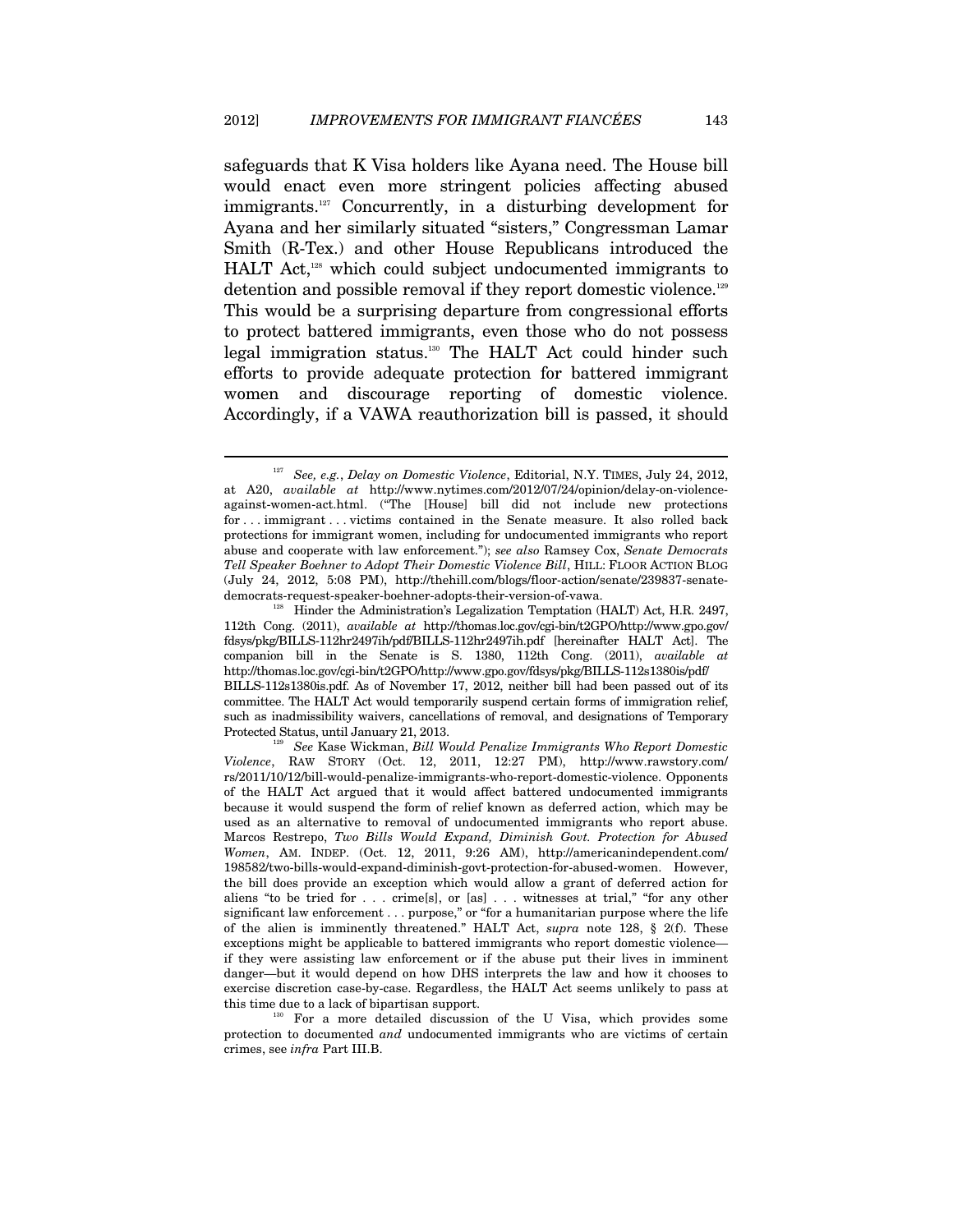include the amendments proposed below, which would confer the protections that abused K Visa holders deserve.

In a statement at a recent U.S. Senate hearing discussing the reauthorization of VAWA, Senator Leahy said that despite the progress made in the seventeen years since the passage of VAWA in 1994:

 $[O]$ ur country still has a long way to go...

. . . [A]s we look toward reauthorization of [VAWA], we have to continue to ensure that the law evolves to fill unmet needs. . . . We . . . [must prioritize] our response to the high rates of violence experienced by  $\dots$  immigrant women.<sup>131</sup>

Indeed, the law should evolve to fill the unmet needs of K Visa holders who are abused before marriage. The proposals I outline below in Part IV would be significant advancements in this process.

#### *D. Recent Steps to Eliminate Discrimination in Immigration Law*

In 2011, Senator Leahy also introduced Senate Bill 821 in an effort to "eliminate discrimination in the immigration laws," by amending the INA to allow same-sex "permanent partners of [USCs] or [LPRs] to obtain [LPR] status in the same manner as spouses  $\dots$ ."<sup>132</sup> Although this bill could be

Section  $101(a)$  (8 U.S.C. [§]  $1101(a)$ ) [would be] amended—

(1) in paragraph  $(15)(K)(ii)$ , by inserting "or permanent partnership" after "marriage"; and

<sup>&</sup>lt;sup>131</sup> The Violence Against Women Act: Building on Seventeen Years of *Accomplishments: Hearing Before the S. Comm. on the Judiciary*, 112th Cong. 112-132, at 2 (2011) (statement of Sen. Leahy, Chairman, S. Comm. on the Judiciary), *available at*  http://judiciary.senate.gov/hearings/testimony.cfm?id=3d9031b47812de2592c3baeba61a f68b&wit\_id=3d9031b47812de2592c3baeba61af68b-0-1. 132 Uniting American Families Act of 2011, S. 821, 112th Cong. (2011),

*available at* http://thomas.loc.gov/cgi-bin/t2GPO/http://www.gpo.gov/fdsys/pkg/BILLS-112s821is/pdf/BILLS-112s821is.pdf. Specifically pertinent to this note is the provision which provides that:

<sup>(2)</sup> by adding at the end the following:

<sup>&</sup>quot;(52) The term 'permanent partner' means an individual 18 years of age or older who—

<sup>&</sup>quot;(A) is in a committed, intimate relationship with another individual 18 years of age or older in which both individuals intend a lifelong commitment;

<sup>&</sup>quot;(B) is financially interdependent with that other individual;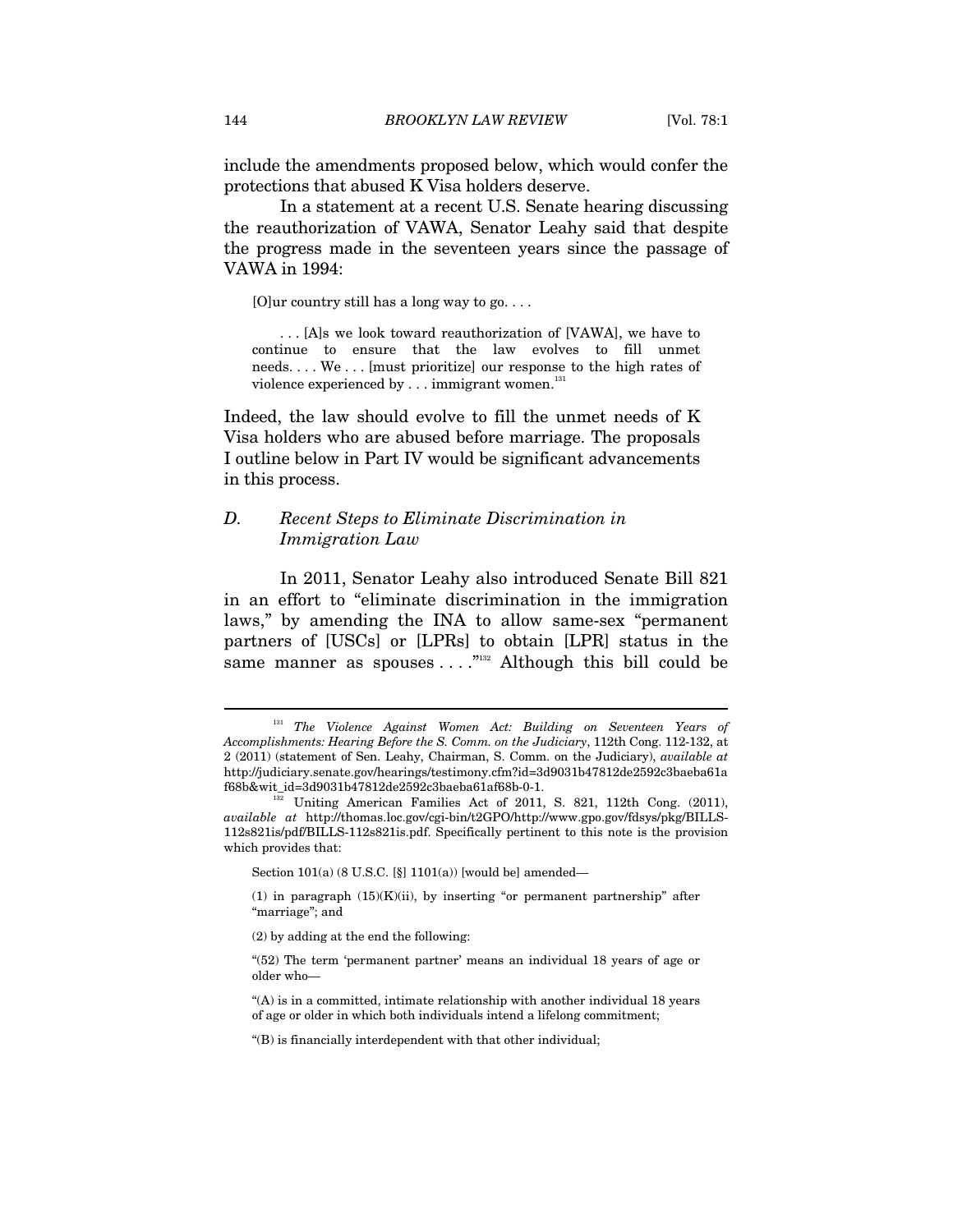construed to allow fiancées in same-sex relationships with USCs or LPRs to adjust their status to become LPRs themselves, it would still exclude abused heterosexual K Visa holders because they would likely be able to "contract with [their partners] a marriage cognizable under [the] Act,"133 even if they do not intend to marry their fiancés on account of abuse. Interestingly, although passage of Senate Bill 821 would "eliminate discrimination" by allowing same-sex partners to obtain immigration benefits via "permanent partnerships,"134 it appears that an abused same-sex partner could more easily avail herself of the VAWA self-petition—even if she had been living with her partner for less than ninety days, provided the bill's other requirements are satisfied—whereas an abused opposite-sex partner in the United States on a K Visa would be precluded from doing so unless she married her petitioning fiancé.135 This result would seem contrary to VAWA's aim to disincentivize battered partners from remaining with abusers, as well as Senate Bill 821's promise of ending immigration law's discrimination.

### III. INADEQUATE REMEDIES CURRENTLY AVAILABLE TO BATTERED FIANCÉE VISA HOLDERS

Although adjustment of immigration status, and thus the VAWA self-petition, is unavailable to a K Visa holder "if not married to and adjusting on the basis of the original petitioner,"136 there are other potential avenues to lawful immigration status for abused immigrant fiancées.<sup>137</sup> However,

<sup>&</sup>quot;(C) is not married to, or in a permanent partnership with, any individual other than that other individual;

<sup>&</sup>quot;(D) is unable to contract with that other individual a marriage cognizable under this Act; and

<sup>&</sup>quot;(E) is not a first, second, or third degree blood relation of that other individual.["]

*Id.* § 2. <sup>133</sup> *See id.* (proposed definition "(D)" of the term "permanent partner"). *Id.* pmbl. *135 See id.* This is not to argue that S. 821 should not be passed, but only to point out the disparate application that the bill would have on abused K Visa holders as compared to those same-sex partners that would be protected by the bill.

<sup>&</sup>lt;sup>136</sup> LAURA L. LICHTER, *Adjustment of Status, Admissibility and Waivers of Inadmissibility*, A.L.I.-A.B.A. CLE SN039, at 217, 222 (2008); *see also supra* Parts I and II.  $$\tt_{137}\tt$  USCIS publishes a pamphlet designed to inform abused immigrants of their

rights. U.S. CITIZENSHIP & IMMIGRATION SERVS., INFORMATION ON THE LEGAL RIGHTS AVAILABLE TO IMMIGRANT VICTIMS OF DOMESTIC VIOLENCE IN THE UNITED STATES AND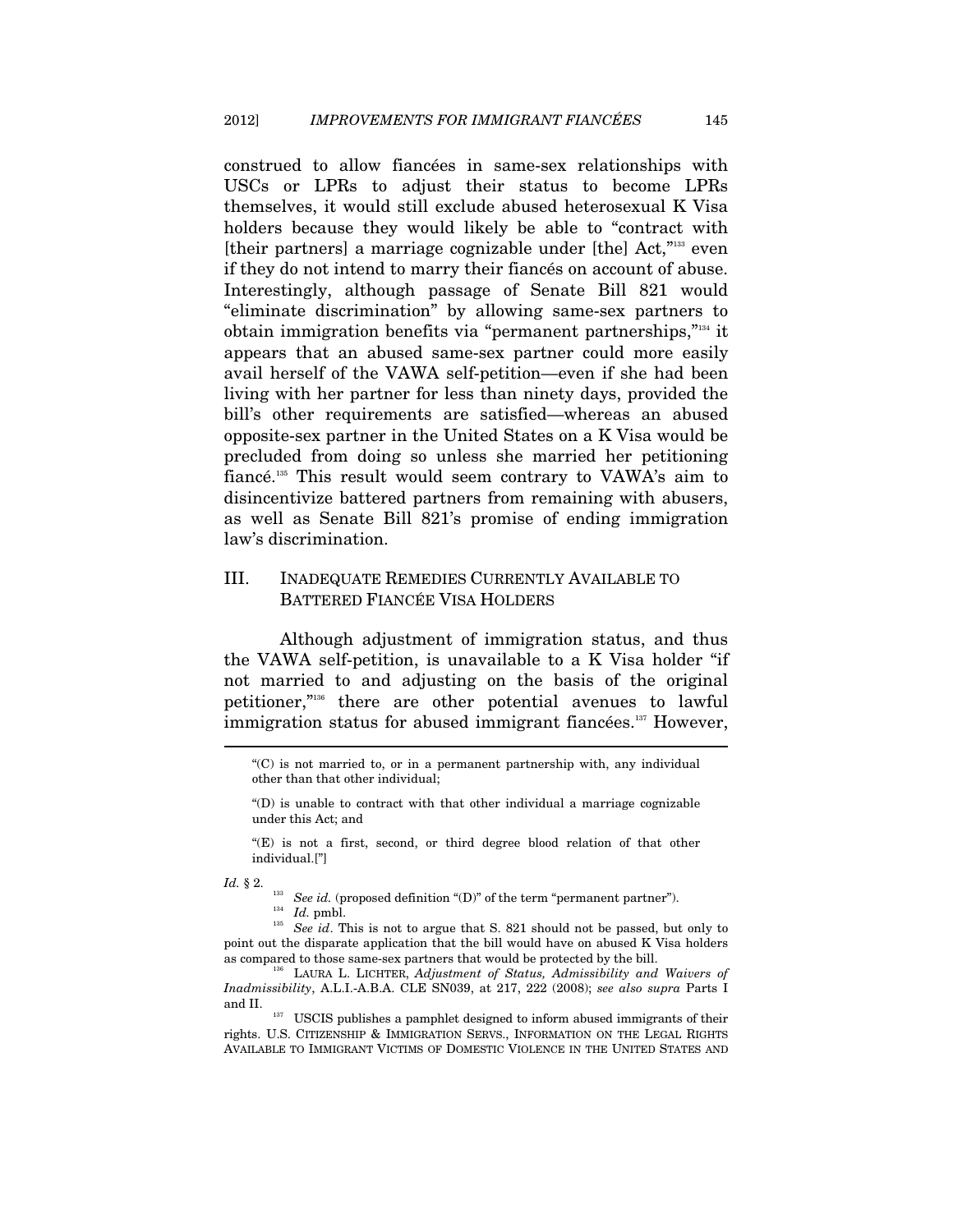these alternatives—which include different types of visas and defensive immigration court pleadings—provide inadequate relief for abused K Visa holders. This section will detail each type of relief and its inadequacies in turn.

#### *A. Cancellation of Removal*

If Ayana chooses to remain in the United States without valid immigration status and is subsequently placed in removal proceedings, she may be eligible for non-LPR "cancellation of removal."138 However, Ayana could avail herself of this form of relief *only* after she shows that she has maintained continuous physical presence in the United States for at least ten years, has been a "person of good moral character" during that time, has not been convicted of certain criminal offenses, and that her removal from the country would result in "exceptional and extremely unusual hardship" to a spouse, parent, or child who is a USC or LPR.139 It is clearly unreasonable to expect that a K

FACTS ABOUT IMMIGRATING ON A MARRIAGE-BASED VISA FACT SHEET, *available at* http://www.uscis.gov/portal/site/uscis/menuitem.5af9bb95919f35e66f614176543f6d1a/?vg nextoid=8707936ba657d210VgnVCM100000082ca60aRCRD&vgnextchannel=8a2f6d26d1 7df110VgnVCM1000004718190aRCRD (last updated Jan. 1, 2011) [hereinafter USCIS PAMPHLET]. In the section concerning the immigration rights of victims of domestic violence, USCIS lists three remedies: VAWA self-petitions, cancellation of removal, and U Visas (for victims of crime). However, the pamphlet notes that because of inadequate knowledge of immigration laws, and due to language barriers and cultural isolation, "immigrants are often afraid to report acts of domestic violence to the police or to seek other forms of assistance. Such fear causes many immigrants to remain in abusive relationships." *Id.*; *see also* Grosh, *supra* note 121, at 103 (discussing the Government Accountability Office's report on USCIS's implementation of provisions of IMBRA, particularly USCIS's failure to make its pamphlet available to women in languages other than English and through media other than the Internet). "More importantly, the pamphlet does not state explicitly that a victim of domestic violence will not be deported if she seeks help from the police or immigration authorities." *Id.* Perhaps the USCIS pamphlet does not make such a stipulation because deportation *is* possible when undocumented immigrants report abuse, especially if they apply for relief—such as a U Visa—that is subsequently denied.<br><sup>138</sup> 8 U.S.C. § 1229b(b) (2006). Cancellation of removal is a form of relief from

removal (deportation) that allows recipients to remain in the United States and immediately grants them lawful permanent residency. *See* 1 IMMIGR. L. & DEF., *supra*  note 18, § 8:17.

<sup>139</sup> 1 IMMIGR. L. & DEF., *supra* note 18, § 8:17. Continuous physical presence generally means that the applicant has not left the United States for more than 90 days during a single trip or 180 days in aggregated departures. *Id.* The showing of "exceptional and extremely unusual hardship" must be in relation to the alien's spouse, parent, or child (i.e., *not* the alien herself) and must be "substantially beyond that which ordinarily would be expected to result from the alien's deportation." *Id.* (citing H.R. CONF. REP. NO. 828, 104th Cong. (1996)) (internal quotation marks omitted). *Cf.* 8 U.S.C. § 1229b(a) (LPR Cancellation), which provides a more lenient standard—such as maintaining LPR status for at least five years and continuous physical presence for seven years, and does not require a showing of hardship to a spouse, parent, or child—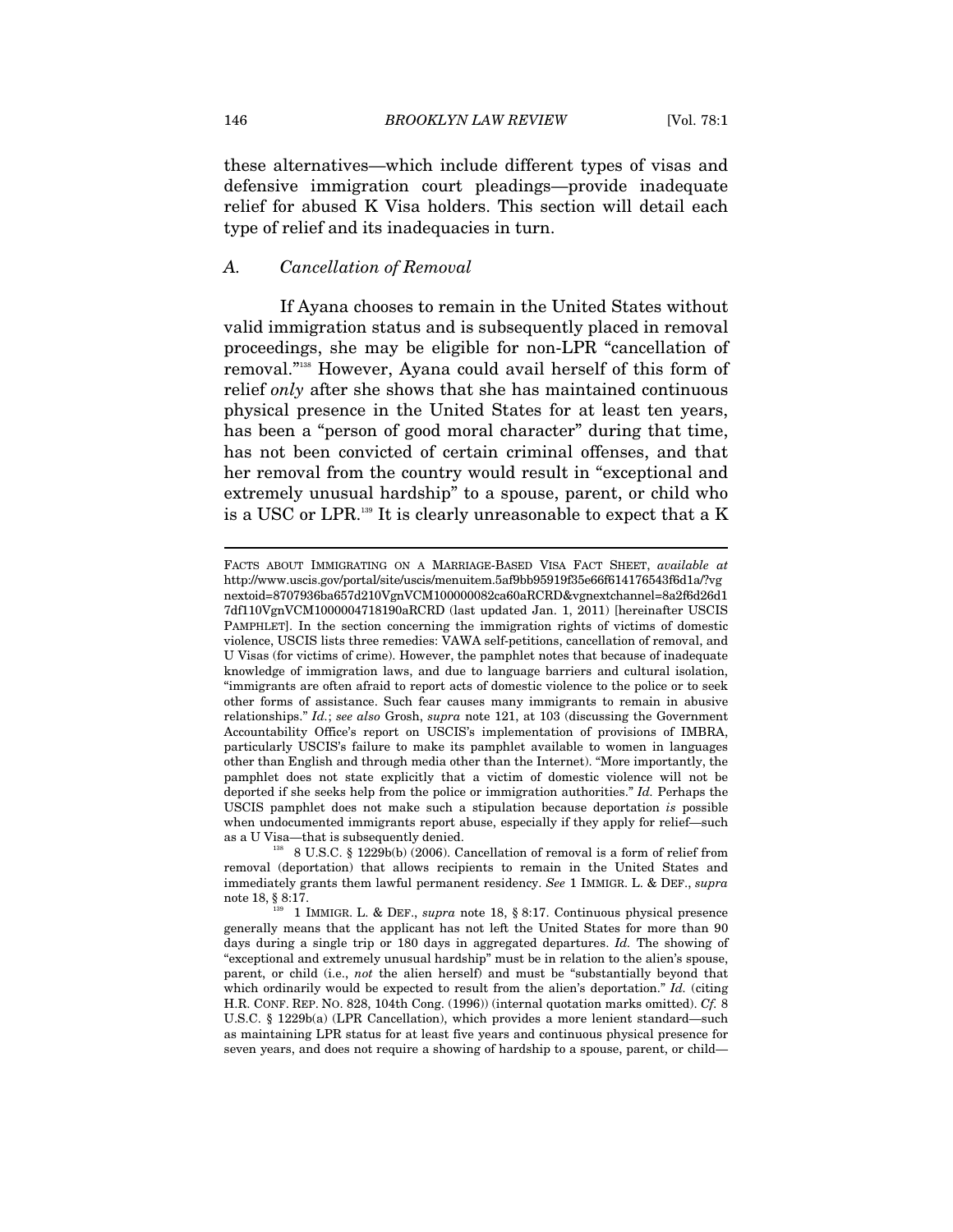Visa holder—who is abused within ninety days of her arrival would surreptitiously remain in the United States for ten years, without legal status or work authorization, and in constant fear of being discovered by ICE, to simply raise this defense to deportation after removal proceedings have been initiated against her. And this form of relief is completely unavailable to K Visa holders who do not have a USC or LPR spouse, parent, or child.

Another type of defensive relief known as "VAWA cancellation<sup>"140</sup> may be available, but this could only be based on Ayana having a child in common with a USC or LPR abuser and that child having suffered abuse at the USC or LPR parent's hands.141 Since VAWA cancellation is based on abuse of the child and does not concern itself with abuse of the immigrant fiancée, Ayana would again be unable to seek lawful status unless Jason has also abused her children. Even if Ayana were eligible for VAWA cancellation, she would have to perform a juggling act if she seeks to defensively raise it in immigration court: she would have to continuously stay in the United States, hoping that removal proceedings are not initiated against her until after three years pass. $142}$  Moreover, K Visa holders who have no children in common with their abusers would be altogether barred from pleading VAWA cancellation in immigration court. Evidently, cancellation of removal is anything but a viable remedy for most K Visa holders.

# *B. U Visas for Victims of Crimes, Including Domestic Violence*

 $\overline{a}$ 

Congress created the U Visa as part of the Battered Immigrant Women Protection Act of 2000 (also known as

for granting cancellation of removal to certain LPRs. All forms of cancellation of removal are discretionary and involve a "balancing of equities" concerning the respondent's life. IGNATIUS & STICKNEY, *supra* note 2, § 12:67. "Positive equities" that would warrant a favorable exercise of discretion "include family ties in the United States," "hardship" if removed, and a pattern of employment; negative factors include a lack of rehabilitation (if the respondent has a criminal record) and a lack of ties to the community. *Id.* 

<sup>140</sup> *See* Cecilia Olavarria & Moira Fisher Preda, *VAWA Cancellation of Removal*, *in* BATTERED IMMIGRANTS AND IMMIGRATION RELIEF 1 (Nov. 2004), *available at* http://www.legalmomentum.org/assets/pdfs/www3\_4\_vawa\_cancellation\_of\_removal.pdf.

<sup>&</sup>lt;sup>141</sup> See 8 U.S.C. § 1229b(b)(2)(A)(i); 1 IMMIGR. L. & DEF., *supra* note 18, § 8:23. Cancellation of removal under VAWA has more lenient evidentiary requirements than LPR or non-LPR cancellation, such as a three-year continuous presence standard. 8 U.S.C. § 1229b(b)(2)(A)(i). 142 *See generally* IGNATIUS & STICKNEY, *supra* note 2, § 4:57.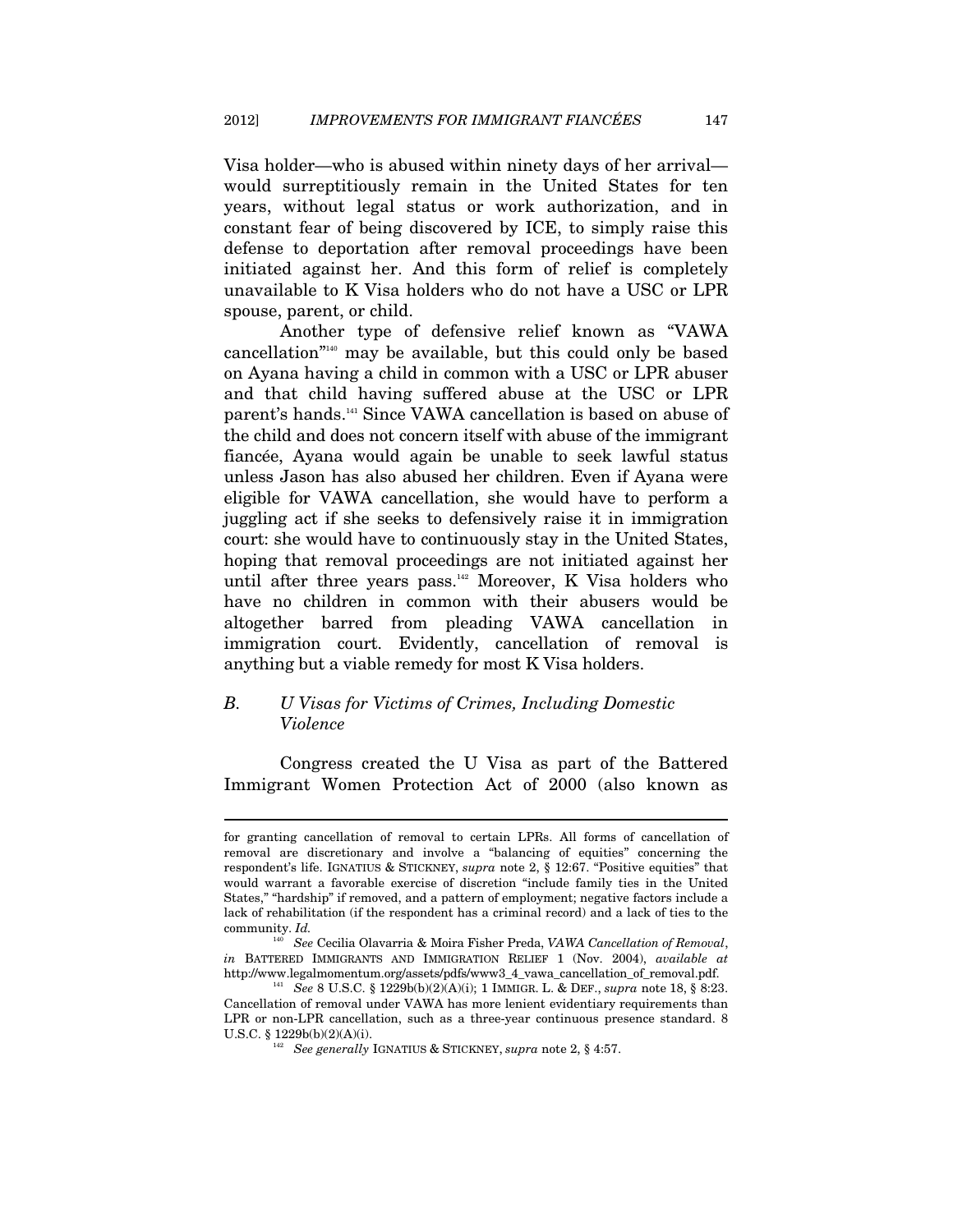VAWA 2000), $143$  in order to provide relief to immigrant victims of crime and battered immigrant women "who are not married to a citizen or permanent legal resident and who have been victims of a crime."144 As a "new and somewhat untested visa classification,"145 a U Visa grants legal immigration status to "victims of certain serious crimes who have suffered substantial physical or mental harm and can document cooperation with law enforcement."146 The provision specifically enumerates "domestic violence" as a category of victimization worthy of a U Visa.<sup>147</sup>

In order to obtain a U Visa, an abused K Visa holder (or other immigrant victim of a qualifying crime) must show that she (1) "has suffered substantial physical or mental abuse as a result of having been a victim of [domestic violence, among other things]," (2) "possesses information concerning the criminal activity," (3) "has been helpful, is being helpful, or is likely to be helpful to a Federal, State, or local law enforcement  $\alpha$  official, ... prosecutor, ...  $\alpha$  [USCIS], or to other . . . authorities investigating or prosecuting the criminal activity," and (4) that "the criminal activity . . . violated the laws of the United States or occurred in the United States . . . or the territories and possessions of the United States . . . . "<sup>148</sup>

Once a U Visa is granted, it gives the recipient legal nonimmigrant status, valid for four years,<sup>149</sup> and it allows the recipient to pursue LPR status after three years.<sup>150</sup> However, the U Visa recipient's adjustment of status is contingent upon a determination by the Secretary of Homeland Security that it "is

Lauren Gilbert, *Family Violence and U.S. Immigration Law: New Developments*, *in* 01-03 IMMIGRATION BRIEFINGS 1 & n.2 (citing Pub. L. No. 106-386,

<sup>114</sup> Stat. 1464); *see also supra* Part II.B.3. <sup>144</sup> Davis, *supra* note 67, at 566 (citing BIWPA, 114 Stat. 1464). <sup>145</sup> SUZANNE B. SELTZER ET AL., N.Y. ANTI-TRAFFICKING NETWORK LEGAL SUBCOMM., IMMIGRATION RELIEF FOR CRIME VICTIMS: THE U VISA MANUAL A-iv (2010); *see also* Shaw, *supra* note 5, at 672 (noting that issuance of U Visas did not begin until 2007); Press Release, USCIS, USCIS Publishes New Rule for Nonimmigrant Victims of Criminal Activity (Sept. 5, 2007), *available at* http://www.uscis.gov/files/pressrelease/Uvisa\_05Sept07.pdf. 146 SELTZER ET AL., *supra* note 145, at A-iv.

<sup>147 8</sup> U.S.C. § 1101(a)(15)(U)(i), (iii) (2006); Davis, *supra* note 67, at 566 n.89 (citing BIWPA, Pub. L. No. 106-386, 114 Stat. 1464). S. 1925, the proposed reauthorization of VAWA discussed *supra* at Part II.C, would add "stalking" to the list of qualifying crimes that would make a victim eligible for a U Visa. S. REP. NO. 112-

<sup>&</sup>lt;sup>148</sup> 8 U.S.C. § 1101(a)(15)(U)(i). The third clause in particular presents a problem for many battered immigrants because law enforcement certification can be difficult to obtain and rarely given, not least because many battered immigrants are afraid to contact the police for fear of deportation. Panjwani Interview, *supra* note 38.

<sup>&</sup>lt;sup>149</sup> SELTZER ET AL., *supra* note 145, at A-2 (citing 8 C.F.R. § 214.14(g) (2009)).<br><sup>150</sup> Id. (citing 8 U.S.C. § 1255(m)).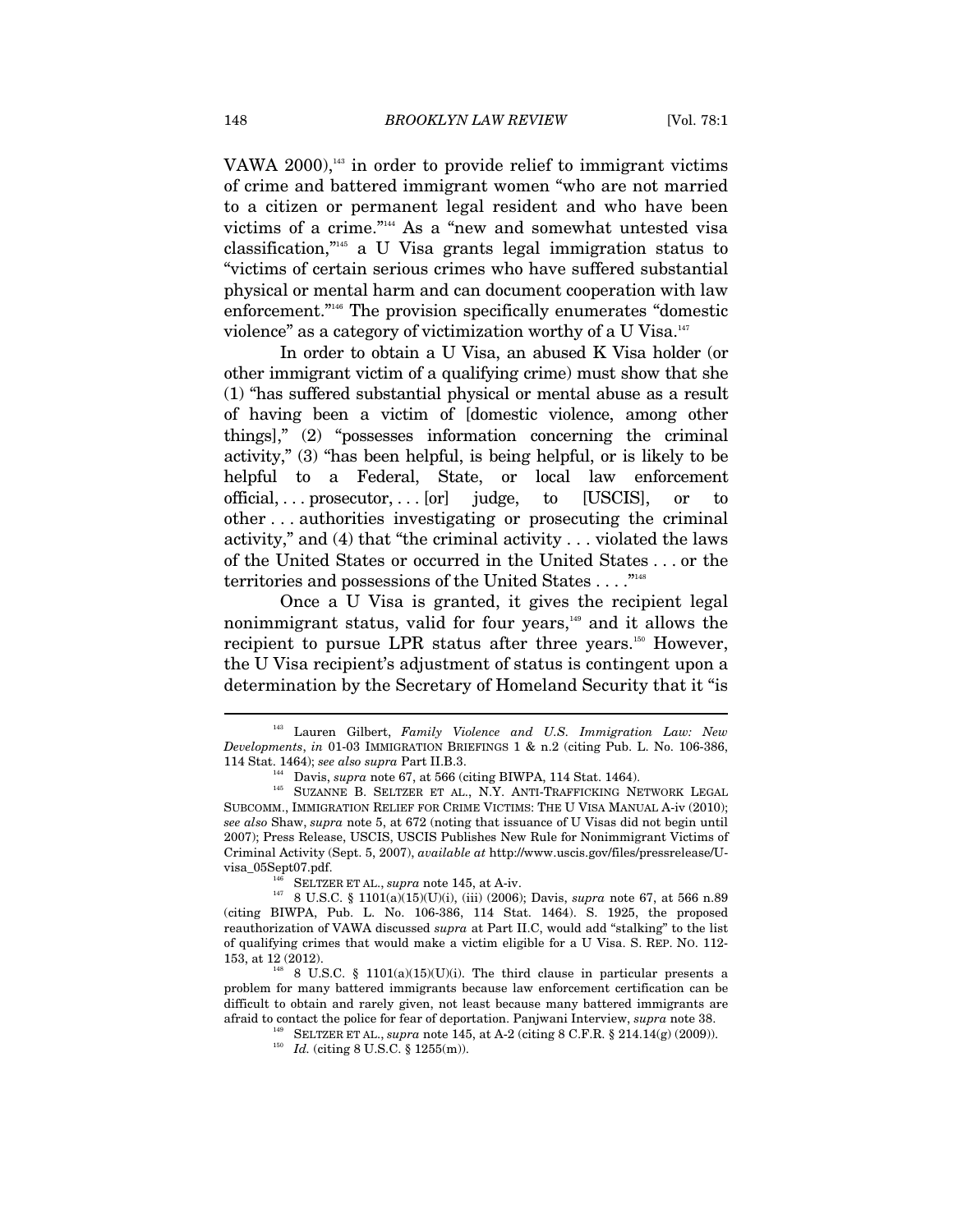justified on humanitarian grounds, to ensure family unity, or is in the public interest."151 This requirement reveals at least one drawback to the U Visa remedy for abused K Visa holders: in contrast to the VAWA self-petition, U Visa applicants must clear significant administrative hurdles, while "VAWA selfpetitioners can obtain lawful permanent residency once a visa becomes available."<sup>152</sup>

While certainly beneficial for K Visa holders and other immigrant victims of violence who are able to satisfy its requirements, another inadequacy of the U Visa for immigrant fiancées is the stringent policy of requiring law enforcement certification that the victim is, has been, or will likely be helpful in investigating or prosecuting a crime.<sup>153</sup> A U Visa application will be denied outright if the applicant lacks certification.154 A VAWA self-petition, conversely, does not require law enforcement certification and may be granted based on "any credible evidence."155 Disconcerting for Ayana is that these certifications can be difficult to obtain, depending on the availability of evidence of abuse and whether or not the battered partner was brave enough to report abuse to the police.156 What is more, law enforcement certification for U Visas is discretionary, whereby the agency may refuse to provide certification even if the applicant has been critically helpful in investigating or prosecuting the crime.<sup>157</sup>

Applicants who are not represented by counsel may have even greater difficulty because "some agencies may lack

 $\overline{a}$ 

omitted); *see also supra* note 104 and accompanying text. 156 Panjwani Interview, *supra* note 38; *see also* Clark, *supra* note 111, at 50

<sup>&</sup>lt;sup>151</sup> *Id.* at A-23 (quoting 8 C.F.R. § 245.24(b)(6)) (internal quotation marks omitted). <br><sup>152</sup> *Id.* at A-9. Notably, the VAWA self-petition does not contain a similar certification

requirement. 154 *See* DEP'T OF HOMELAND SEC., OMB NO. 1615-0104, INSTRUCTIONS FOR FORM I-918, PETITION FOR U NONIMMIGRANT STATUS 4 (2010) [hereinafter INSTRUCTIONS FOR FORM I-918], *available at* http://www.uscis.gov/files/form/i-918instr.pdf; *see also* Tahja L. Jensen, Comment, *U Visa "Certification": Overcoming the Local Hurdle in Response to a Federal Statute*, 45 IDAHO L. REV. 691, 698-99 (2009). 155 Orloff & Kaguyutan, *supra* note 43, at 116 (internal quotation marks

<sup>(&</sup>quot;Obtaining certification may present a challenge in some cases where the police choose not to arrest the abuser or press charges. Further, many advocates could face challenges if their client chooses to drop the charges against her batterer or even refuses to testify in court."). 157 *See* Jensen, *supra* note 154, at 701 ("An agency's decision to provide a

certification is entirely discretionary; the agency is under no legal obligation to complete a Form I-918, Supplement B, for any particular alien." (quoting INSTRUCTIONS FOR FORM I-918, *supra* note 154, Supp. B) (internal quotation marks omitted)).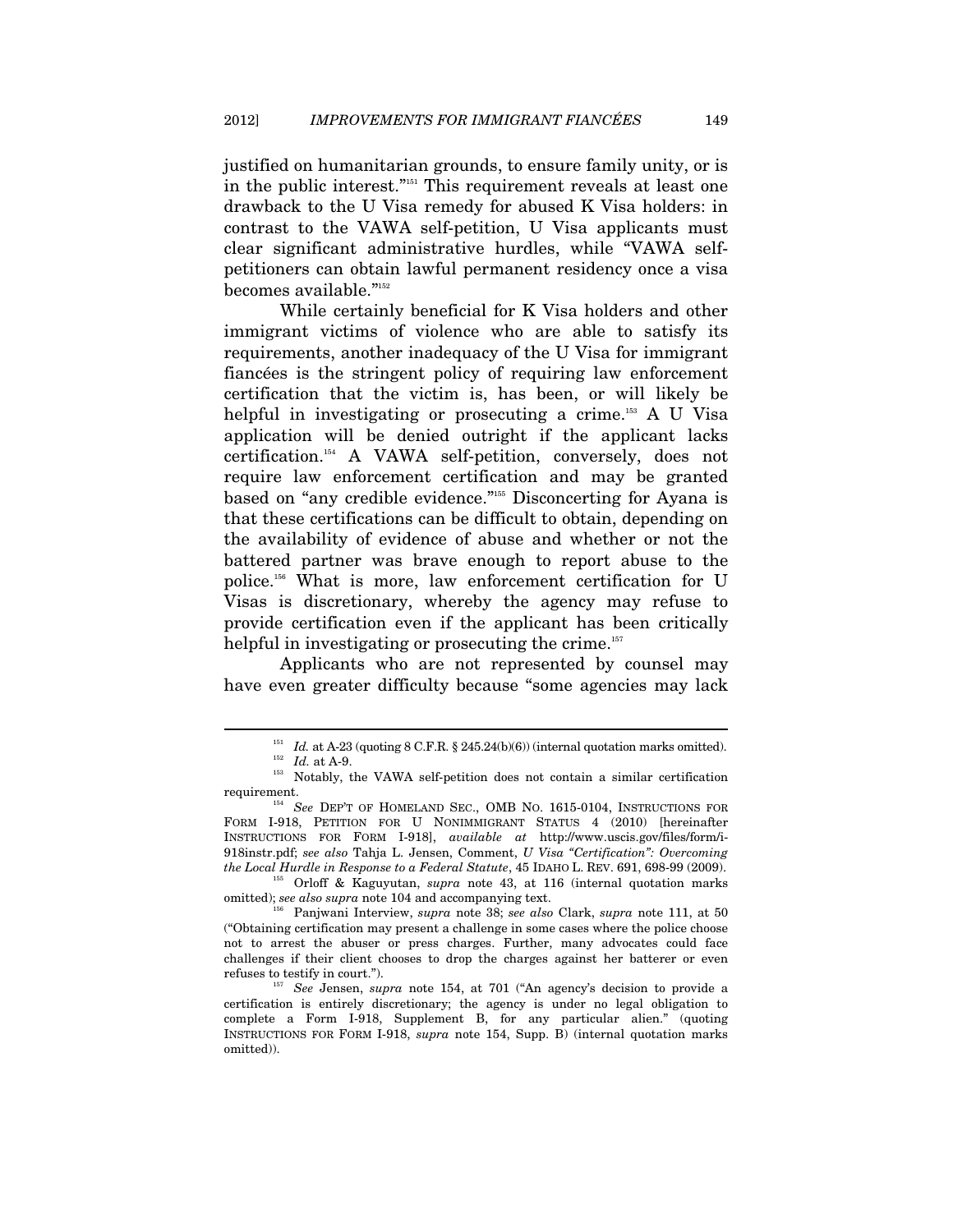understanding about U Visas and the role of certification."<sup>158</sup> Additionally, the abusive partner will usually have to be arrested before law enforcement certification will be issued,<sup>159</sup> or the abused fiancée may need to show other evidence such as a temporary restraining order. Oftentimes, a battered immigrant woman will not be aware of these evidentiary requirements and, irrespective of her level of knowledge, will be afraid to even report domestic violence for fear that her abuser will have her deported or that the violence will increase.<sup>160</sup> Thus, the requirement of law enforcement certification is often unsatisfied because abused immigrant women are so unlikely to appeal to law enforcement for help.<sup>161</sup>

Because of these evidentiary difficulties, many lawyers and advocates suggest that other types of evidence, such as the victim's testimony or that of community members, should be accepted.<sup>162</sup> Unfortunately, though, "immigration law has continued to focus on official reports in order to establish abuse. As a result of the subjective nature of the qualification process, no law, including the U-visa, allows women to leave abusive relationships without the fear of deportation."163 In part, this is because an out-of-status immigrant who applies for a U Visa will be notifying USCIS of her unlawful presence. Thus, if her visa application is denied, she will be removable. Additionally, because of the tenuous nature of their immigration status, K Visa holders are less likely than other battered immigrants especially spouses, who can self-petition as a last resort—to seek assistance from law enforcement.<sup>164</sup> The short, ninety-day

<sup>158</sup> SELTZER ET AL., *supra* note 145, at A-15. 159 Panjwani Interview, *supra* note 38; *see also* Sarah M. Wood, Note, *VAWA's Unfinished Business: The Immigrant Women Who Fall Through the Cracks*, 11 DUKE J. GENDER L. & POL'Y 141, 150 (2004) ("[I]f law enforcement decides not to press criminal charges against the batterer or decides that the battered woman's testimony is not reliable, she will be left in the same position that she would have feared in the absence

of the U visa.").<br><sup>160</sup> See generally USCIS PAMPHLET, *supra* note 137; *see also supra* Part II.<br><sup>161</sup> For example, "[a] survey of Latina immigrants in the District of Columbia found that 21.7% listed fear of being reported to immigration as their primary reason for remaining in abusive relationships." Davis, *supra* note 67, at 570-71; *see also supra* note 137.

<sup>&</sup>lt;sup>162</sup> Davis, *supra* note 67, at 572.<br><sup>163</sup> Id. (emphasis omitted) (footnote omitted). Davis argues for independent visa status for H-4 Visa holders (spouses accompanying immigrant workers to the United States) as an alternative to the U Visa because of the troubles abused spouses would face in obtaining law enforcement certification. *Id.* at 572-73 ("In contrast to the U-visa, independent visa status would not require a victim to contact the police or to prosecute the batterer in order to remain legally in the country or to work.").

<sup>164</sup> *See, e.g.*, Anna Hanson, Legislative Note, *The U-Visa: Immigration Law's Best Kept Secret?*, 63 ARK. L. REV. 177, 183 (2010) ("Even applying for a U-visa is a frightening proposition for an undocumented immigrant. Undocumented victims who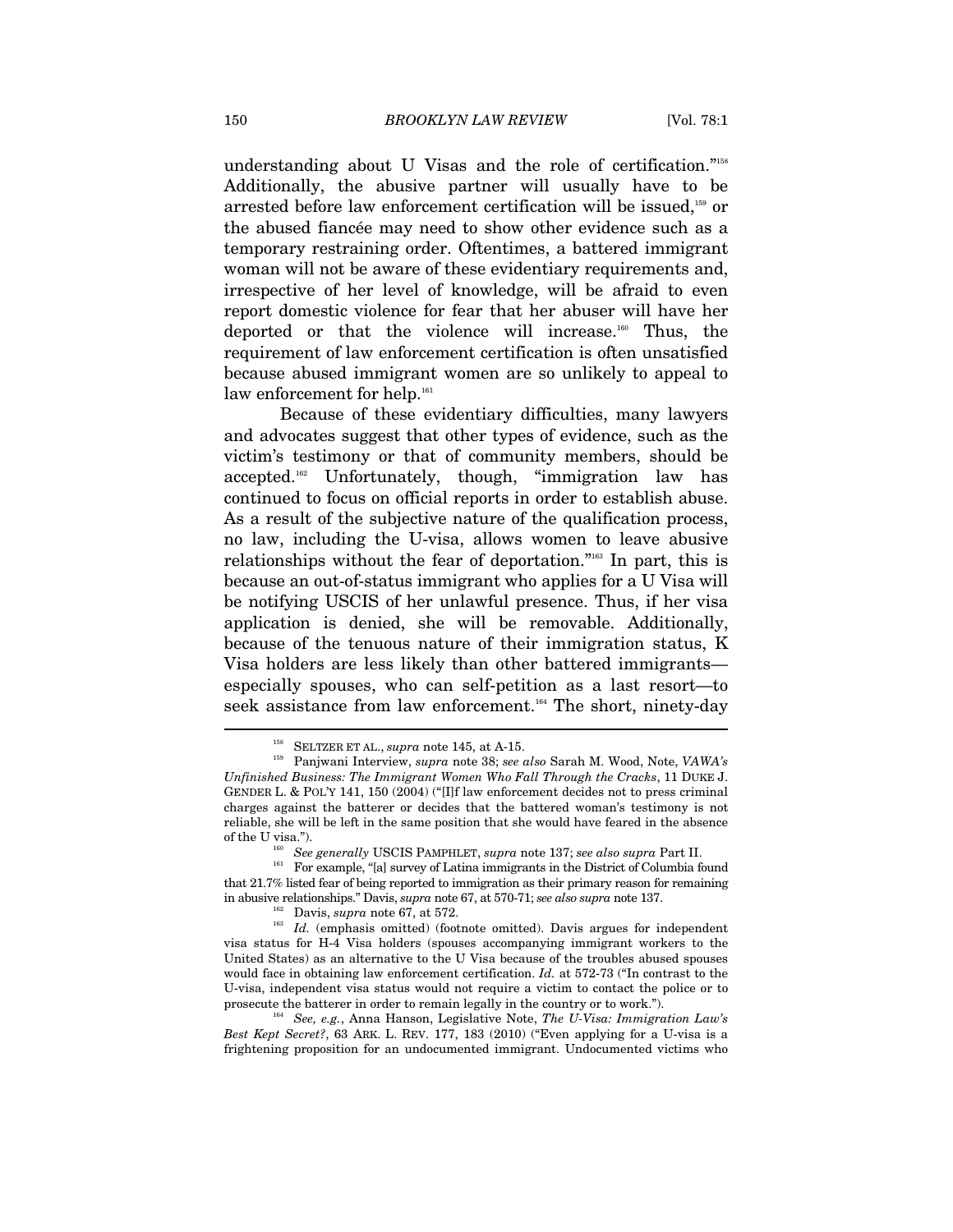timeframe that immigrant fiancées have to marry their partners is already a cause for concern for fiancées who may have doubts after arrival, let alone when abuse arises within that time. A K Visa holder who knows that her immigration status depends upon her marriage to her abusive fiancé will be inclined to proceed with the marriage despite the harm. Sadly, as in the case of immigrant brides who arrive through marriage brokers, many battered K Visa holders have "everything to gain from entering into this arrangement and staying in it, no matter what the circumstances."165

#### *C. T Visas for Victims of Trafficking*

T Visas are available to victims of severe forms of trafficking.166 While this visa category takes more creative framing by practitioners to ensure that their clients can satisfy its requirements, it may be applicable to abused K Visa holders who have been brought to the United States by their fiancés through force, fraud, or coercion for the purposes of "sex trafficking" or "involuntary servitude."<sup>167</sup> While "sex trafficking" pertains specifically to using the person for purposes of a commercial sex act, the statute also permits relief for those who are trafficked for "labor or services," including "involuntary servitude," and it defines coercion as: "threats of serious harm to or physical restraint against any person; any scheme . . . intended to cause a person to believe that failure to perform an act would result in serious harm to or physical restraint against any person; or the abuse or threatened abuse of the legal process."168 Domestic violence can arguably be

[1] is or has been a victim of a severe form of trafficking in person; [2] is physically present in the United States due to trafficking; [3] has complied with any reasonable request for assistance in the investigation or prosecution of acts of trafficking in persons (if they are over 18); and [4] would suffer extreme hardship involving unusual and severe harm if removed from the United States.

identify themselves to immigration authorities but do not receive U-visas are in immediate danger of deportation."); *see also supra* Part I.<br><sup>165</sup> Grosh, *supra* note 121, at 105.<br><sup>166</sup> 8 C.F.R. § 214.11(a) (2009). The T Visa was established by the Trafficking

Victims Protection Act of 2000 (TVPA). SUZANNE B. SELTZER ET AL., N.Y. ANTI-TRAFFICKING NETWORK LEGAL SUBCOMM., IDENTIFICATION AND LEGAL ADVOCACY FOR TRAFFICKING SURVIVORS A-iv (3d ed. 2009). Eligibility requires that a T Visa applicant show that she:

*Id.* at A-11. *See* 8 C.F.R. § 214.11(a); SELTZER ET AL., *supra* note 166, at A-2, A-12. <sup>168</sup> SELTZER ET AL., *supra* note 166, at A-12 to A-13.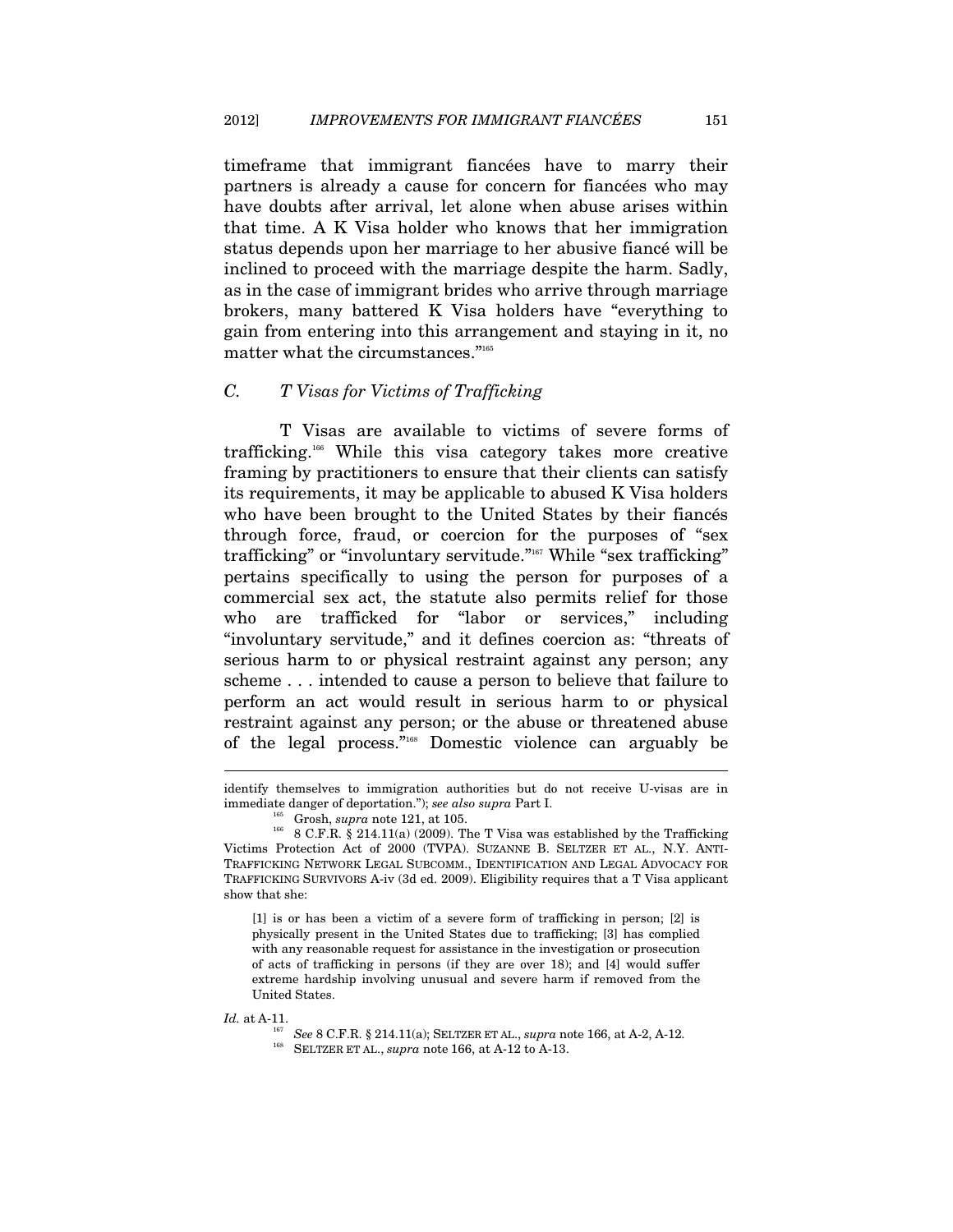characterized in this way. As such, it may be possible for an experienced attorney to successfully argue that an abused K Visa holder like Ayana was trafficked, but this would require satisfying formidable evidentiary burdens like those confronting U Visa applicants.<sup>169</sup>

Another important consideration regarding the T Visa application process, and indeed for U Visas as well, is the applicant's immigration status. If a battered K Visa holder has left her abuser before entering into a marriage, and the ninetyday period has lapsed, she will be out of status.<sup>170</sup> At that point, initiating an affirmative visa application—such as a T or U Visa—can put her in danger of having removal proceedings initiated. $171$  For these reasons, a T Visa is an impracticable remedy for most K Visa holders who are abused by their fiancés, at least after the ninety-day marriage window has closed.

#### *D. Asylum*

Asylum is available in the United States to those who satisfy the statutory definition of "refugee," which requires, among other things, that an asylum-seeker establish "a wellfounded fear of persecution [if returned to her country of origin] on account of race, religion, nationality, membership in a particular social group, or political opinion."172 An abused K

<sup>169</sup> *See id.* at A-13 to A-14 ("In order to establish that [a] client is a victim of a severe form of trafficking in persons, he or she must either submit an *endorsement from a law enforcement agency . . .* or *sufficient credible secondary evidence*, describing efforts to cooperate with law enforcement, as well as the nature and scope of any force, fraud, or coercion used against the victim. This may include, *inter alia*, evidence that *the USCIS has granted the alien's continued presence* in the United States as a victim

of trafficking." (footnotes omitted)).<br><sup>170</sup> *See supra* note 39.<br><sup>171</sup> *Id.* at A-4 ("The validity of a T applicant's immigration status is important because if an applicant is not in valid status, and he or she is being brought to the attention of USCIS or ICE, the applicant could be issued a Notice to Appear (NTA), and removal (deportation) proceedings may be commenced.").<br>
<sup>172</sup> 8 U.S.C.A. § 1101(a)(42) (West 2011). Withholding of removal is a similar

form of relief based on the same five grounds of persecution, though it has a higher evidentiary standard—in that an applicant must show that persecution is "more likely than not" to occur, rather than the "reasonable possibility" standard for asylum which may be satisfied by showing a ten percent chance of persecution. *See* INS v. Cardoza-Fonseca, 480 U.S. 421, 421, 440 (1987); *see also* 3A AM. JUR. 2D *Aliens and Citizens* § 1140 (2012). Withholding also comes with fewer benefits; it only requires that an alien not be *refouled* (returned) to the country where she would be persecuted. *See*  ANNA MARIE GALLAGHER ET AL., 2 IMMIGRATION LAW SERVICE 2D § 10:231 (2012). An alien who is granted withholding may be removed to a country where she would not be persecuted, and she may not apply for adjustment of status. *Id.* However, a withholding of removal grantee *can* obtain work authorization. *Id.* The Convention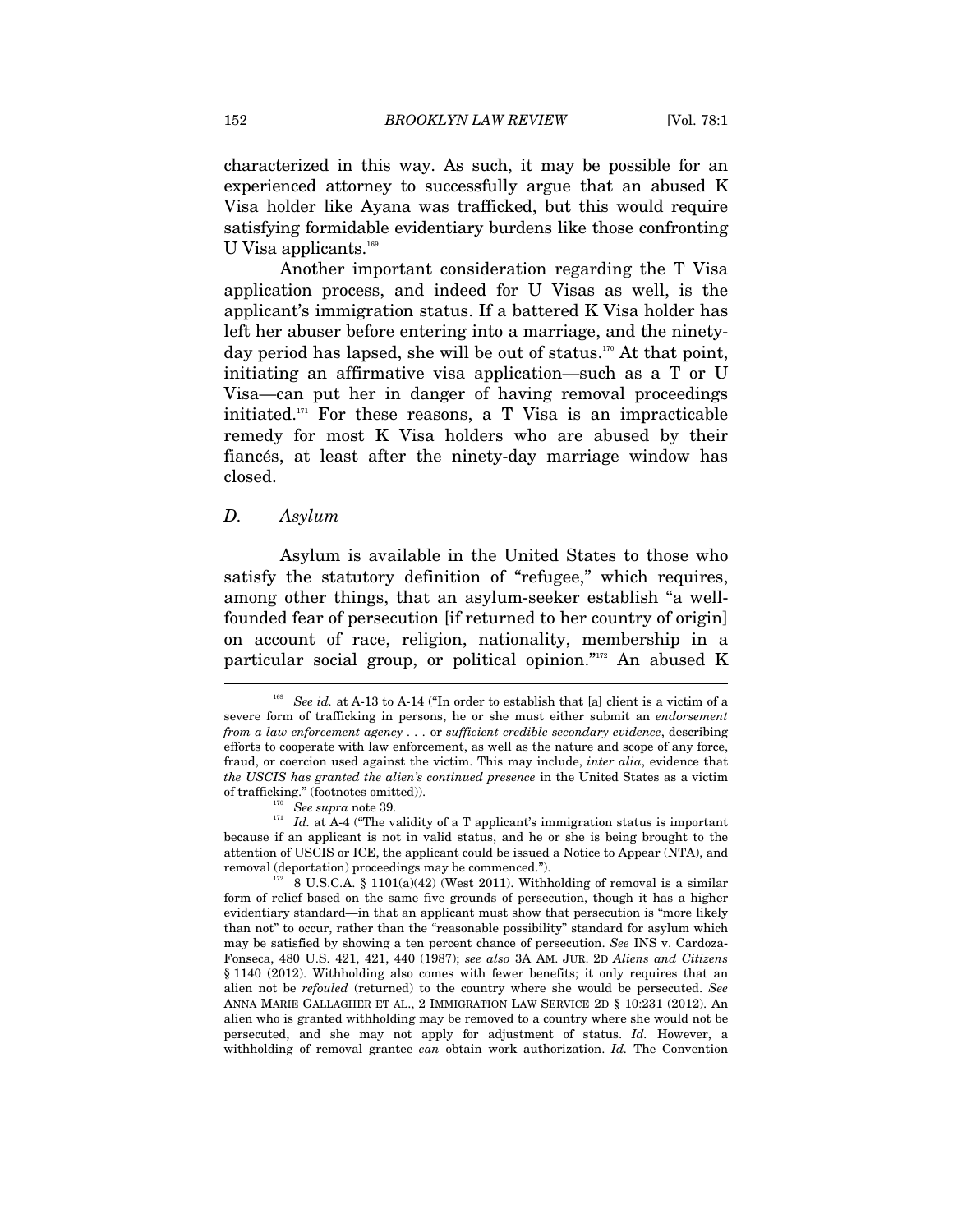Visa holder might venture applying for asylum on the grounds that she would be persecuted and stigmatized on account of her membership in a particular social group, but this would be an arduous and uncertain path to legal immigration status because the law is unsettled with respect to how domestic violence victims can fit into this nebulous category.<sup>173</sup> Unfortunately, although various social groups encompassing domestic violence victims have been proposed, "a particular social group that is viable for all battered women seeking asylum has not emerged."174 Difficulty arises both in terms of establishing the requisite "nexus" (i.e., that the persecution was "on account of" membership in the protected group) as well as attempting to define the social group.

Interestingly, the European Court of Human Rights (ECtHR) has suggested that women in countries like Afghanistan might face persecution and qualify as refugees because of their status as "women whose engagements to be married have been broken. Unless they marry, which is very difficult given the social stigma associated with these women, social rejection and discrimination continue to be the norm."175 This indicates that

 $\overline{a}$ 

argument would be successful in Immigration Court or on appeal before the BIA. 174 Marisa Silenzi Cianciarulo & Claudia David, *Pulling the Trigger: Separation Violence as a Basis for Refugee Protection for Battered Women*, 59 AM. U. L. REV. 337, 363 (2009). Cianciarulo and David discuss how violence escalates after leaving one's abuser and argue for the recognition of a new social group: "women who have left severely abusive relationships."  $Id$ . at 343 (internal quotation marks omitted).

 $^{175}\,$  N. v. Sweden, App. no. 23505/09, 15, HUDOC (July 20, 2010),  $available~at$ http://hudoc.echr.coe.int/sites/eng/pages/search.aspx?i=001-99992 (Eur. Ct. H.R.)

Against Torture (CAT) provides a last-resort form of relief—that an alien cannot be *refouled* if she would "more likely than not" face *torture* by the government or with government acquiescence, upon returning to the country of persecution. *See generally* 8 C.F.R. § 1208.18; 3A C.J.S. *Aliens* § 1392 (2012). 173 *See, e.g.*, GALLAGHER ET AL., *supra* note 172, § 10:152; 1 IMMIGR. L. & DEF.

*supra* note 18, § 13:40. The case of *Matter of R-A-*, 24 I. & N. Dec. 629, 2008 WL 4419696 (B.I.A. Sept. 25, 2008), for example, involves an epic legal battle that finally ended in a grant of asylum for a Guatemalan woman who suffered severe domestic abuse by her husband. GALLAGHER ET AL., *supra* note 172, § 10:152; *After 14 Years, Rodi Alvarado Is Finally Granted Asylum*, THOMSON REUTERS, Dec. 21, 2009, *available at* 86 No. 48 INTERPRETER RELEASES 3074. The Board of Immigration Appeals (BIA) articulated its general standard for what constitutes a particular social group in *Matter of Acosta*: Members of the group must "share a common, immutable characteristic" that is "one that the members of the group either cannot change, or should not be required to change because it is fundamental to their individual identities or consciences." Matter of Acosta, 19 I. & N. Dec. 211, 233, 1985 WL 56042 (B.I.A. Mar. 1, 1985). After *Matter of R-A-*, DHS proposed its own standard for how domestic violence victims can constitute a particular social group and be eligible for asylum. Brief of Dep't of Homeland Sec. at 4 (B.I.A. Apr. 13, 2009), *available at* http://cgrs.uchastings.edu/pdfs/ Redacted%20DHS%20brief%20on%20PSG.pdf. However, this standard has not been accepted by the BIA, and while DHS may accept the argument that a domestic violence victim qualifies as a member of a particular social group, it remains unclear when the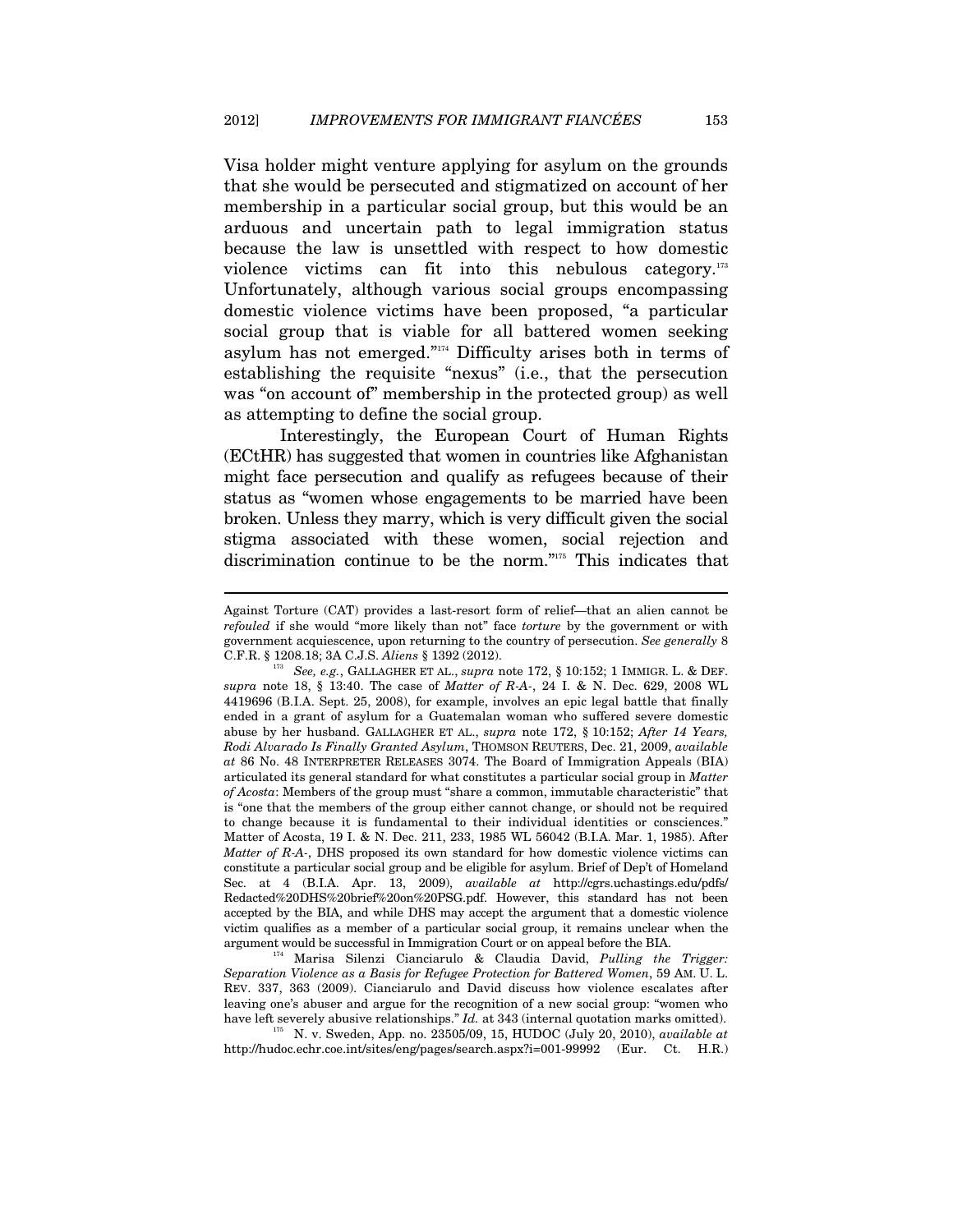there is hope for abused immigrant fiancées who bring cases before the ECtHR, but it is less clear that a U.S. Immigration Court would accept the argument that a woman would face persecution on account of her failed engagement.176

Despite the ostensible availability of this form of relief, however, the asylum process is fraught with difficulty because of its onerous standards, statutory bars, discretionary nature, and the unresolved status of how victims of domestic violence can qualify as a particular social group. If Ayana can demonstrate a well-founded fear of persecution based on one of the aforementioned grounds, she would be eligible for asylum and, if granted, would not require another form of relief to attain legal status.177 However, a woman who enters the United States on a K Visa has already made evidentiary showings of her intent to immigrate and her good faith intent to marry the USC who petitioned for her K Visa, so applying for asylum would seem to represent a step in the wrong direction. Indeed, she was very close to maintaining legal status; the only hurdle that she failed to surmount was marrying her abuser.

Moreover, an abused K Visa holder deserves relief on a basis similar to that of a VAWA self-petitioner—the fact that she has been abused by her USC petitioning fiancé—irrespective of whether or not she has a legitimate fear of returning home. While other asylum seekers may be deserving of protection based on their fears of persecution, Ayana deserves protection because she suffered abuse at the hands of a citizen of the United States who petitioned for her admission in the first instance. Furthermore, affirmatively applying for asylum would put an out-of-status K Visa holder in the same predicament she would be in when applying for a U or T Visa: she would be alerting ICE and USCIS to her undocumented immigration status, thereby subjecting herself to potential removal from the United States. And because of the complex nature of asylum and removal

<sup>(</sup>internal quotation marks omitted) (finding that deportation of an Afghani woman, who divorced her husband and remarried a Swedish man, would violate Article 3 of the European Convention on Human Rights because she would be subjected "to torture or to inhuman or degrading treatment or punishment"). 176 *See, e.g.*, Vellani v. U.S. Att'y Gen., 296 F. App'x 870 (11th Cir. 2008)

<sup>(</sup>upholding denial of asylum, withholding, and CAT relief for Pakistani woman whose fiancé refused to marry her because, although "honor killings" were prevalent in Pakistan, applicant failed to show that she could not avoid persecution by reasonably relocating to another part of the country).<br><sup>177</sup> This is because an asylum grantee can adjust her immigration status to

permanent residency after one year of physical presence as an asylum recipient in the United States. 8 U.S.C.A. § 1159 (West 2011).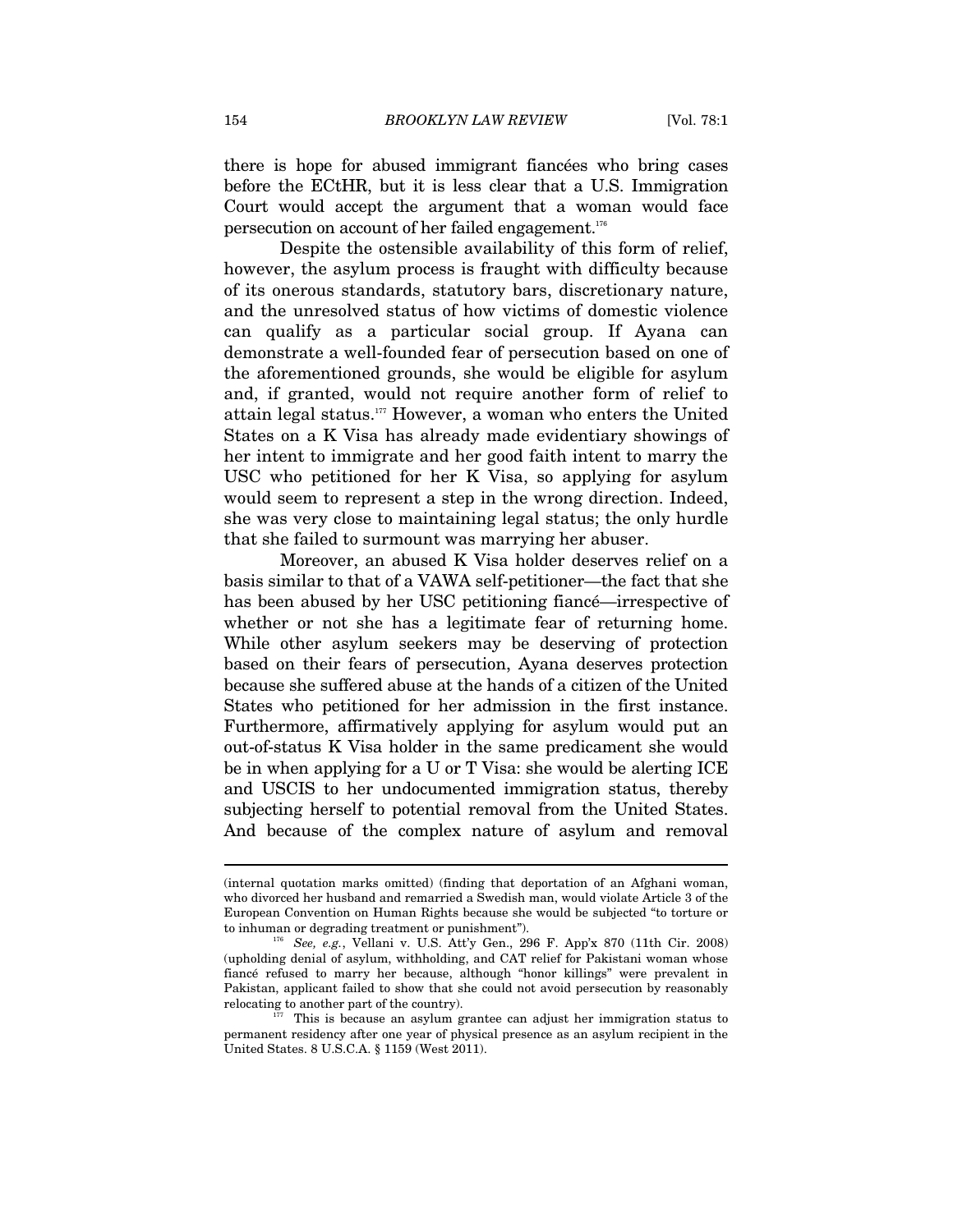proceedings, she would be at a severe disadvantage if she could not obtain legal counsel. Therefore, as with the potential forms of relief discussed above, asylum and its corollaries (withholding of removal and CAT protection) are all but unattainable for abused immigrant fiancées.

#### IV. PROPOSED SOLUTIONS TO REMOVE ABUSED IMMIGRANT FIANCÉES' INCENTIVE TO REMAIN WITH THEIR ABUSERS

Battered K Visa holders should not be coerced, by the law or by their abusers, to proceed with a marriage to an abusive partner, just as those who have already married their USC petitioner fiancés should not be compelled to remain in abusive marriages for immigration benefits. Nevertheless, Congress has chosen to provide relief only to this latter category of victims via the self-petition. In 2002, then-Senator Joseph Biden remarked that since the passage of VAWA, more than 12,000 applications had been approved for "battered immigrant women escaping abuse and establishing their own residency here . . . [and] there has been a 41 percent decrease in the rate of intimate partner victimization of women. . . . This is not the time to scale back our efforts."178 In order to remove the perverse incentive that compels some battered K Visa holders to remain with their abusers, I offer some amendments to U.S. immigration law that would allow them to achieve valid immigration status while freeing them from abusive relationships.

# *A. Amend the INA to Allow Abused K Visa Holders to Self-Petition for Adjustment of Immigration Status*

*Dabaghian v. Civiletti*179 helps to illustrate why a K Visa holder who does not marry her abusive fiancé within the ninetyday timeframe—and thus has not established the basis for adjusting her immigration status—should nonetheless be entitled to immigration relief. In that case, the Ninth Circuit Court of Appeals "set forth the federal rule regarding the validity of a marriage for purposes of conferring an immigration benefit: 'If a marriage is not sham or fraudulent from its inception, it is valid for the purposes of determining eligibility'

<sup>&</sup>lt;sup>178</sup> Leading the Fight: The Violence Against Women Office: Hearing Before the *Subcomm. on Crime and Drugs of the S. Comm. on the Judiciary*, 107th Cong. (2002) (statement of Sen. Joseph R. Biden, Jr.).<br><sup>179</sup> 607 F.2d 868 (9th Cir. 1979).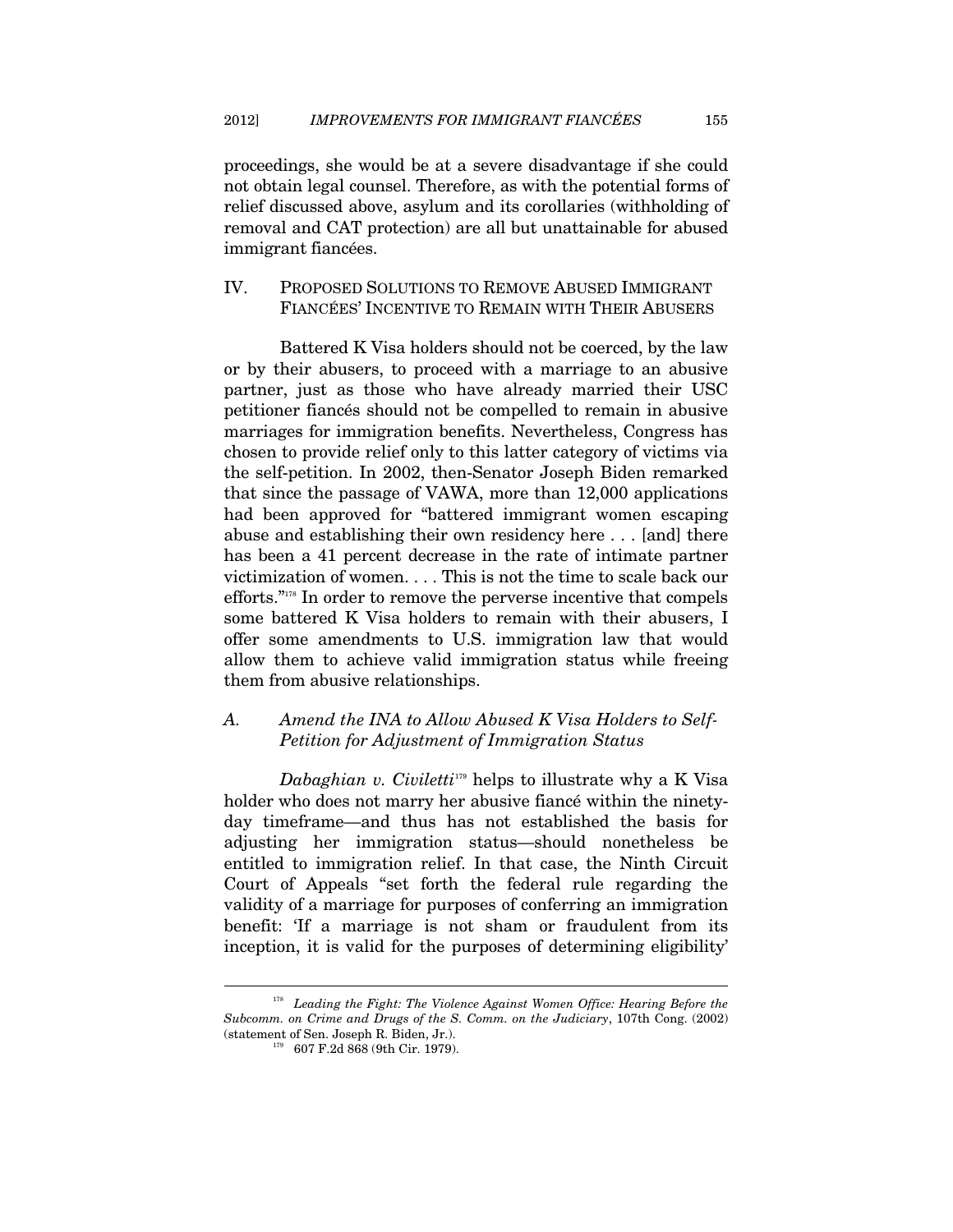for benefits under the Immigration and Nationality Act."180 Since a K Visa recipient has already adduced evidence—which the U.S. government has accepted—establishing her intent to marry her USC fiancé and thus showing that the *intended* marriage was "not a sham or fraudulent from its inception," she should not be precluded from attaining the immigration benefits that would have been available to her if her partner were not abusive and the marriage went forward as planned.

The dynamics ultimately dissuading Ayana from proceeding with the marriage are the control and abuse by her fiancé, who wooed her into leaving her home and migrating to the United States. In such cases, it is not the immigrant fiancée who is simply choosing not to marry the abusive fiancé, but the abuser who is making the intended marriage untenable. Significantly, in the VAWA self-petition, there already exists an exception to the requirement of a *bona fide* marriage whereby an immigrant fiancée who enters into a bigamous marriage unknowingly—that is, she held a good faith belief that her marriage was lawful, but it turned out to be an illegitimate marriage because of the USC or LPR's already existing marriage to another—would still be eligible to selfpetition even though the marriage was technically unlawful.<sup>181</sup>

In the hypothetical scenario outlined above,<sup>182</sup> Ayana fully intended to enter into a *bona fide* marriage when she left Ethiopia. She demonstrated this intent to the satisfaction of the U.S. government, which issued her a K Visa under the applicable immigration laws. Yet after her arrival to the United States, the abuse perpetrated upon her by her USC fiancé drove her to flee and caused her to refrain from marrying her abuser. Therefore, since it was her abuser's actions—and not her own that drove her from the relationship where she previously intended to conclude a *bona fide* marriage, the law ought to carve out a narrow exception for abused K Visa holders similar to the exception for VAWA self-petitioners whose marriages are invalid due to the bigamy of their abusers.

 $180$  AUSTIN T. FRAGOMEN, JR. ET AL., 1 IMMIGRATION LAW & BUSINESS § 3:20  $(2011)$  (quoting *Dabaghian*, 607 F.2d at 869).<br><sup>181</sup> 8 U.S.C.A § 1154(a)(1)(A)(iii)(II) (West 2012) (pertaining to immigrants

who marry bigamous USCs); *id.* § 1154(a)(1)(B)(ii)(II) (pertaining to immigrants who marry bigamous LPRs); *see also supra* Part II.B.3.<br><sup>182</sup> See supra notes 1-23 and accompanying text.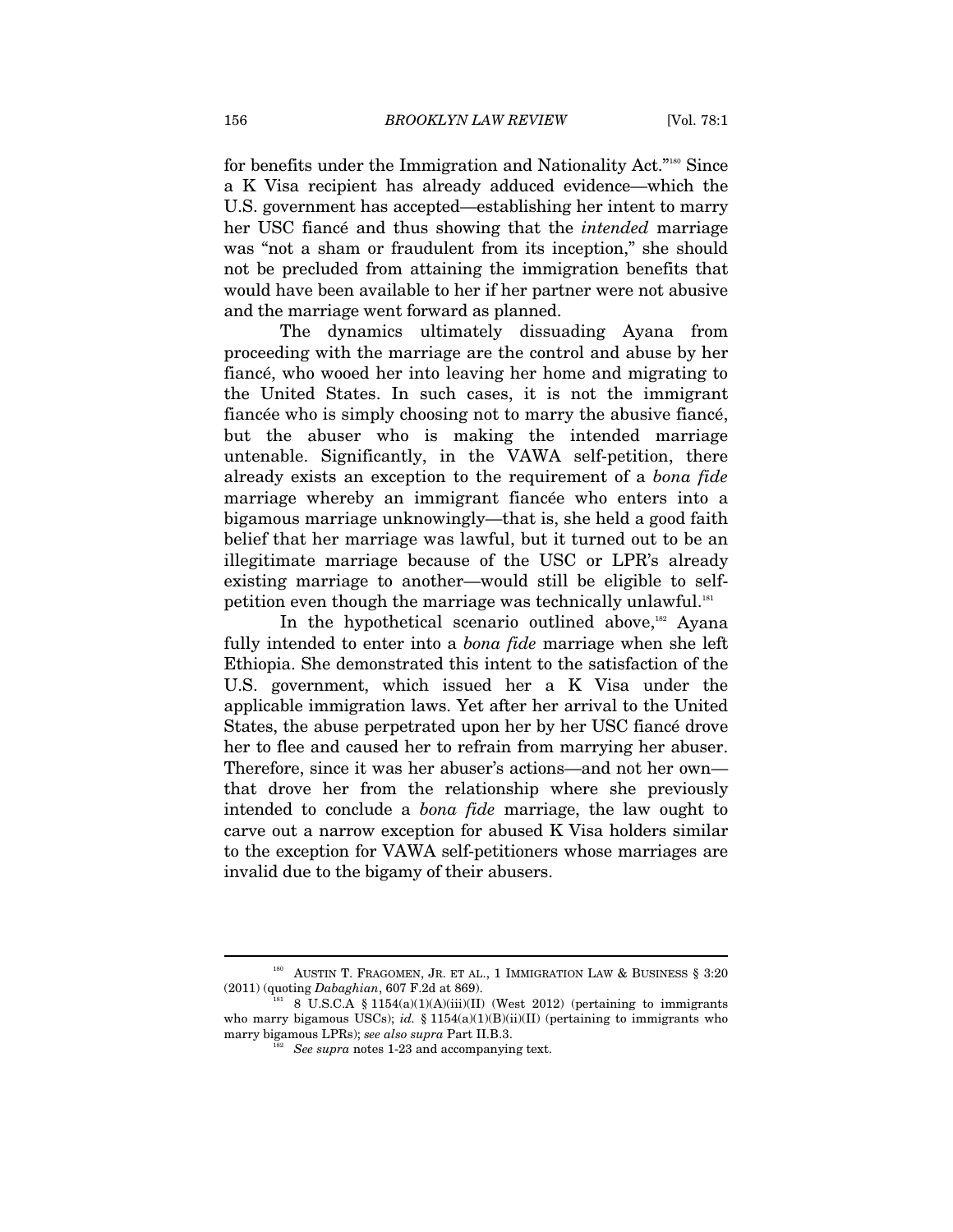Therefore, I propose that the VAWA self-petition provision, located at 8 U.S.C.  $\frac{1154(a)(1)(A)(iii)}{I}$ , be amended as follows<sup>183</sup>:

For purposes of subclause (I), an alien described in this subclause is an alien--

(aa) (AA) who is the spouse of a citizen of the United States;

(BB) who believed that he or she had married a citizen of the United States and with whom a marriage ceremony was actually performed and who otherwise meets any applicable requirements under this chapter to establish the existence of and bona fides of a marriage, but whose marriage is not legitimate solely because of the bigamy of such citizen of the United States;

[*(CC) who was admitted to the United States pursuant to a K-1 Visa as the fiancé(e) of a citizen of the United States but who failed to enter into a marriage because of that citizen's abuse; or*]

[*DD*] who was a bona fide spouse of a United States citizen within the past 2 years and--

(aaa) whose spouse died within the past 2 years;

(bbb) whose spouse lost or renounced citizenship status within the past 2 years related to an incident of domestic violence; or

(ccc) who demonstrates a connection between the legal termination of the marriage within the past 2 years and battering or extreme cruelty by the United States citizen spouse;

(bb) who is a person of good moral character;

 $\overline{a}$ 

(cc) who is eligible to be classified as an immediate relative under section  $1151(b)(2)(A)(i)$  of this title or who would have been so classified but for the bigamy of the citizen of the United States that the alien intended to marry; and

(dd) who has resided with the alien's spouse or intended spouse.

This note does not argue that the INA should be amended to allow *all* K Visa holders to adjust their status irrespective of the basis of marriage, but only that it should be narrowly amended to permit those K Visa holders who have been abused within the ninety-day statutory period to file selfpetitions and subsequently adjust their status without being required to marry their abusive partners. Although this

<sup>&</sup>lt;sup>183</sup> The italicized language in brackets represents the proposed amendments. Related sections of the United States Code and the Code of Federal Regulations would likely need to be amended as well.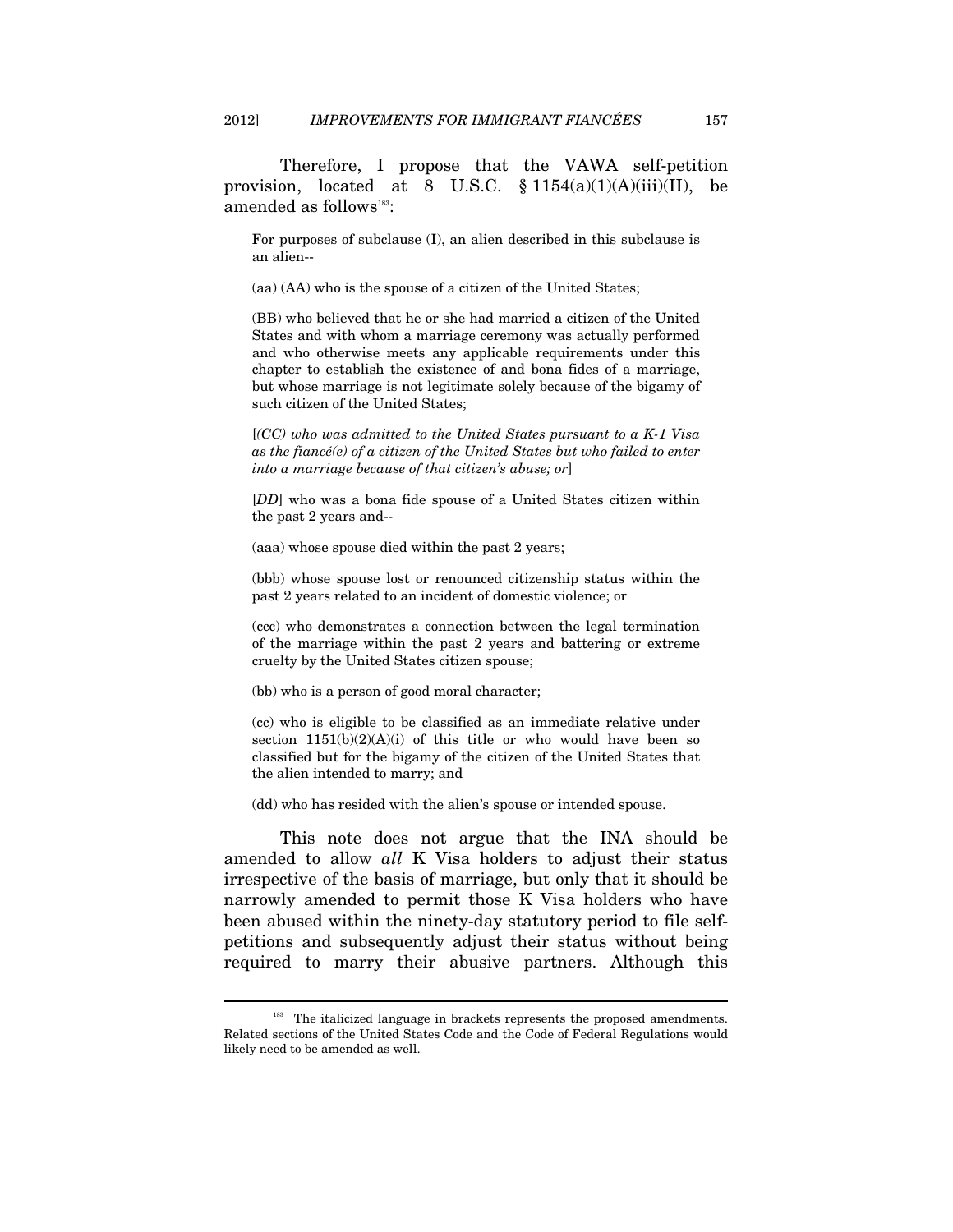amendment would constitute a considerable leap in policy by allowing battered K Visa holders to self-petition and ultimately adjust their immigration status to that of lawful permanent resident, it is warranted because, as previously noted, the abuser is the cause of the failed engagement. An abused K Visa holder should not be motivated to proceed with the marriage to her abusive fiancé in order to be eligible to file a VAWA selfpetition.

Indeed, incentivizing abused fiancées to complete their marriages is utterly antithetical to the intent of the selfpetition and related provisions, which were enacted to enable abused immigrants to leave their abusers without fearing immigration consequences. Although Congress considered exempting battered K Visa holders from the exclusion on VAWA self-petitions in 1999 and opted not to pass that version of the bill,184 this amendment deserves to be reconsidered. As the Ninth Circuit Court of Appeals noted in *Hernandez v. Ashcroft*, "[t]he notion that Congress would require women to remain with their batterers in order to be eligible for the forms of relief established in VAWA is flatly contrary to Congress's articulated purpose in enacting section 244(a)(3)."185

Opponents of the 1999 provision that would have allowed abused K Visa holders to self-petition argued that "[a] person who fails to enter into marriage with the U.S. citizen . . . should be treated just like any other non-immigrant when the rationale for temporary admission no longer applies . . . ."186 However, this argument fails to consider the fact that abuse by the USC petitioner is likely the precise reason an abused K Visa holder in Ayana's situation would not enter into the intended marriage. She has already proven her intent to enter into the marriage to the satisfaction of the U.S. government, $187$  and she has relied on the U.S. government's

<sup>184</sup> *See H.R. 3083 Hearing*, *supra* note 19, at 89 (prepared statement of Dan Stein, Exec. Dir., Fed'n for Am. Immigration Reform) [hereinafter Stein Statement] (noting that the ninety-day requirement for fiancée visas was instituted by the Immigration Marriage Fraud Act to prevent marriage fraud, and would thus be undermined by the amendment).  $^{185}$   $\,$  345 F.3d 824, 841 (9th Cir. 2003).

<sup>&</sup>lt;sup>186</sup> H.R. 3083 Hearing, *supra* note 19, at 41 (prepared statement of Barbara Strack, Acting Exec. Assoc. Comm'r for Policy & Planning, Immigration & Naturalization Serv.). 187 See, e.g., U.S. DEP'T OF STATE, FOREIGN AFFAIRS MANUAL VOL. 9,

DOCUMENTARY REQUIREMENTS 9 FAM 41.81 N4, *available at*  http://www.state.gov/documents/organization/87391.pdf; IGNATIUS & STICKNEY, *supra* note 2, § 14:6.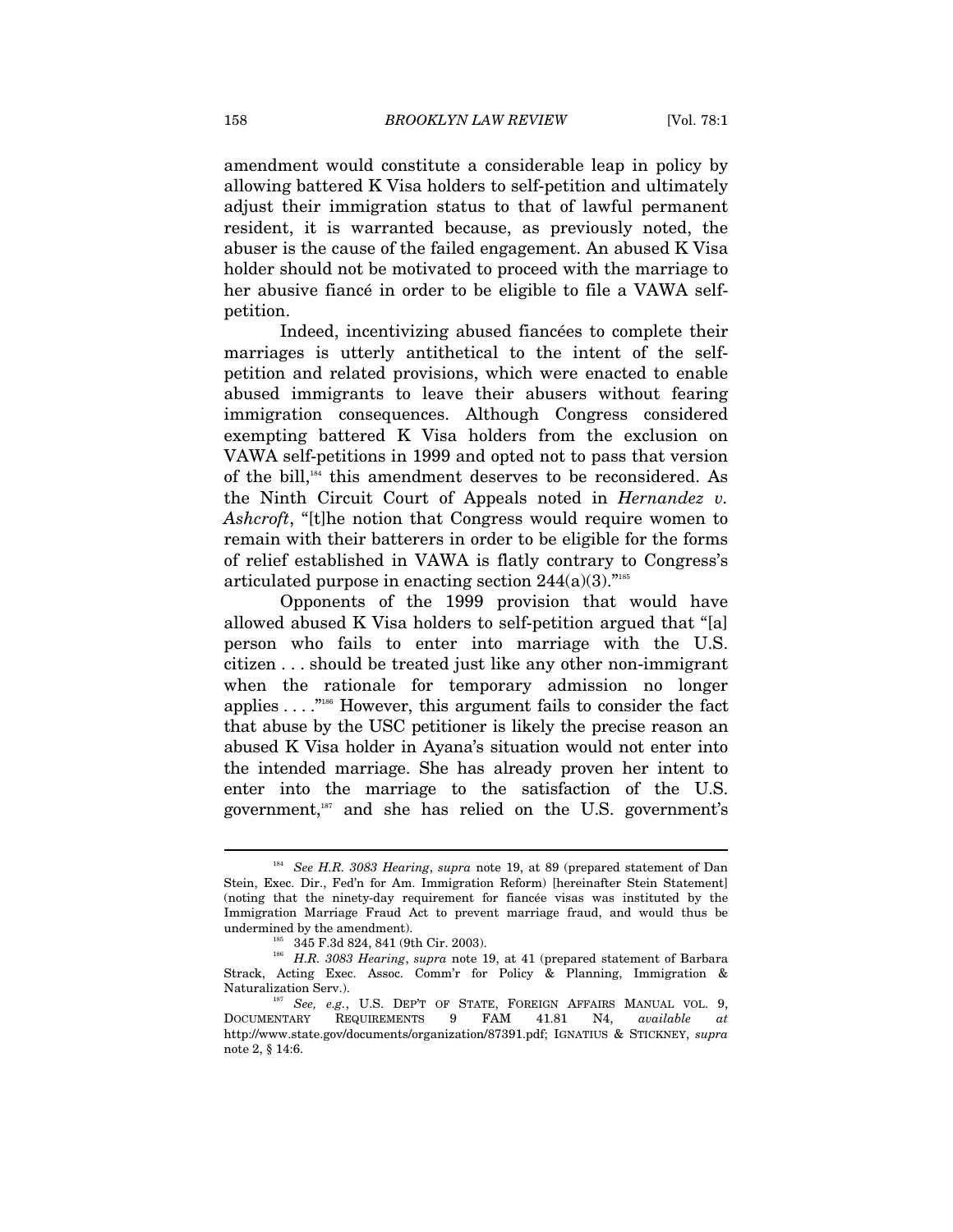criminal background check to ensure that her fiancé is a safe choice. Drawing the line between the married and the affianced is not warranted when the USC petitioner's abuse is what caused the planned marriage to collapse. If Ayana could satisfactorily demonstrate the existence of abuse through "any credible evidence"—the same standard that applies to VAWA selfpetitions—the law should provide her with sufficient protections, notwithstanding her failure to proceed with the marriage.

Furthermore, concerns about marriage fraud should not motivate Congress to withhold reasonable protections from battered K Visa holders. Some would preclude Ayana from selfpetitioning because, as one opponent argued, it would "undermine[] [the] anti-fraud measure" (i.e., the ninety-day marriage requirement) which "was adopted to prevent the fiance visa from being used for fraudulent entry."<sup>188</sup> Yet the anti-fraud argument overlooks a crucial fact: IMFA was based on flawed research from the start. IMFA was predicated upon an estimate that "as much as 30 percent . . . of the spouse relationships *may* be fraudulent."189 However, the Immigration and Naturalization Service (INS) itself *"*conceded the invalidity of the survey" in subsequent litigation, because the survey was based on data from only three cities and it only concerned cases where officials merely *suspected* marriage fraud, rather than cases of actual fraud.<sup>190</sup>

While legislators may express valid concerns about fraudulent circumvention of immigration laws, it has not been shown that abused K Visa holders would exploit their positions as nonimmigrants. Moreover, it is unreasonable to presume that K Visa holders would fabricate abuse; rather, it would be more appropriate to place the burden on the government to prove fraud by a K Visa holder who has already undergone the visa application process.<sup>191</sup>

<sup>&</sup>lt;sup>188</sup> Stein Statement, *supra* note 184, at 89.<br><sup>189</sup> Jones, *supra* note 20, at 699 (emphasis added) (quoting *Immigration Marriage Fraud: Hearings Before the Subcomm. on Immigration and Refugee Policy of the S. Comm. on the Judiciary*, 99th Cong. 35 (1985) (statement of INS Comm'r Alan C. Nelson)) (internal quotation marks omitted). At the same hearing, American Immigration Lawyers Association president Jules Coven responded that he "would be extremely surprised to learn, if it could be shown statistically, that more than one or two percent of the 'green cards' issued annually on the basis of marriage involved fraud." *Id.* 

<sup>190</sup> *Id.* (citing Manwani v. INS, 736 F. Supp. 1367 (W.D.N.C. 1990)); *see also Manwani*, 736 F. Supp. at 1373 (noting that "[t]he INS conceded and the evidence shows that the . . . survey is not a statistically valid study of the suspected or actual incidence of marriage fraud.").<br>During the application process, the applicant must submit to an interview

by consular officials and swear to or affirm her intent to enter into the planned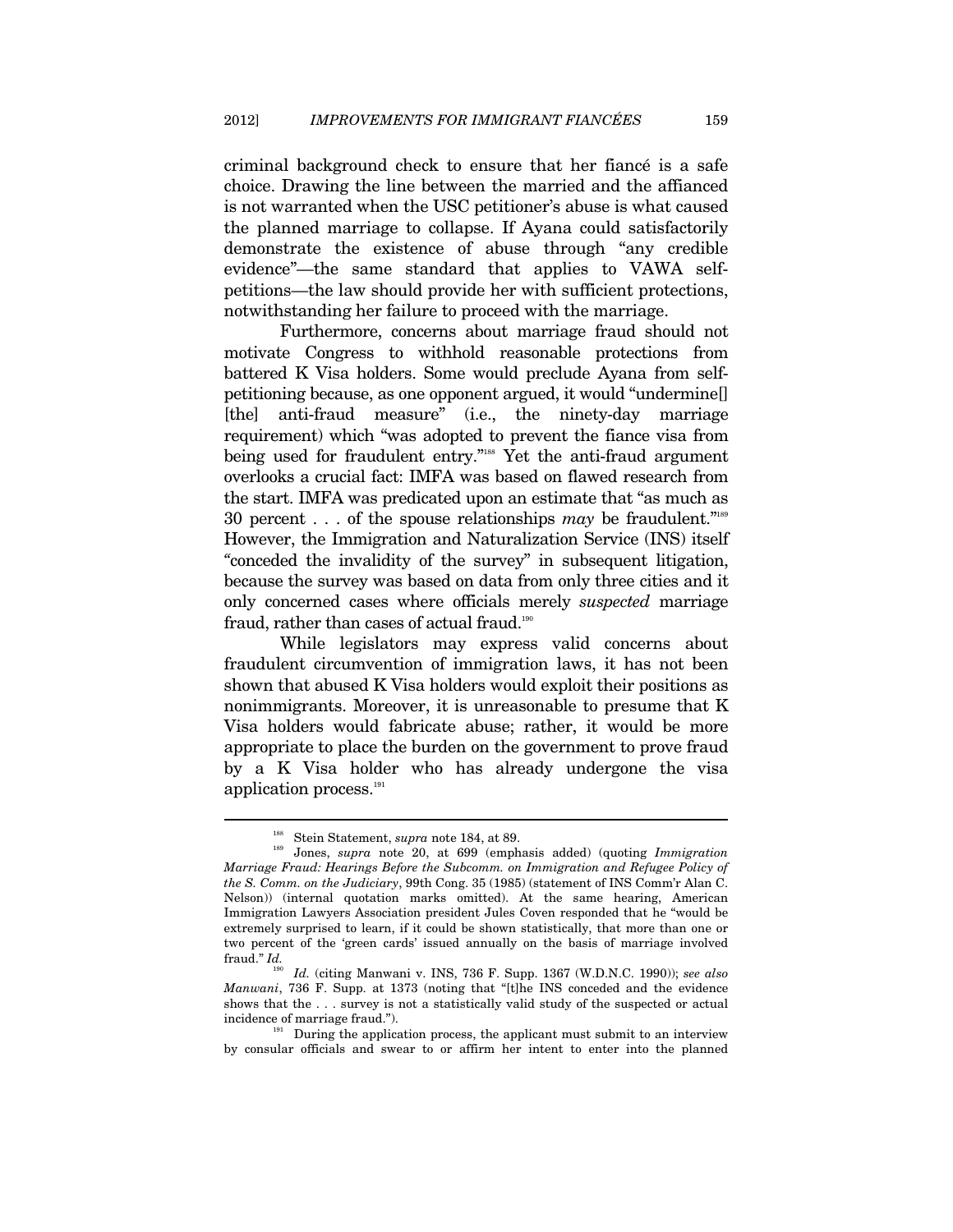Indeed, reasonable means already exist for preventing fraudulent manipulation of this proposed amendment. For example, immigration law already contains provisions denying adjustment of status petitions for marriages "determined by the Attorney General to have been entered into for the purpose of evading the immigration laws  $\dots$ ."<sup>192</sup> In order to prevent fraud by K Visa holders who are not actually abused, Congress should simply add a clause addressing this specific concern; if it has been determined that a visa holder acquired the K Visa merely to evade the immigration laws, then she is ineligible to obtain the benefits of a self-petition. This can be enforced through the same process by which fraud is investigated in the K Visa application process: by interviewing the applicant.<sup>193</sup>

There are already measures to prevent fraudulent accusations of abuse in the self-petition process as well: "[The Department of Homeland Security] can rely on virtually any evidence that comes to its attention suggesting fraud. For example . . . [it can] investigate information provided by an alleged abuser and rely upon it if it can be corroborated."<sup>194</sup> Since a K Visa holder has already established, to the satisfaction of the U.S. government, her good faith intent to marry her USC petitioning fiancé within ninety days of her arrival, adequate "safeguards against fraud" already exist.195

# *B. Amend the U Visa Requirements to Provide a Reasonable Exception for Abused K Visa Holders*

Alternatively, the U Visa requirements should be relaxed for abused K Visa holders, specifically by removing the law enforcement certification requirement. This change would allow

marriage within ninety days of arrival in the United States. *See supra* Part I for a

discussion of the K Visa application process.<br>
<sup>192</sup> 8 U.S.C. § 1154(c) (2006).<br>
<sup>193</sup> In-person interviews were set forth in an amendment by Senator Chuck Grassley (R-Iowa) as a way to prevent fraud in VAWA self-petitions. *See* S. REP. NO. 112-153, at 45-46 (2012). *Cf.* IGNATIUS & STICKNEY, *supra* note 2, § 5:44 (describing interviews for married couples who are petitioning via form I-751 to remove the conditions on residence for the immigrant spouse).<br><sup>194</sup> S. REP. NO. 112-153, at 12 n.31. This statement responds to "claims raised"

by a hearing witness and another U.S. citizen who claimed that she had been a victim of fraud when her non-U.S. citizen [male] spouse filed a VAWA self-petition." *Id.*

<sup>195</sup> *See* Wood, *supra* note 159, at 155 (arguing that illegal immigration will not increase if protections are given to all battered immigrants regardless of marital status). "It is absurd to imagine that women will consciously enter abusive relationships in order to gain legal status or . . . fabricate evidence of abuse sufficiently credible to convince the [government]. The [immigration authorities] ha[ve] already erected numerous safeguards against fraud . . . ." *Id.*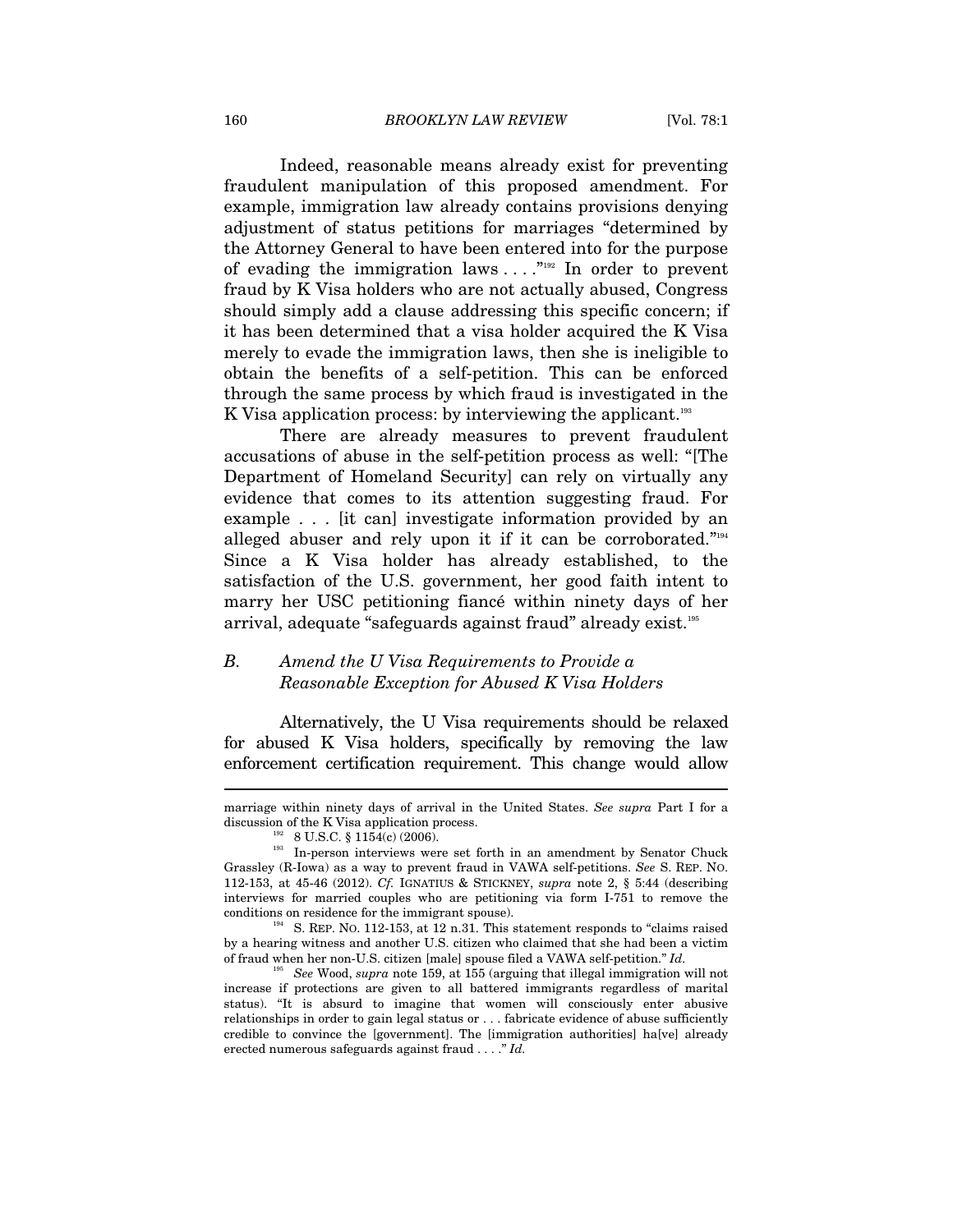the applicant to obtain the benefits of the U Visa, which include lawful immigration status for four years and the ability to file for adjustment of status after three years.196 Moreover, the amendment could be achieved by adding a narrow exception for K Visa holders to allow them to obtain U Visas without meeting the same evidentiary requirements as other undocumented immigrants. This exception is justified because, as previously noted, a K Visa holder has already adequately evidenced her intent to marry her fiancé and complied with the law, at least until the point where abuse began. The reason for noncompliance—e.g., allowing the ninety-day period to lapse without proceeding with the marriage is due to her fiancé's abuse rather than a voluntary decision to violate the statute. Further illustrating the need for this exception is the fact that, as discussed above at Parts II and III.B, "abusers of undocumented immigrants often exploit . . . victims' immigration status, leaving the victim afraid to report the abuse to law enforcement and fearful of assisting with the investigation and prosecution of associated crimes."197

Therefore, I propose that the U Visa petitioning requirements, located within 8 U.S.C.  $\S$  1184(p)(1), be amended as follows<sup>198</sup>:

(1) Petitioning procedures for section  $1101(a)(15)(U)$  visas

The petition filed by an alien under section  $1101(a)(15)(U)(i)$  of this title shall contain a certification from a Federal, State, or local law enforcement official, prosecutor, judge, or other Federal, State, or local authority investigating criminal activity described in section  $1101(a)(15)(U)(iii)$  of this title. This certification may also be provided by an official of the Service whose ability to provide such certification is not limited to information concerning immigration violations. This certification shall state that the alien "has been helpful, is being helpful, or is likely to be helpful" in the investigation or prosecution of criminal activity described in section  $1101(a)(15)(U)(iii)$  of this title.

[*Exception: in the case of an alien who was admitted to the United States pursuant to a K-1 Visa as the fiancé(e) of a citizen of the United States but who failed to enter into a marriage because of that citizen's abuse, certification shall not be required and the alien shall only be required to demonstrate any credible evidence of abuse, including but not limited to* 

<sup>&</sup>lt;sup>196</sup> See supra Part III.B.<br><sup>197</sup> S. REP. NO. 112-153, at 12. Among the proposed amendments explained in the Senate report are an expansion of the annual cap on U Visas and adding "stalking" to the list of qualifying crimes.  $Id$ .

The italicized language in brackets represents the proposed amendments. Related sections of the United States Code and the Code of Federal Regulations would likely need to be amended as well.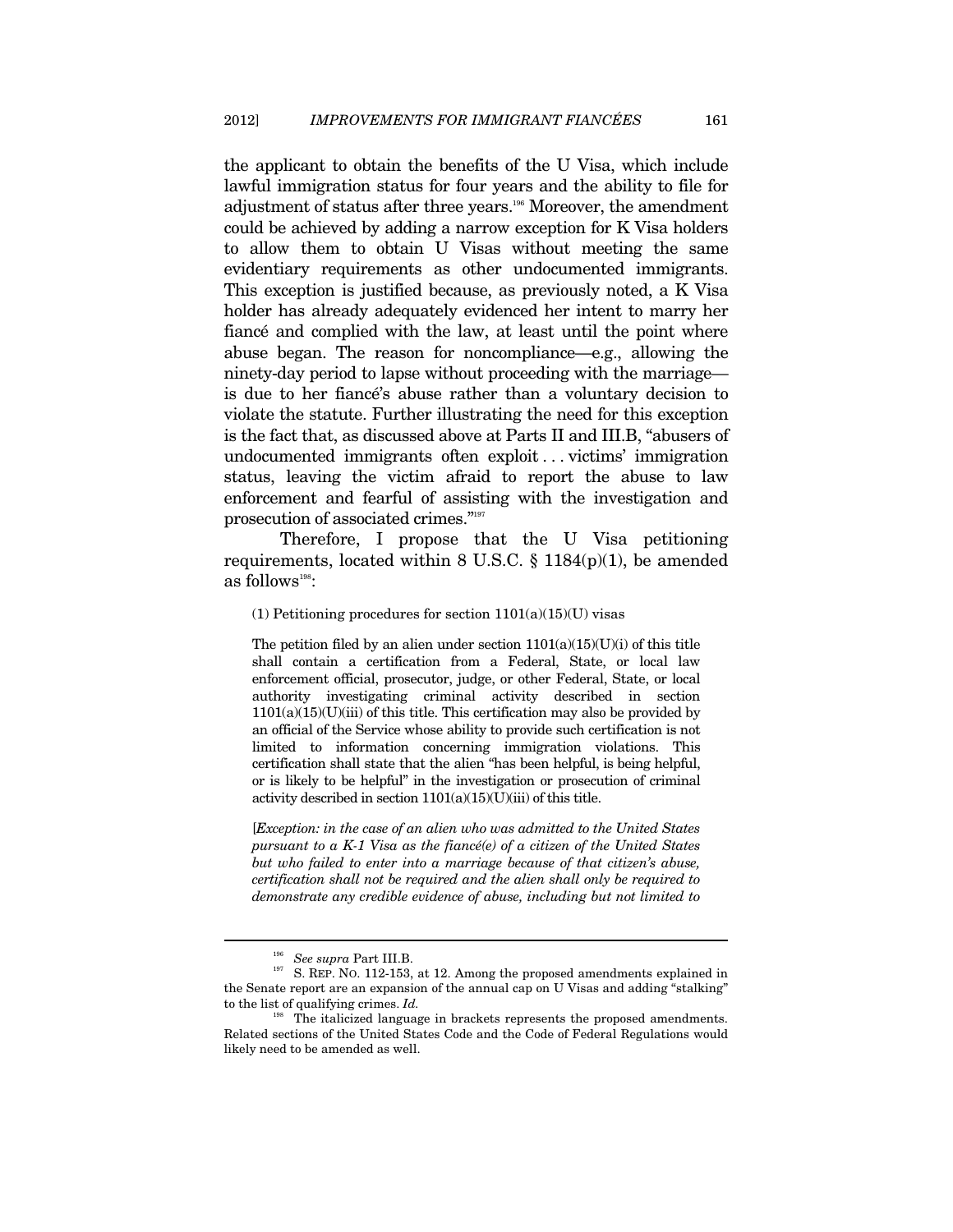*photographs, emergency room reports, police reports, affidavits, and victim and witness testimony.*]

This amendment to the U Visa requirements would enable an abused K Visa holder, such as Ayana, to obtain immigration relief by demonstrating abuse, rather than by requiring her to affirmatively report abuse to police and seek law enforcement certification—something a typical battered immigrant woman is unlikely to do and that could put her at risk of removal if she has already overstayed the K Visa without marrying her abuser. $199$ Moreover, the law should be more concerned with empowering abused women to escape from relationships where domestic violence occurs, rather than focusing on the prosecution of abusers, to the extent those objectives are at odds with one another. Importantly, the VAWA self-petition does not require applicants to be helpful in investigating or prosecuting domestic violence; K Visa holders should not be made to do so simply because they would prefer not to marry their abusive fiancés. Accordingly, the proposed amendment is a reasonable alternative for abused K Visa holders, who would have a more viable incentive to leave their abusive USC fiancés.

#### **CONCLUSION**

As Congress considers reauthorization of the Violence Against Women Act, it should reflect upon the difficulties affecting abused immigrant fiancées like Ayana who enter the United States on K Visas and experience abuse within the first ninety days of their arrival. Congress should amend the Immigration and Nationality Act to permit women who enter the United States on valid K Visas to file VAWA self-petitions if they subsequently find themselves in abusive relationships with their fiancés, even if they do not ultimately marry their intended spouses. In the alternative, the U Visa provisions should be amended to provide abused K Visa recipients with an easier avenue to legitimate immigration status, without requiring them to report their abuse to the police or obtain law enforcement certification. Reporting abuse should be encouraged, but not required because of abused immigrants' understandable fears of deportation.

Battered K Visa holders like Ayana find themselves trapped in an intolerable position, where they must either remain  $\overline{a}$ 

<sup>199</sup> *See supra* Part III.B. Of course, applying for a U Visa could also put her at risk of removal—in the event her application is denied—since it would notify the authorities of her unlawful presence (assuming her K Visa has expired).